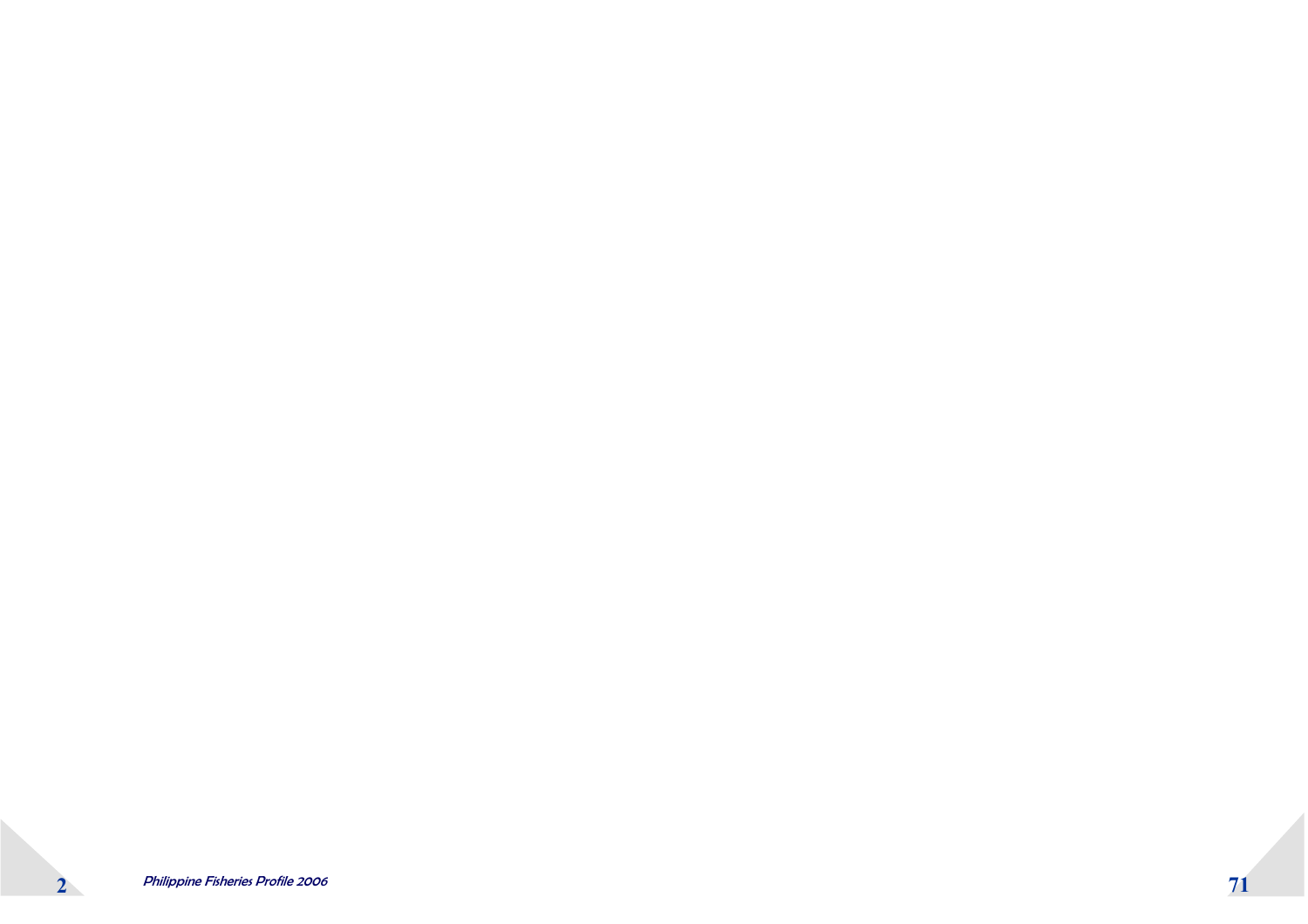# **FOREWORD**

*E*very year, the Bureau of Fisheries and Aquatic Resources (BFAR) is producing a compilation of most relevant fisheries data, which is intended to provide ready-to-use and reliable information to all interested users including the decision/policy makers and researchers. The Philippine Fisheries Profile contains highlights of the previous year's performance of the fisheries industry; its contribution to the national economy; the employment it has generated; the total volume and value of production, both from capture and aquaculture; its share of the foreign trade earnings; as well as its share of the global production of fish, crustaceans, and aquatic plants.

The compilation of these information was made possible through the active collaboration with various government agencies and other institutions such as the Bureau of Agricultural Statistics (BAS), the National Statistics Office (NSO), the National Statistical Coordination Board (NSCB), Food and Nutrition Research Institute (FNRI), and the Food and Agriculture Organization (FAO).

As we distribute the 2006 version of the Philippine Fisheries Profile, we sincerely hope that we can reach out to as many clients and users as possible, and that we satisfy their needs for a concise yet dependable fisheries information and statistics.

**MALCOLM I. SARMIENTO, JR.**  Director



#### Department of Agriculture **BUREAU OF FISHERIES AND AQUATIC RESOURCES**

PCA Compund, Elliptical Road, Diliman, Quezon City Tel No. 929 - 9597 TeleFax No. 929 - 8074 E-mail: info@bfar.da.gov.ph Website : www.bfar.da.gov.ph

Prepared by : Fisheries Policy and Economics Division, BFAR 2007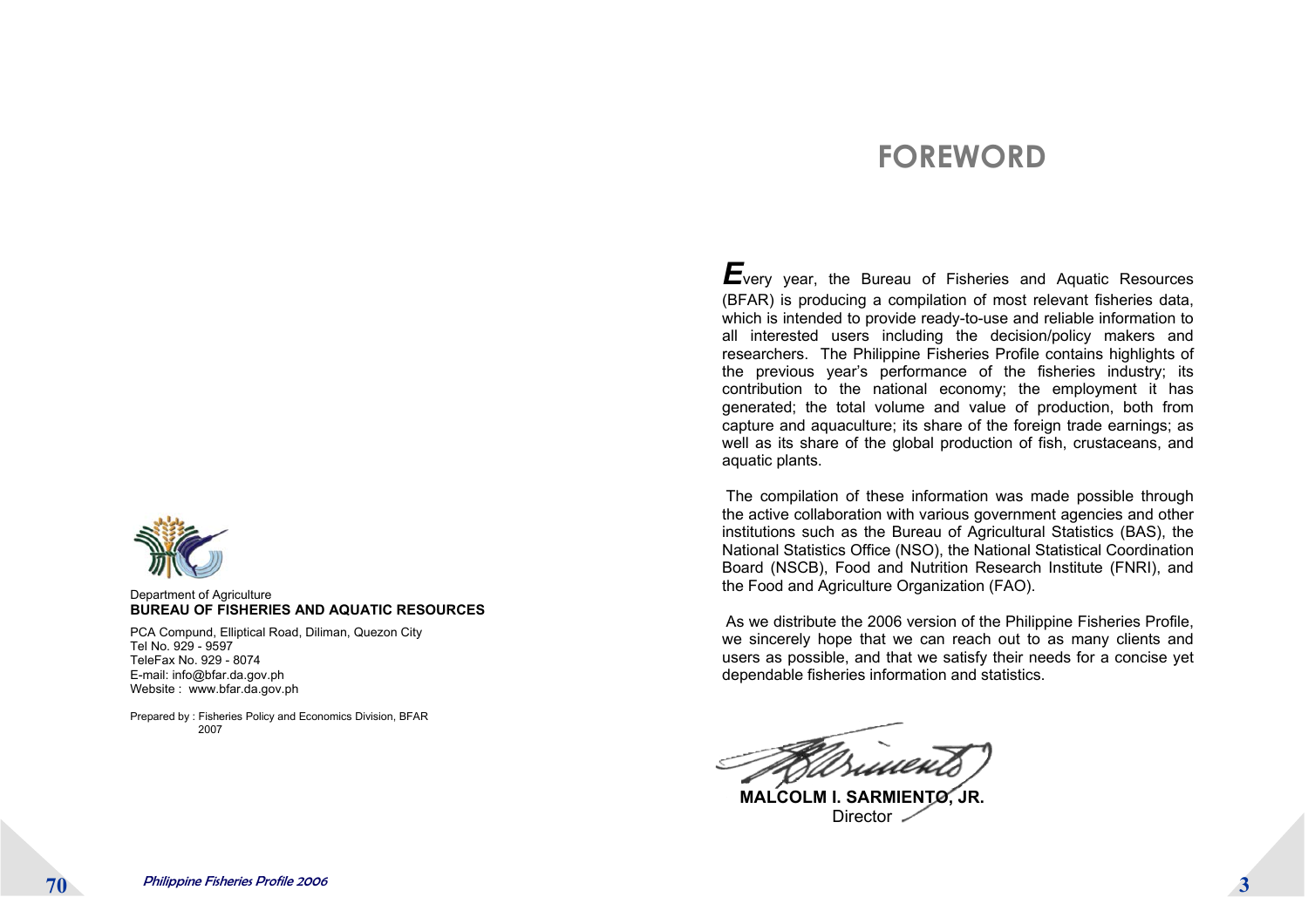*Notes*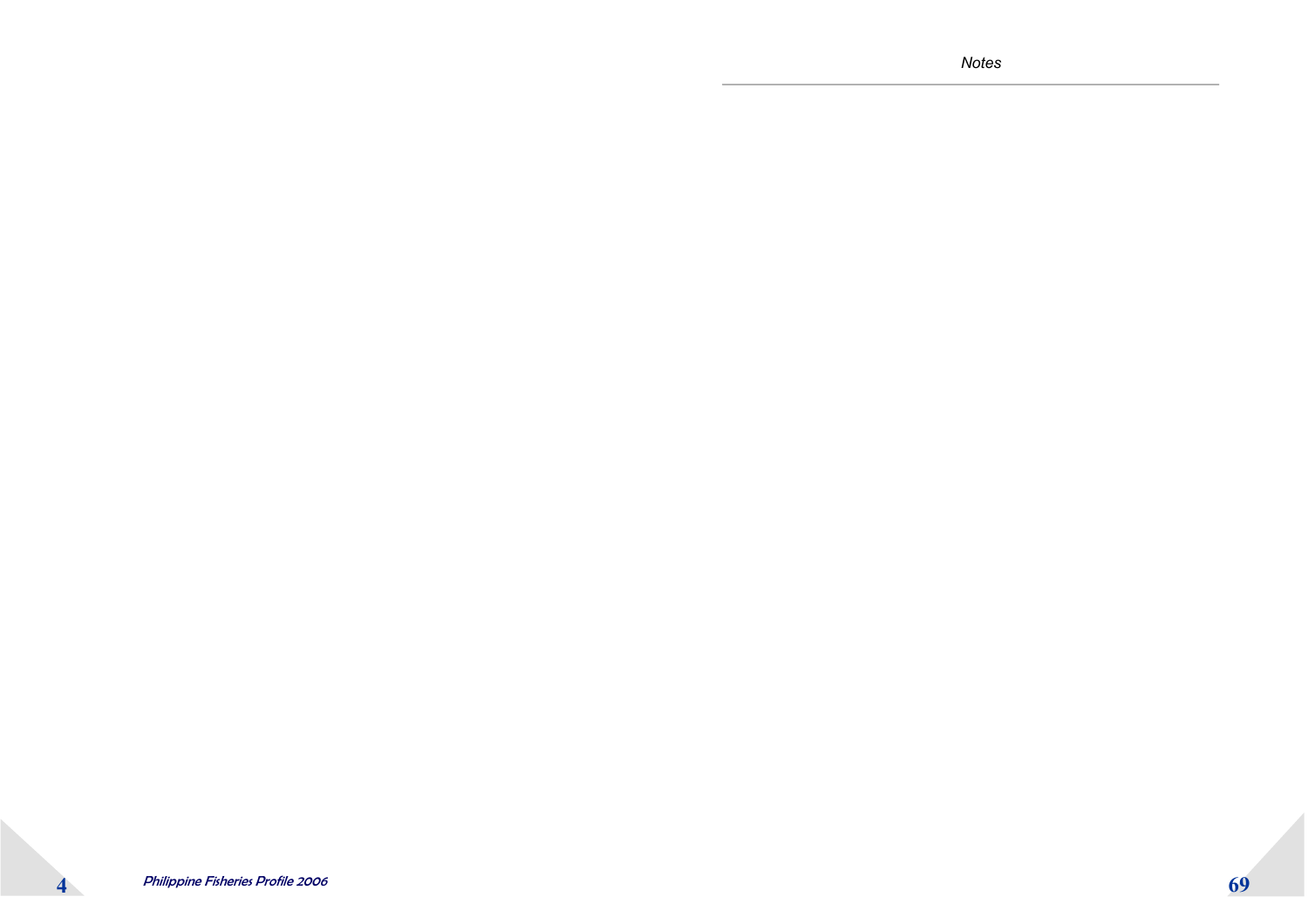# **C O N T E N T S C O N T E N T S**

#### **FOREWORD**

| <b>HIGHLIGHTS</b> |    | 8                 |                 |
|-------------------|----|-------------------|-----------------|
|                   |    | EISHERY RESOURCES |                 |
|                   | A  | Marine Resources  | 13              |
|                   | B. | Inland Resources  | 13 <sup>1</sup> |

#### ► **FISHERIES CONTRIBUTION TO THE ECONOMY, 2006**

| А.   | <b>Fisheries Contribution to Total GDP</b>               | 14 |
|------|----------------------------------------------------------|----|
| В.   | <b>Fisheries Contribution to GVA Agricultural Sector</b> | 14 |
| C.   | Employment                                               | 15 |
| D.   | <b>Balance of Trade</b>                                  | 15 |
| Е.   | Total Fish Production, by Sector, 2006                   | 16 |
| F.   | Fish Production, by Sector and Region, 2006              | 18 |
| F-a. | Value of Fish Production, by Sector and Region, 2006     | 19 |
| G.   | Fish Production, by Sector, 1997 -2006                   | 20 |
| Η.   | Five Year Fish Production, Trend 2002 -2006              | 22 |
|      |                                                          |    |

#### ► **AQUACULTURE PRODUCTION, 2006**

| Α. | Summary of Aquaculture Production by           |    |
|----|------------------------------------------------|----|
|    | Culture Environment and Region, 2006           | 24 |
| В. | Aquaculture Production by Culture Environment, |    |
|    | Region and Species, 2006                       | 25 |
| C. | Aquaculture Production of Major Commodities    | 31 |
|    | by Culture Environment and by Region, 2006     |    |
| D. | Major Species Produced in Aguaculture          |    |
|    | Fisheries, 2006                                | 37 |
| Е. | Ten Major Lakes of the Philippines             | 38 |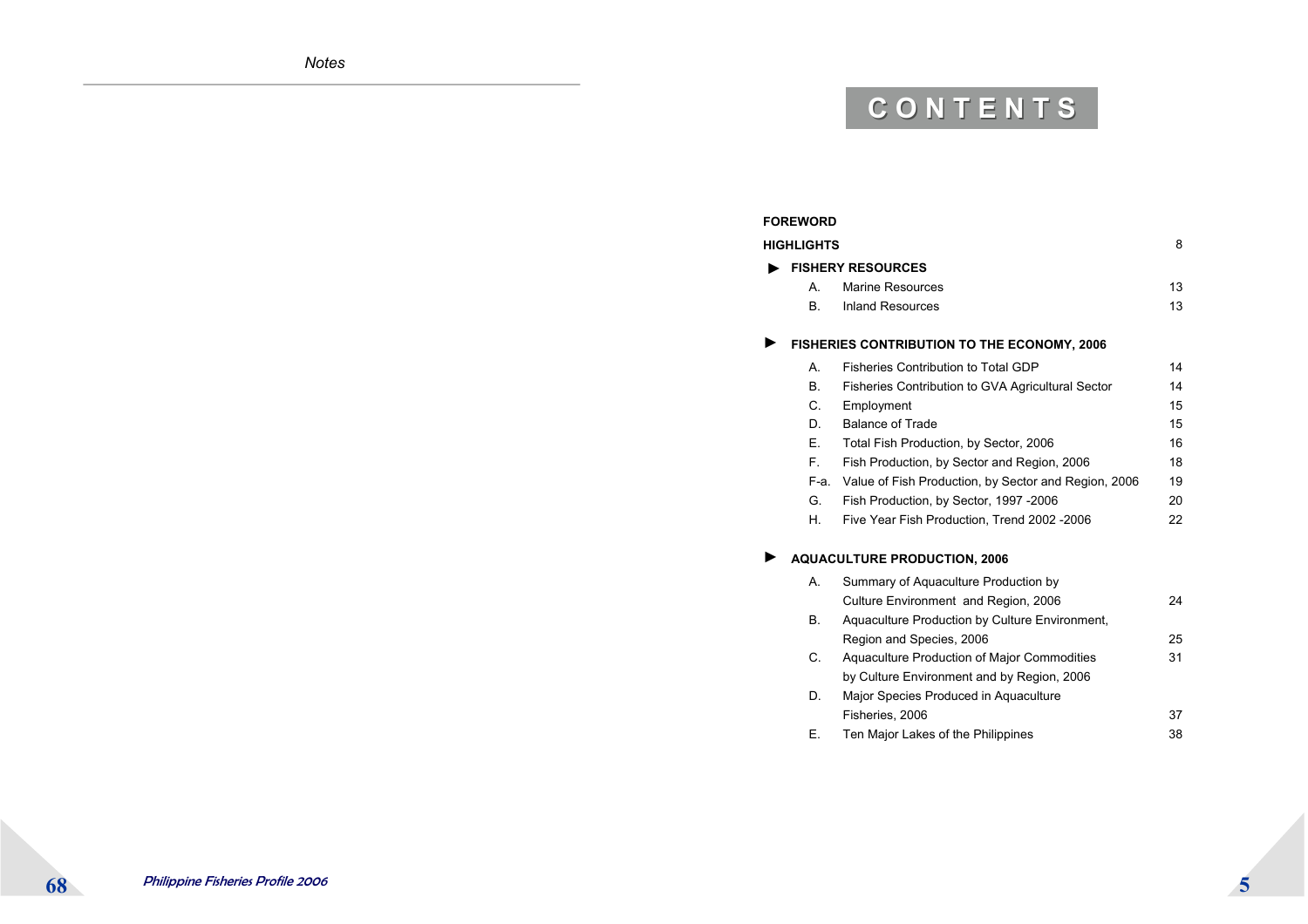|  |  | <b>MUNICIPAL FISHERIES PRODUCTION, 2006</b> |  |
|--|--|---------------------------------------------|--|
|--|--|---------------------------------------------|--|

►

►

| А.        | Municipal Fisheries Production, by Region, 2006             | 40       |
|-----------|-------------------------------------------------------------|----------|
| <b>B.</b> | Marine Municipal Fish Catch, by Major Fish Species,         |          |
| C.        | 2006<br>Number of Municipal Fishing Bancas, by Region, 2000 | 41<br>42 |
|           |                                                             |          |
|           | <b>COMMERCIAL FISHERIES PRODUCTION, 2006</b>                |          |
| А.        | Commercial Fisheries Production, by Region                  |          |
|           | and by Type of Landing Centers, 2006                        | 44       |
| <b>B.</b> | Commercial Fisheries Production,                            |          |
|           | by Major Fish Species, 2006                                 | 45       |
| C.        | Number of Commercial Fishing Vessels,                       |          |
|           | by Region, 1999                                             | 46       |
|           | <b>EXTERNAL TRADE</b>                                       |          |
| А.        | Exports                                                     |          |
|           | 1. Exports of Fish and Fishery Products                     |          |
|           | by Kind, Quantity and Value, 2006                           | 48       |
|           | 2. Major Fishery Exports in Terms of Value, 2006            | 49       |
|           | 3. Major Destination of Top Three Fishery                   |          |
|           | Exports by Kind, Quantity and Value, 2006                   | 50       |
|           | 4. Fishery Exports, by Major Country of                     |          |
|           | Destination in Terms of Value, 2006                         | 53       |
| <b>B.</b> | Imports                                                     |          |
|           | 1. Imports of Fish and Fishery Products                     |          |
|           | by Kind, Quantity and Value, 2006                           | 55       |
|           | 2. Major Fishery Imports in Terms of Value, 2006            | 56       |
|           | 3. Fishery Imports, By Major Country of Origin              |          |
|           | in Terms of Value, 2006                                     | 58       |
|           |                                                             |          |

#### **E N D N O T E S**

| Sources of Data: |
|------------------|
|------------------|

#### $1/$  NAMRIA, 1990

| 21  | 1992 Fishery Statistics, Bureau of Agricultural Statistics (BAS)              |
|-----|-------------------------------------------------------------------------------|
|     | This refers to fishpond area acquired by the operator                         |
|     | whether utilized or not during the reference period.                          |
|     | This includes nursery and transition ponds and                                |
|     | undeveloped areas.                                                            |
| 3/  | National Accounts of the Philippines, 2006                                    |
|     | <b>National Statistical Coordination Board (NSCB)</b>                         |
| 4/  | Preliminary data, 2002 Census of Fisheries                                    |
| 5/  | National Statistics Office (NSO)                                              |
| 6/  | Bureau of Agricultural Statistics (BAS)                                       |
| 71  | Directory of Philippine Wetlands, Volume II, AWBPFI                           |
| 8/  | BFAR Regional Yearbook, 2000                                                  |
| 9/  | <b>BFAR Regulatory and Quarantine Division</b>                                |
| 10/ | Food and Nutrition Research Institute Website, (http://www.fnri.dost.gov.ph.) |
| 11/ | FAO Website (http://www.fao.org.)                                             |
| 12/ | Agricultural Marketing Statistical Analysis Division (AMSAD, BAS)             |

 $6<sup>1</sup>$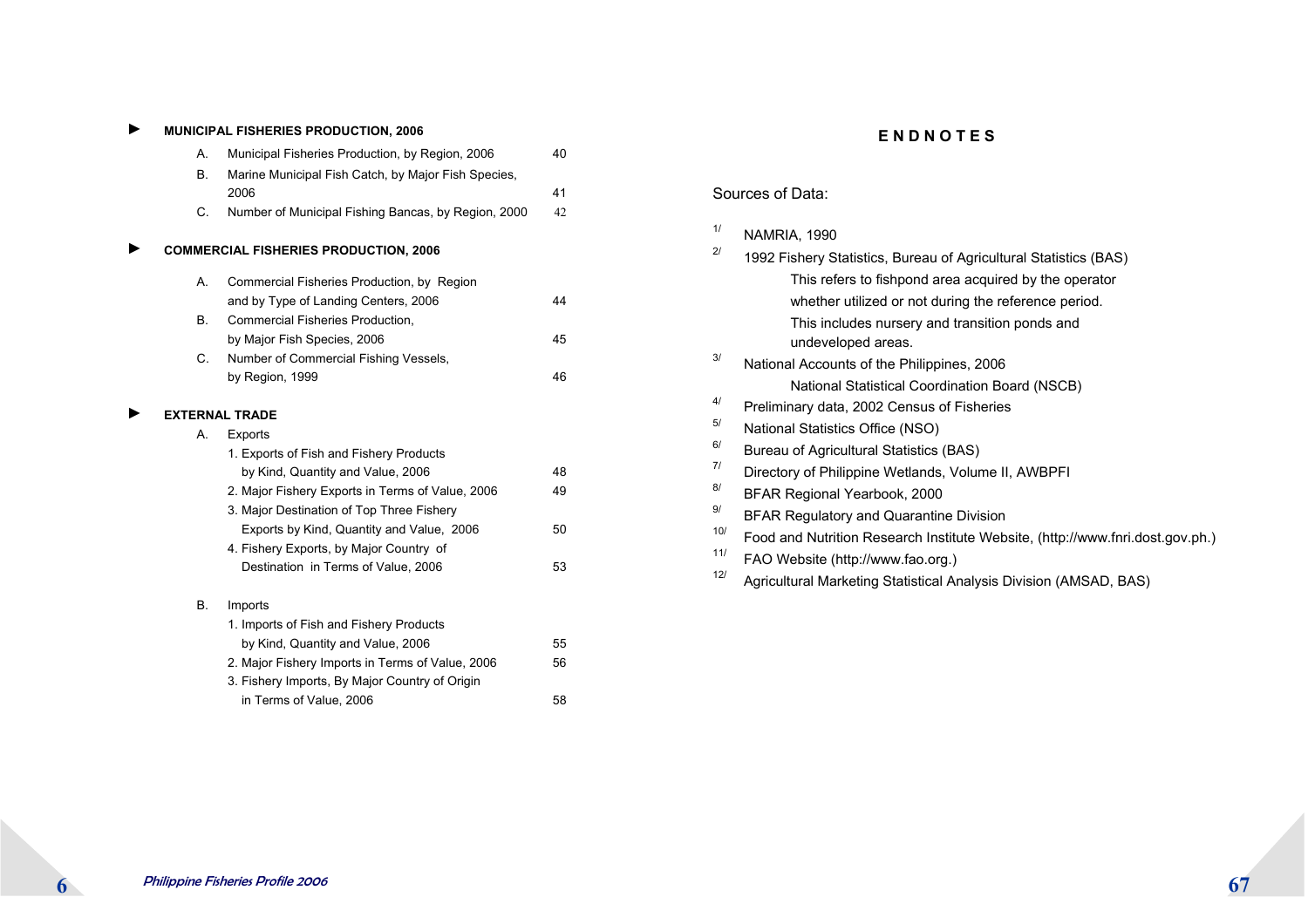#### **E. PRICES OF SELECTED FISH SPECIES,**

**PHILIPPINES, 2005- 2006** 12/

**(pesos per kilogram)**

| Species                              | 2006      |        | 2005      |        |
|--------------------------------------|-----------|--------|-----------|--------|
|                                      | Wholesale | Retail | Wholesale | Retail |
|                                      |           |        |           |        |
| Indian mackerel (Alumahan)<br>1.     | 72.14     | 89.49  | 67.05     | 83.66  |
| 2.<br>Milkfish (Bangus)              | 73.50     | 89.59  | 69.82     | 87.36  |
| 3.<br>Threadfin bream (Bisugo)       | 85.47     | 116.23 | 77.52     | 110.02 |
| Blue crab (Alimasag)<br>4.           | 106.24    | 136.03 | 91.03     | 130.91 |
| Caesio (Dalagang Bukid, lapad)<br>5. | 76.74     | 116.12 | 72.43     | 111.36 |
| 5.<br>Anchovies (Dilis)              | 41.43     | 60.52  | 38.98     | 55.91  |
| 6.<br>Roundscad (Galunggong)         | 53.31     | 73.43  | 47.43     | 66.99  |
| 7.<br>Slipmouth (Sapsap)             | 54.94     | 100.49 | 43.85     | 91.77  |
| 9.<br>Endeavor prawn (Shrimp, Suaje) | 229.25    | 246.40 | 228.59    | 240.98 |
| 10. Tilapia                          | 54.57     | 70.46  | 53.97     | 69.29  |
| 11. Frigate tuna (Tulingan)          | 60.90     | 72.27  | 55.63     | 67.81  |
| 12. Tiger prawn (sugpo)              | 360.89    | 399.06 | 345.29    | 390.71 |

#### ►**OTHER FISHERIES INFORMATION**

#### A. Food Consumption

|    | 1. Mean One Day Per Capita Food Consumption,       |    |
|----|----------------------------------------------------|----|
|    | Philippines, 2003                                  | 60 |
|    | 2. Comparison of Mean One-Day Per Capita           |    |
|    | Food Consumption: 1987,1993 and 2003               | 61 |
|    | 3. Per Capita Consumption of Fish and Fishery      |    |
|    | Products, 1993                                     | 62 |
| В. | World Fisheries Production of Fish,                |    |
|    | Crustaceans, Molluscs and Aquatic Plants           |    |
|    | (includes seaweeds), by Capture and                |    |
|    | Aquaculture, by Major Producers, 2004              | 63 |
| C. | World Aquaculture Production of Fish,              |    |
|    | Crustaceans, Molluscs, etc. by Principal           |    |
|    | Producers in 2004                                  | 64 |
| D. | World Aquaculture Production of Aquatic Plants     |    |
|    | by Principal Producers in 2004                     | 65 |
| Е. | Prices of Selected Fish Species, Philippines, 2006 | 66 |

#### **LIST OF FIGURES**

| $\mathbf{1}$ | Philippine Marine Jurisdictional Boundaries       | 12. |
|--------------|---------------------------------------------------|-----|
|              | 2 Total Fish Production, by Sector, 2006          | 17  |
|              | 3 Volume of Fish Production, by Sector, 1997-2006 | 21  |
|              | Value of Fish Production, by Sector, 1997-2006    | 21  |
|              | 4 Five-Year Fish Production, Trend 2002-2006      | 22  |
| 5            | Major Fisheries Export in Terms of Value, 2006    | 54. |

#### **ENDNOTES**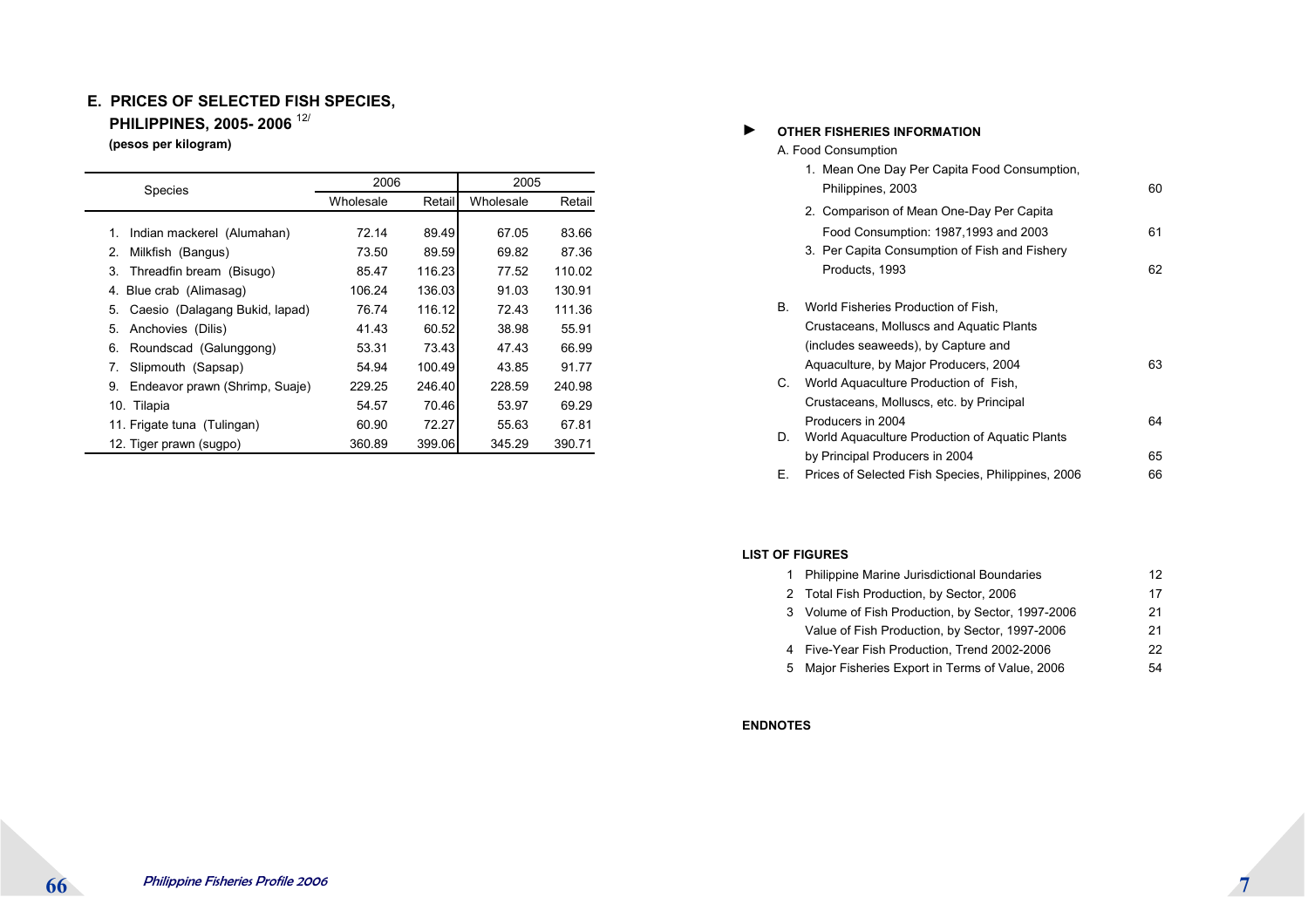#### **World Scenario:** *Philippine Fisheries*

- In 2004, the Philippines ranked  $9<sup>th</sup>$  among the top fish producing countries in the world with its total production of 3.93 million metric tons of fish, crustaceans, mollusks, and aquatic plants (including seaweeds). The production constitutes 2.5% of the total world production of 155.84 million metric tons (*FAO website*).
- The Philippines' 0.512 million metric tons aquaculture production of fish, crustaceans and mollusks in 2004 ranked 11<sup>th</sup> in the world and a 1.1% share to the total global aquaculture production of 45.5 million metric tons. In terms of value, the country's aquaculture production of fish, crustaceans and mollusks has amounted to over 701 million dollars (FAO website).
- Similarly, the Philippines is the world's  $2<sup>nd</sup>$  largest producer of aquatic plants (including seaweeds) having produced a total of 1.205 million metric tons or nearly 8.6% of the total world production of 13.9 million metric tons (FAO website).

#### **Contribution to National Economy, 2006**

- The fishing industry's contribution to the country's Gross Domestic Products (GDP) were 2.2% and 4.3% at current and constant prices, respectively. This translates to some P129.8 billion for current prices and P54 billion for constant prices of the country's GDP of P6,032.6 billion (current prices) and P1,276 billion (constant prices).
- The industry also accounted for 15% (P130 billion) and 23% (P54.8 billion) of the Gross Value Added (GVA) in Agriculture, Fishery and Forestry Group of P855 billion and P239.8 billion at current and constant prices, respectively, the largest share next to agricultural crops.

#### **Employment in the Fishing Industry**

• The industry employed a total of 1,614,368 fishing operators nationwide (NSO 2002 Census for Fisheries) of which the municipal fisheries sector accounted for more than one million (1,371,676) operators while the commercial and aquaculture sectors added some 16,497 and 226,195 operators, respectively.

#### **Performance of the Fishing Industry**

• Fisheries production grew remarkably by 39% from 3.17 million metric tons in CY 2001 to 4.408 million metric tons in CY 2006. Average annual production growth rate within that period was registered at 7%. In terms of value, the 2006 fisheries production was valued at 163.4 billion pesos as compared with the 106.9 billion pesos in 2001, an average yearly increment of 10.8 billion pesos.

#### **D. WORLD AQUACULTURE PRODUCTION OF AQUATIC PLANTS BY PRINCIPAL PRODUCERS IN 2004**

| <b>Major Countries</b> | Volume (MT) | % Share | Value<br>(US\$' 000) | % Share |
|------------------------|-------------|---------|----------------------|---------|
| 1. China               | 10,714,610  | 76.93   | 5,127,645            | 75.30   |
| 2. Philippines         | 1.204.808   | 8.65    | 93.858               | 1.38    |
| 3. Korea Rep.          | 547,108     | 3.93    | 231,917              | 3.41    |
| 4. Japan               | 484,389     | 3.48    | 1,036,728            | 15.23   |
| 5. Korea D.P. Rep.     | 444.295     | 3.19    | 244.362              | 3.59    |
| 6. Indonesia           | 410,570     | 2.95    | 32,846               | 0.48    |
| 7. Malaysia            | 30,957      | 0.22    | 4.073                | 0.06    |
| 8. Viet Nam            | 30.000      | 0.22    | 15.000               | 0.22    |
| 9. Chile               | 19.714      | 0.14    | 13.800               | 0.20    |
| 10. Other Countries    | 40.616      | 0.29    | 8.961                | 0.13    |
| <b>World Total</b>     | 13,927,067  | 100.00  | 6,809,190            | 100     |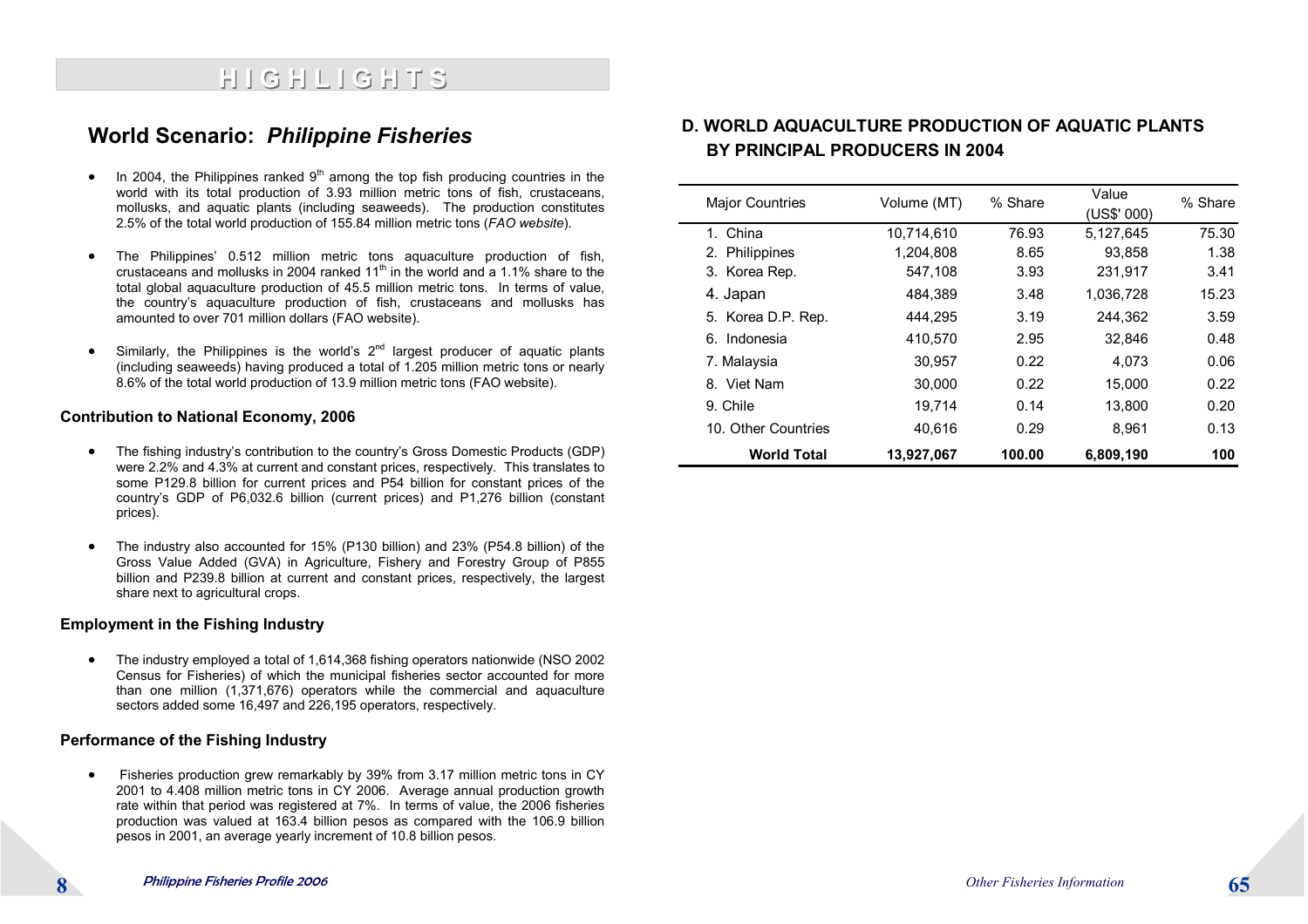| <b>Major Countries</b> | Volume (MT) | % Share | Value<br>(US\$' 000) | % Share |
|------------------------|-------------|---------|----------------------|---------|
| 1. China               | 30,614,968  | 67.33   | 30.869.518           | 48.7    |
| 2. India               | 2,475,335   | 5.44    | 2,936,479            | 4.6     |
| 3. Vietnam             | 1,198,617   | 2.64    | 2,443,589            | 3.9     |
| 4. Thailand            | 1,172,866   | 2.58    | 1,586,626            | 2.5     |
| 5. Indonesia           | 1.045.051   | 2.30    | 1.993.240            | 3.1     |
| 6. Bangladesh          | 914,752     | 2.01    | 1,363,180            | 2.2     |
| 7. Japan               | 776,421     | 1.71    | 3,205,093            | 5.1     |
| 8. Chile               | 674,979     | 1.48    | 2,801,037            | 4.4     |
| 9. Norway              | 637,993     | 1.40    | 1,688,202            | 2.7     |
| 10. USA                | 606.549     | 1.33    | 907.003              | 1.4     |
| 11. Philippines        | 512,220     | 1.13    | 700,854              | 1.1     |
| 12. Egypt              | 471,535     | 1.04    | 617,993              | 1.0     |
| 13. Other Countries    | 4,367,070   | 9.6     | 12,243,615           | 19.3    |
| <b>World Total</b>     | 45,468,356  | 100.00  | 63,356,429           | 100     |

#### **C. WORLD AQUACULTURE PRODUCTION OF FISH, CRUSTACEANS, MOLLUSCS, etc. BY PRINCIPAL PRODUCERS IN 2004**

- The 2006 fisheries production also showed a remarkable 6% increase from the previous year's production of 4.408 million metric tons. The 2006 production was valued at 163.4 billion pesos, 12% higher than the 146.4 billion pesos production value of the preceding year.
- The outstanding performance of the fishing industry was attributed to the excellent growth in production of the three (3) sectors. The aquaculture sector posted the highest growth with 47.5% (2.092 million MT) followed by the municipal sector with 28% (1.235 million MT), and the commercial sector with 24.5 % increase (1.081 million MT). The tremendous growth in aquaculture, however, underscores the importance of the sector in maintaining the supply of fish.
- Correspondingly, the Autonomous Region for Muslim Mindanao (ARMM) registered the highest production among all regions with its 16.8% or 738,540.24 metric tons share to the total fisheries production, where seaweed was the major commodity produced. Region IV-B (MIMAROPA) made a 16.2% share, while Region IX contributed 13% to the total fisheries production.

In terms of value, the industry has attained a 11.6% increase from P146.4 billion in 2005 to P163.4 billion in 2006.

#### **Fisheries Export and Import Performance**  *Exports*

- Foreign trade performance of the fishery industry in 2006 registered a net surplus of 386 million dollars – total export value of 505 million US dollars and import value of 119 million US dollars.
- However, export volume (189,851 MT) increased by 5% in 2006 as compared to the 180,774 MT of fish and fishery products the country has exported in 2005. The three major export commodities (tuna, shrimp/prawn, seaweeds) combined for 64% (121,539 MT) of the total export volume (189,851 MT) and 62% (US\$315.4 million) of the total export value (US\$ 504.6 million) in 2006.
- Tuna remained as the top export commodity with a collective volume of 71,645 MT for fresh/chilled/frozen, smoked/dried, and canned tuna products valued at US \$143.34 million. Canned tuna, though, constitutes bulk of tuna products being exported. In general, however, tuna export went up by 31% in terms of volume and 46% in terms of value. Major markets for this commodity include Japan, USA, Thailand and Singapore.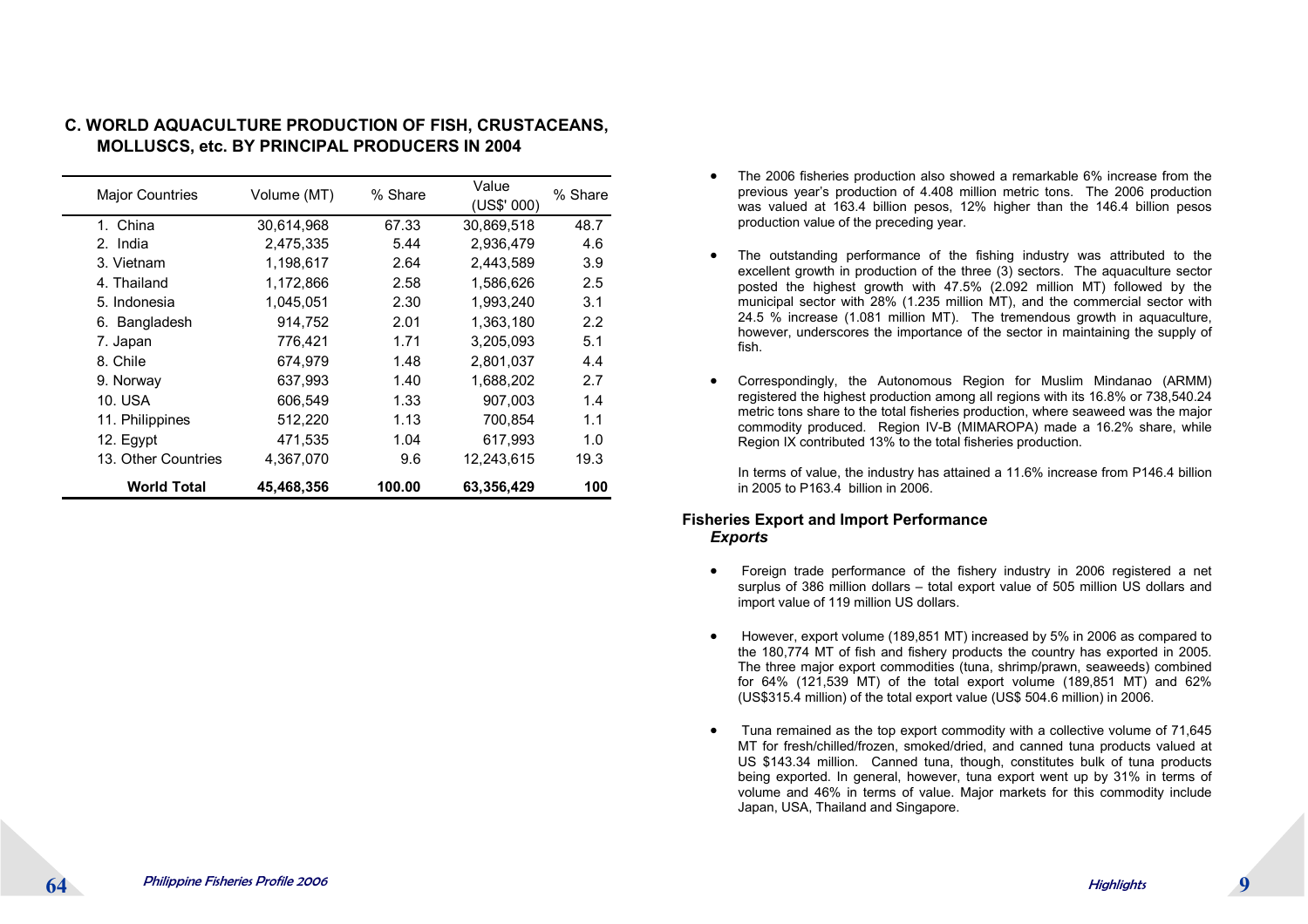- Shrimp/Prawn on the other hand remained  $2^{nd}$  with a total contribution of US\$100.4 million to the total export earnings. Most of the shrimps/prawns are exported in fresh/chilled/frozen form with a total value of US\$ 97.4 million or 97% of the total shrimp/prawn export revenue. The 2006 shrimp/prawn exports, however, increased by 9% in volume (MT) and 7% in value (USD) from the previous year's export. Japan, Korea, and USA are among the major destination of shrimp/prawn products.
- Seaweeds export value decreased by 1% from US\$72 million in 2005 to US\$ 71.6 million in 2006 or 14% share to the total export earnings for that year. Carrageenan is the major product being shipped abroad comprising 65% of the total seaweed export value. China, USA, France and Hongkong are among the major markets for Philippine seaweed products.
- Other major fishery exports e.g. crabs/crab fats, shells, octopus, lapu-lapu, sardines, cuttlefish/squid and ornamental fish constitute 28% or US\$ 438 million of the total US\$ 504.6 million export revenues. Other commodities accounted for the remaining 19% of the total export value/earnings.
- Among the major destination of Philippine fish and fishery product exports (in terms of value) with percentage share are USA (24%), Japan (16%), Hongkong (8%), Germany (7%), Korea, Rep of (South) (7%), Canada (3%), Thailand (3%), Taiwan (ROC) (3%), Singapore (3%) and United Kingdom (3%). Other countries have a cumulative share of 23%.

#### *Imports*

- 70% of the total import value for 2006 was contributed by three major commodities in chilled/frozen fish (38%) , prawn feeds (17%); as well as flour, meals and pellets of fish, crustaceans, and mollusks fit and unfit for human consumption (16 %). These commodities have an aggregated value of US\$ 83 million out of the US\$ 118.6 million total import value.
- Prawn feeds were mostly sourced from USA (21%), Netherlands (11%), Thailand (11%), Singapore (10%), Belgium (7%), Spain (7%), China (6%), France (4%), Germany (4%),Taiwan (ROC) (3%) and other countries comprising 17% of the total prawn feeds import value of US\$ 20 million.
- Chilled/frozen fish comprise of tuna, mackerel and milkfish with a total of US\$ 45 million . Tuna has an import value of US \$ 27 million, the largest among the three major import with a share of 62%. These were mostly supplied by the Papua New Guinea (22 %), Indonesia (13%), and Taiwan (ROC) (9%). Other fishery imports include mackerel (37%) and milkfish (0.5%).
- In terms of value, in general, the Philippine fishery imports originated from the following major countries: China (17%); USA (14%); ); Indonesia (12%); Papua New Guinea (9%); Thailand (6%); Taiwan (ROC) (5%); Japan (4%); Singapore (3%); Peru (3%) and Chile (3%). Other countries contributed 25% to the total import value of fish and fishery products.

# explier total share Capture Capture Capture Aquaculture Capture Aquaculture Aquaculture Total Capture Total Capture Aquaculture Capture Capture Capture Capture Capture Capture Capture Capture Capture Capture Capture Captur PLANTS<br>('000 MT)  **(includes seaweeds), BY CAPTURE AND AQUACULTURE, BY MAJOR PRODUCERS, 2004 ('000 MT) MOLLUSCS AND AQUATIC<br>MAJOR PRODUCERS, 2004 WORLD FISHERIES PRODUCTION OF FISH, CRUSTACEANS,<br>(includes seaweeds), BY CAPTURE AND AQUACULTURE, BY**

**B. WORLD FISHERIES PRODUCTION OF FISH, CRUSTACEANS, MOLLUSCS AND AQUATIC PLANTS 11/**

മ്

 $\tilde{z}$ 

| <b>Major Countries</b> | TOTAL       |         |            | Fish, Crustaceans & Molluscs |             |           | Aquatic Plants (includes seaweeds) |            |
|------------------------|-------------|---------|------------|------------------------------|-------------|-----------|------------------------------------|------------|
|                        | ≌           | % share | Capture    | Aquaculture                  | Total       | Capture   | Aquaculture                        | Total      |
|                        |             |         |            |                              |             |           |                                    |            |
| 1. China               | 58,600,941  | 37.60   | 16,892,793 | 30,614,968                   | 47,507,761  | 378,570   | 10,714,610                         | 11,093,180 |
| 2. Peru                | 9,642,797   | 6.19    | 9,613,180  | 22,199                       | 9,635,379   | 7,418     |                                    | 7,418      |
| 3. Indonesia           | 6,337,381   | 4.07    | 4,811,320  | ,045,05                      | 5,856,371   | 70,440    | 410,570                            | 481,010    |
| 4. India               | 6,088,059   | 3.91    | 3,615,724  | 2,472,335                    | 6,088,059   |           |                                    |            |
| 5. Chile               | 6,020,646   | 3.86    | 4,935,376  | 674,979                      | 5,610,355   | 390,577   | 19,714                             | 410,291    |
| 6. USA                 | 5,601,714   | 3.59    | 4,959,826  | 606,549                      | 5,566,375   | 35,339    |                                    | 35,339     |
| 7. Japan               | 5,775,987   | 3.71    | 4,401,341  | 776,421                      | 5,177,762   | 113,836   | 484,389                            | 598,225    |
| 8. Thailand            | 4,017,954   | 2.58    | 2,845,088  | ,172,866                     | 4,017,954   |           |                                    |            |
| 9. Philippines         | 3,929,031   | 2.52    | 2,211,570  | 512,220                      | 2,723,790   | 433       | 1,204,808                          | 1,205,241  |
| 10. Norway             | 3,308,540   | 2.12    | 2,522,225  | 637,993                      | 3,160,218   | 148,322   |                                    | 148,322    |
| 11. Russian Fed        | 3,109,575   | 2.00    | 2,941,533  | 109,802                      | 3,051,335   | 58,024    | 216.00                             | 58,240     |
| 12. Viet Nam           | 3,108,105   | 1.99    | 1,879,488  | ,198,617                     | 3,078,105   |           | 30,000                             | 30,000     |
| 13. Korea Rep.         | 2,537,253   | 1.63    | 1,575,337  | 405,748                      | 1,981,085   | 9,060     | 547,108                            | 556,168    |
| 14. Other Countries    | 37,756,860  | 24.23   | 31,802,007 | 5,218,608                    | 37,020,615  | 220,593   | 515,652                            | 736,245    |
| World Total            | 155,834,843 | 100.00  | 95,006,808 | 45,468,356                   | 140,475,164 | 1,432,612 | 13,927,067                         | 15,359,679 |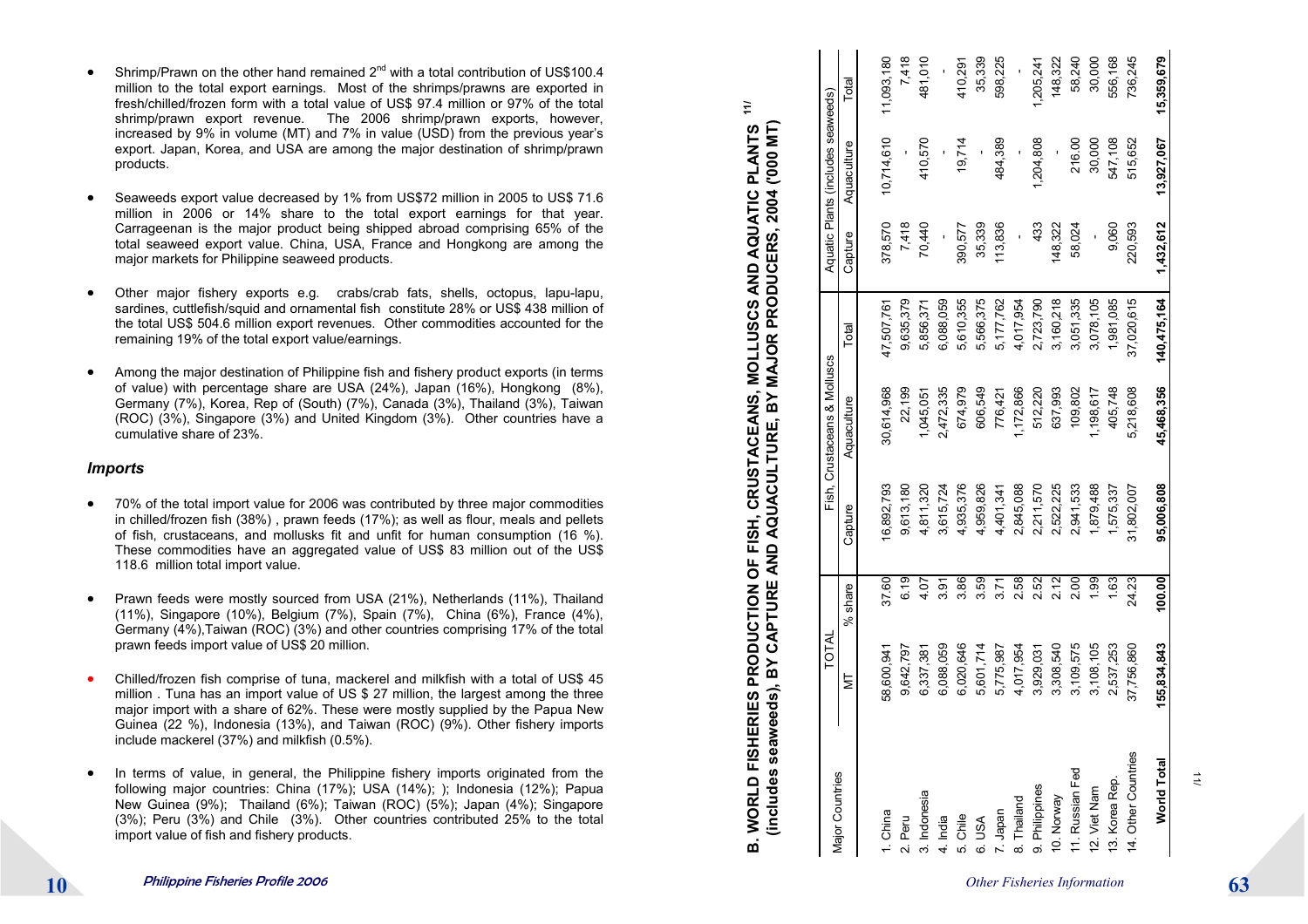#### **A. PER CAPITA FOOD CONSUMPTION OF FISHAND FISHERY PRODUCTS, 1993**

|         | Fish and Other Products                        | Total (Kg/Year) |
|---------|------------------------------------------------|-----------------|
| 1. FISH |                                                | 38              |
| 1.1     | <b>Fresh Fish</b>                              | 25              |
|         | Tulingan (Frigate Tuna)                        | $\overline{2}$  |
|         | Bangus (Milkfish)                              | 4               |
|         | Galunggong (Roundscad)                         | 3               |
|         | Dilis, Buo (Anchovy)                           | 1               |
|         | Alumahan (Indian Mackerel)                     | 1               |
|         | Tamban (Sardines)                              | 1               |
|         | Dalagang Bukid (Fusilier)                      | n               |
|         | Sapsap (Slipmouth)                             | 1               |
|         | Bisugo (Threadfin Bream)                       | n               |
|         | Tilapia (Cichlid)                              | 3               |
|         | Albakora/Tambakol                              | 1               |
|         | Balila/Espada                                  | n               |
|         | Hasa-hasa                                      | 1               |
|         | Lapu-lapu                                      | n               |
|         | Matangbaka                                     | 1               |
|         | Maya-Maya                                      | n               |
|         | Salay-salay                                    | n               |
|         | Silinyasi/Tunsoy                               | n               |
|         | Tanigue                                        | n               |
|         | Others (fresh fish & cooked fish recipe)       | 5               |
| 1.2     | Dried Fish (as fresh fish)                     | 4               |
| 1.3     | <b>Processed Fish *</b>                        | 5               |
|         | Bagoong (as fresh fish)                        | 1               |
|         | Patis                                          | n               |
|         | Canned Fish (sardines, mackerel , salmon, etc) | 3               |
|         | Smoked fish (all tinapa type)                  | 1               |
| 1.4     | <b>Crustaceans and Mollusks</b>                | 4               |
|         | Shrimp (all type)                              | 1               |
|         | Crabs                                          | n               |
|         | Squid/Octopus                                  | 1               |
|         | Tahong                                         | 1               |
|         | Others (fresh)                                 | 1               |
|         | Dried and Processed (as fresh)                 | n               |
|         | Bagoong (as fresh)                             | n               |



#### Fishery Resources ►

Fisheries Contribution To The Economy, 2006 ►

#### Notes:

**62** 

a) Raw as purchased weight or as available in the kitchen including inedible and edible wastage.

b) Breakdown don't add up to total due to roundings

c) N- negligible (less than 0.5 grams)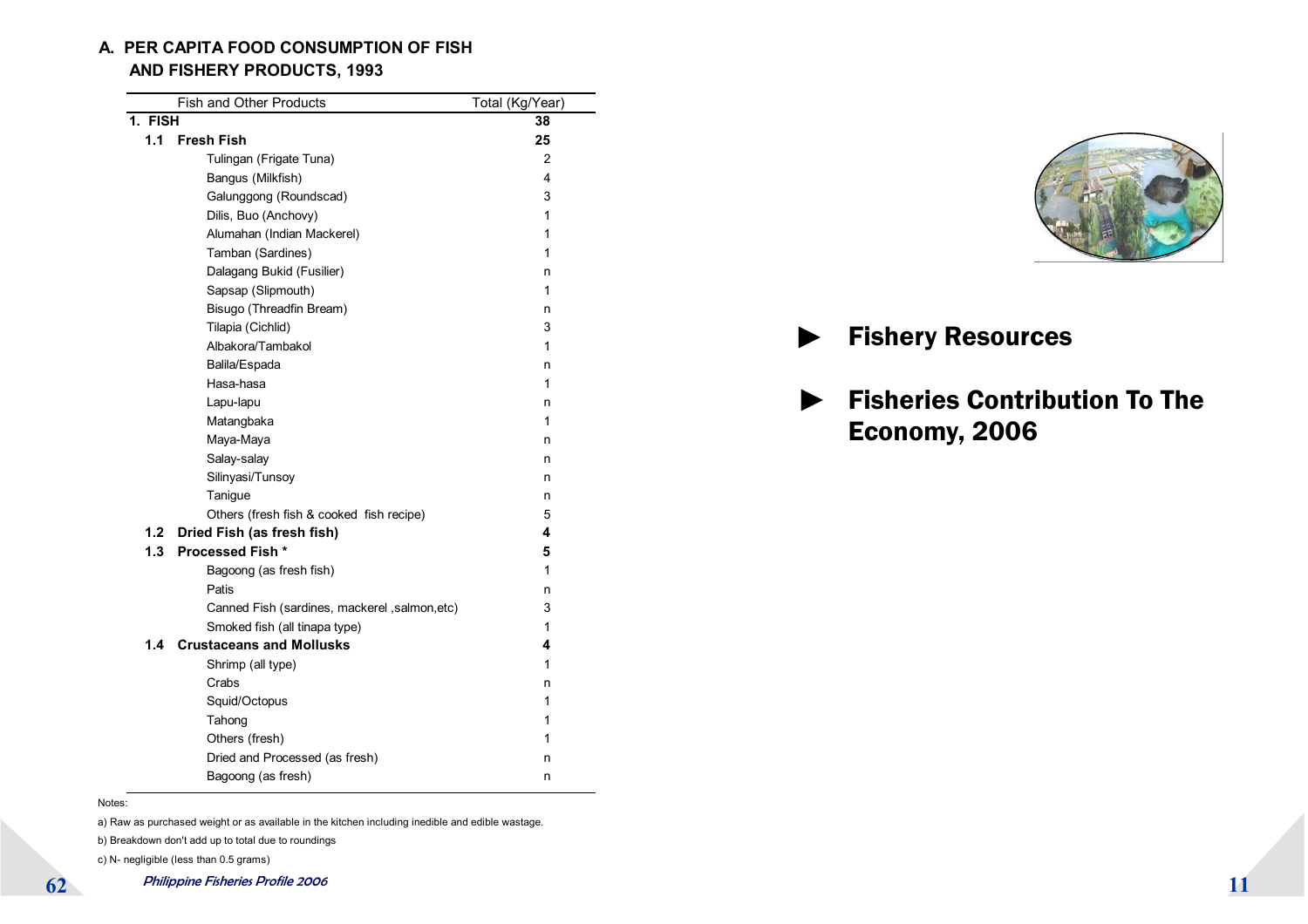



**2. Comparison of Mean One- Day per Capita Food Consumption: 1987, 1993, 2003**

|                                    |      |     | Consumption, g        |          |      |     |
|------------------------------------|------|-----|-----------------------|----------|------|-----|
| Food Group/Subgroup                |      |     | (Raw, "as Purchased") |          |      |     |
|                                    | 1987 |     | 1993                  |          | 2003 |     |
| <b>All Foods</b>                   | 869  |     | 803                   |          | 886  |     |
| <b>Cereals and Cereal Products</b> | 345  |     | 340                   |          | 364  |     |
| <b>Rice and Products</b>           |      | 303 |                       | 282      |      | 303 |
| Corn and Products                  |      | 24  |                       | 36       |      | 31  |
| <b>Other Cereals and Products</b>  |      | 18  |                       | 22       |      | 30  |
| <b>Starchy Roots and Tubers</b>    | 22   |     | 17                    |          | 19   |     |
| <b>Sugar and Syrups</b>            | 24   |     | 19                    |          | 24   |     |
| <b>Fats and Oils</b>               | 14   |     | 12                    |          | 18   |     |
| Fish, Meat and Poultry             | 157  |     | 147                   |          | 185  |     |
| <b>Fish and Products</b>           |      | 111 |                       | 99       |      | 104 |
| <b>Meat and Products</b>           |      | 37  |                       | 34       |      | 61  |
| Poultry                            |      | 9   |                       | 14       |      | 20  |
| <b>Eggs</b>                        | 10   |     | 12                    |          | 13   |     |
| <b>Milk and Milk Products</b>      | 43   |     | 44                    |          | 49   |     |
| <b>Dried Beans, Nuts and Seeds</b> | 10   |     | 10                    |          | 10   |     |
| Vegetables                         | 111  |     | 106                   |          | 111  |     |
| Green Leafy and Yellow             |      | 29  |                       |          |      | 31  |
| Vegetables                         |      | 82  |                       | 30<br>76 |      | 80  |
| Other Vegetables                   |      |     |                       |          |      |     |
| <b>Fruits</b>                      | 107  |     | 77                    |          | 54   |     |
| Vitamin C-Rich Fruits              |      | 24  |                       | 21       |      | 12  |
| <b>Other Fruits</b>                |      | 83  |                       | 56       |      | 42  |
| <b>Miscellaneous</b>               | 26   |     | 19                    |          | 39   |     |

 $12<sup>2</sup>$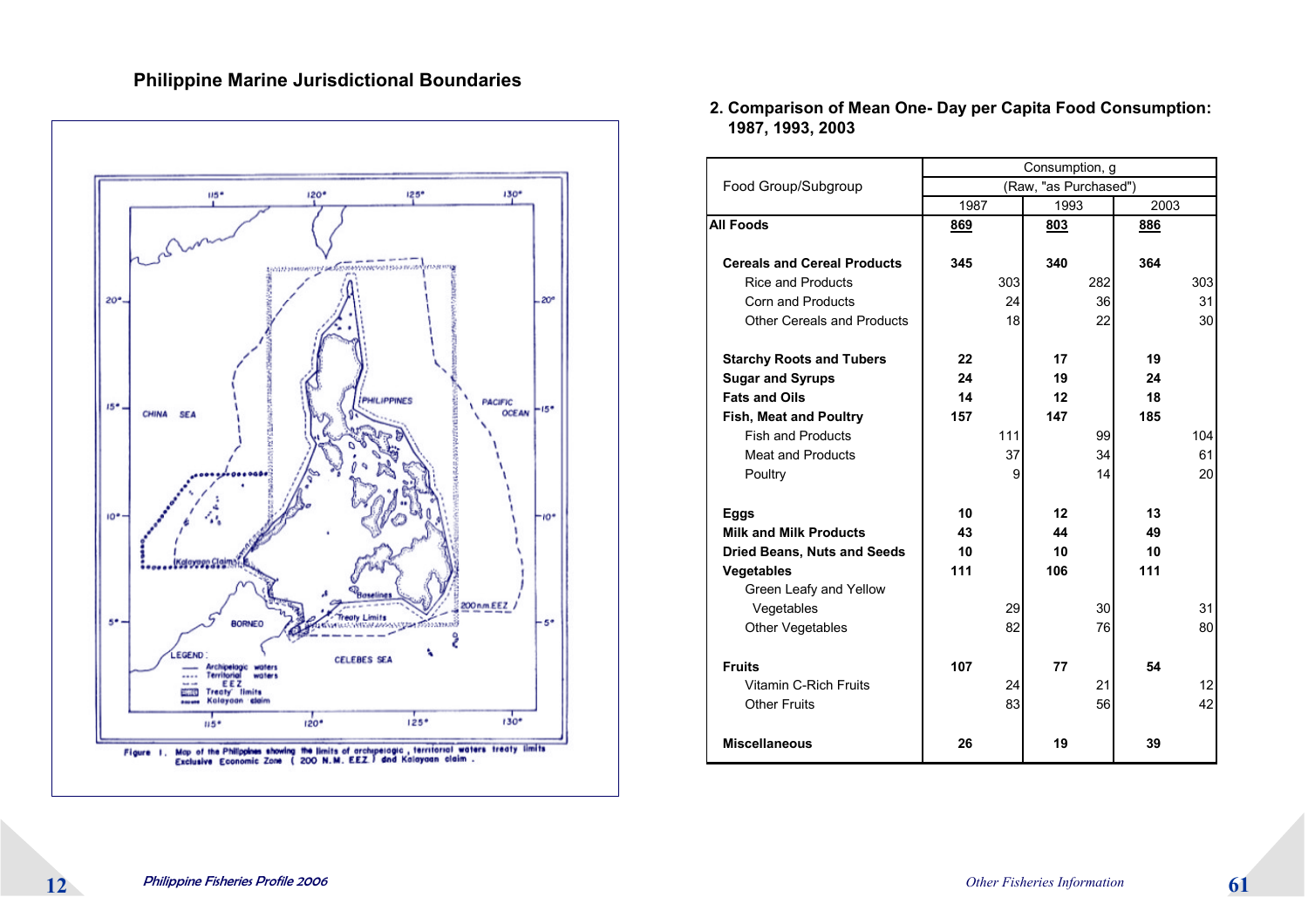## **A. FOOD CONSUMPTION** 10/

#### **1. Mean One Day Per Capita Food Consumption, Philippines, 2003**

|                                    |                       | Consumption    |       |     |              |      |
|------------------------------------|-----------------------|----------------|-------|-----|--------------|------|
| Food Group/Subgroup                | (Raw, As Purchased) * |                |       |     | % of Total   |      |
|                                    | kg/yr                 |                | g/day |     | Food Intake  |      |
| <b>Cereals and Cereal Products</b> | 133                   |                | 364   |     | 41.1         |      |
| <b>Rice and Products</b>           |                       | 111            |       | 303 |              | 34.2 |
| <b>Corn and Products</b>           |                       | 11             |       | 31  |              | 3.5  |
| <b>Other Cereals and Products</b>  |                       | 11             |       | 30  |              | 3.4  |
| <b>Starchy Roots and Tubers</b>    | 7                     |                | 19    |     | 2.2          |      |
| <b>Sugar and Syrups</b>            | 9                     |                | 24    |     | 2.7          |      |
| <b>Fats and Oils</b>               | 7                     |                | 18    |     | $\mathbf{2}$ |      |
| <b>Fish, Meat and Poultry</b>      | 67                    |                | 185   |     | 20.9         |      |
| <b>Fish and Products</b>           |                       | 38             |       | 104 |              | 11.7 |
| <b>Meat and Products</b>           |                       | 22             |       | 61  |              | 6.9  |
| Poultry                            |                       | $\overline{7}$ |       | 20  |              | 2.3  |
| Eggs                               | 5                     |                | 13    |     | 1.5          |      |
| <b>Milk and Milk Products</b>      | 18                    |                | 49    |     | 5.6          |      |
| <b>Whole Milk</b>                  |                       | 13             |       | 35  |              | 4    |
| <b>Milk Products</b>               |                       | 5              |       | 14  |              | 1.6  |
| <b>Dried Beans, Nuts and Seeds</b> | 4                     |                | 10    |     | 1.1          |      |
| Vegetables                         | 40                    |                | 111   |     | 12.5         |      |
| Green Leafy and Yellow             |                       |                |       |     |              |      |
| Vegetables                         |                       | 11             |       | 31  |              | 3.5  |
| Other Vegetables                   |                       | 29             |       | 80  |              | 9    |
| <b>Fruits</b>                      | 20                    |                | 54    |     | 6.1          |      |
| Vitamin C-Rich Fruits              |                       | 4              |       | 12  |              | 1.4  |
| <b>Other Fruits</b>                |                       | 16             |       | 42  |              | 4.7  |
| <b>Miscellaneous</b>               | 14                    |                | 39    |     | 4.4          |      |
| <b>Beverages</b>                   |                       | 9              |       | 26  |              | 2.9  |
| Condiments                         |                       | 4              |       | 10  |              | 1.2  |
| <b>Others</b>                      |                       | 1              |       | 3   |              | 0.3  |
| <b>Total Food</b>                  | 324                   |                | 886   |     | 100          |      |

\* As available in the kitchen including inedible and edible wastage.

#### **I. FISHERY RESOURCES**

#### **A. Marine Resources**

| 1. | <b>Total Territorial Water</b><br>Area (including the EEZ) | 2,200,000 sq. km.           |    |
|----|------------------------------------------------------------|-----------------------------|----|
|    | a. Coastal                                                 | 266,000 sq. km.             |    |
|    | b. Oceanic                                                 | 1,934,000 sq. km.           |    |
| 2. | Shelf Area (Depth 200 m)                                   | 184,600 sq. km.             |    |
| 3. | Coral Reef Area                                            | 27,000 sq km                |    |
|    |                                                            | (Within the 10-20 fathoms)  |    |
|    |                                                            | where reef fisheries occur) |    |
| 4. | Coastline (length)                                         | 17,460 km                   |    |
|    | <b>B. Inland Resources</b>                                 |                             |    |
| 1. | Swamplands                                                 | 246,063 ha                  |    |
|    | a. Freshwater                                              | 106,328 ha                  |    |
|    | b. Brackishwater <sup>1/</sup>                             | 139,735 ha                  |    |
| 2. | <b>Existing Fishpond</b>                                   | 253,854 ha                  |    |
|    | a. Freshwater                                              | 14,531                      | ha |
|    | b. Brackishwater <sup>2/</sup>                             | 239,323 ha                  |    |
| 3. | <b>Other Inland Resources</b>                              | 250,000                     | ha |
|    | a. Lakes                                                   | 200,000 ha                  |    |
|    | b. Rivers                                                  | 31,000                      | ha |
|    | c. Reservoirs                                              | 19,000                      | ha |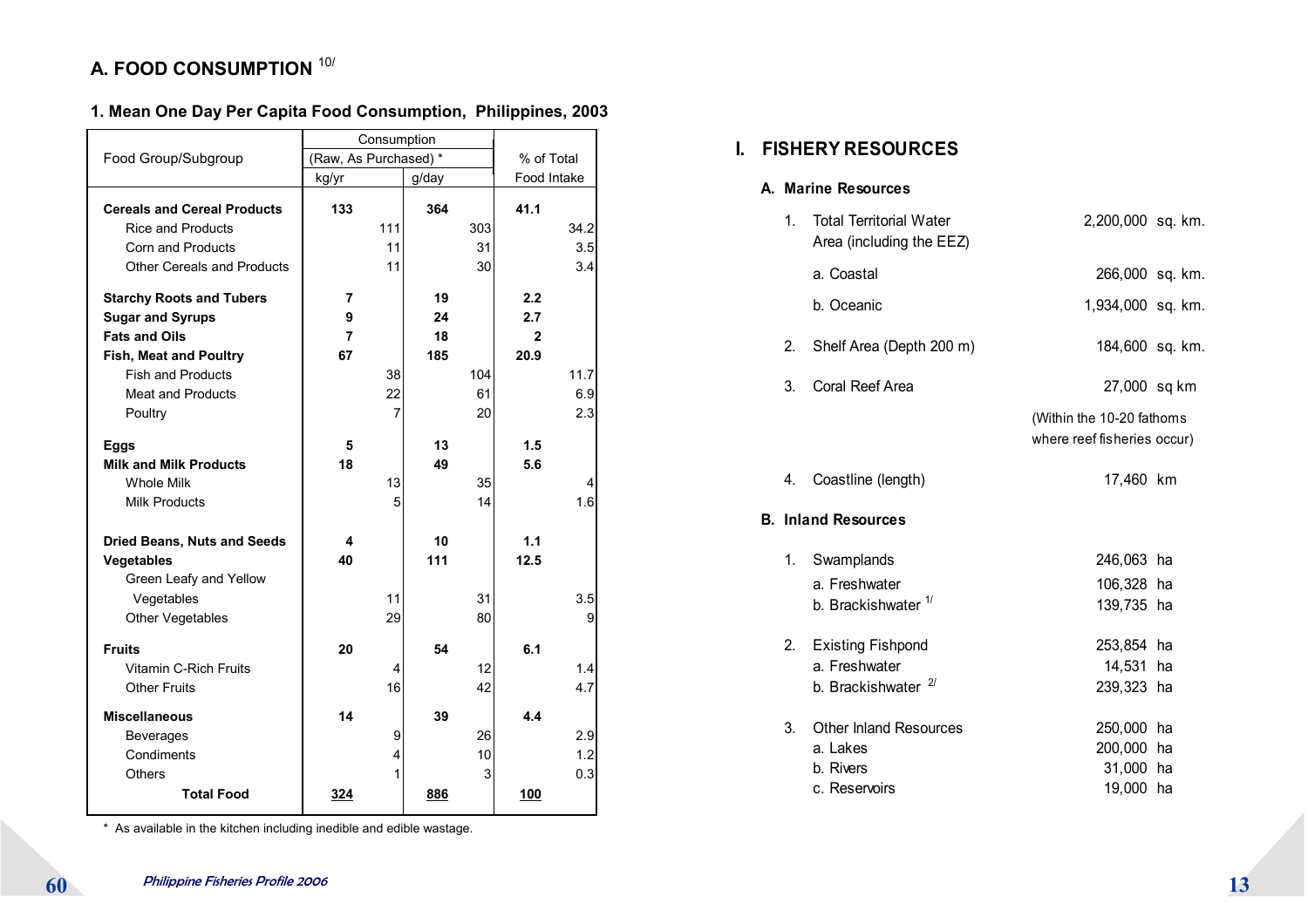#### **II. FISHERIES CONTRIBUTION TO THE ECONOMY, 2006**

#### **A. Fisheries Contribution to Total GDP 3/**

| 1 At Current Prices   | $2.2\%$ |  |
|-----------------------|---------|--|
| 2. At Constant Prices | 4.3%    |  |

#### **B. Fisheries Contribution to GVA in Agriculture, Fishery and Forestry by Industry Group** 3/

|    | Industry              | At Current | % to Agri- | At Constant | % to Agri- |
|----|-----------------------|------------|------------|-------------|------------|
|    | Group                 | Prices     | cultural   | Prices      | cultural   |
|    |                       | (P M)      | Sector     | (P M)       | Sector     |
|    |                       |            |            |             |            |
|    | 1. Agricultural crops |            |            |             |            |
|    | (Palay, corn,         |            |            |             |            |
|    | coconut, etc)         | 505,860    | 59.1       | 119,670     | 49.9       |
| 2  | Livestock             | 111,360    | 13.0       | 28,397      | 11.8       |
| 3. | Poultry               | 64,007     | 7.5        | 25.016      | 10.4       |
|    | 4. Agricultural       |            |            |             |            |
|    | activities            | 40,058     | 4.7        | 10,603      | 4.4        |
| 5. | Fishery               | 129,823    | 15.2       | 54,825      | 22.9       |
| 6. | Forestry              | 4,343      | 0.5        | 1,326       | 0.6        |
|    |                       |            |            |             |            |
|    | Total                 | 855,451    | 100.0      | 239,837     | 100.0      |
|    |                       |            |            |             |            |



#### ►**Other Fishery Information**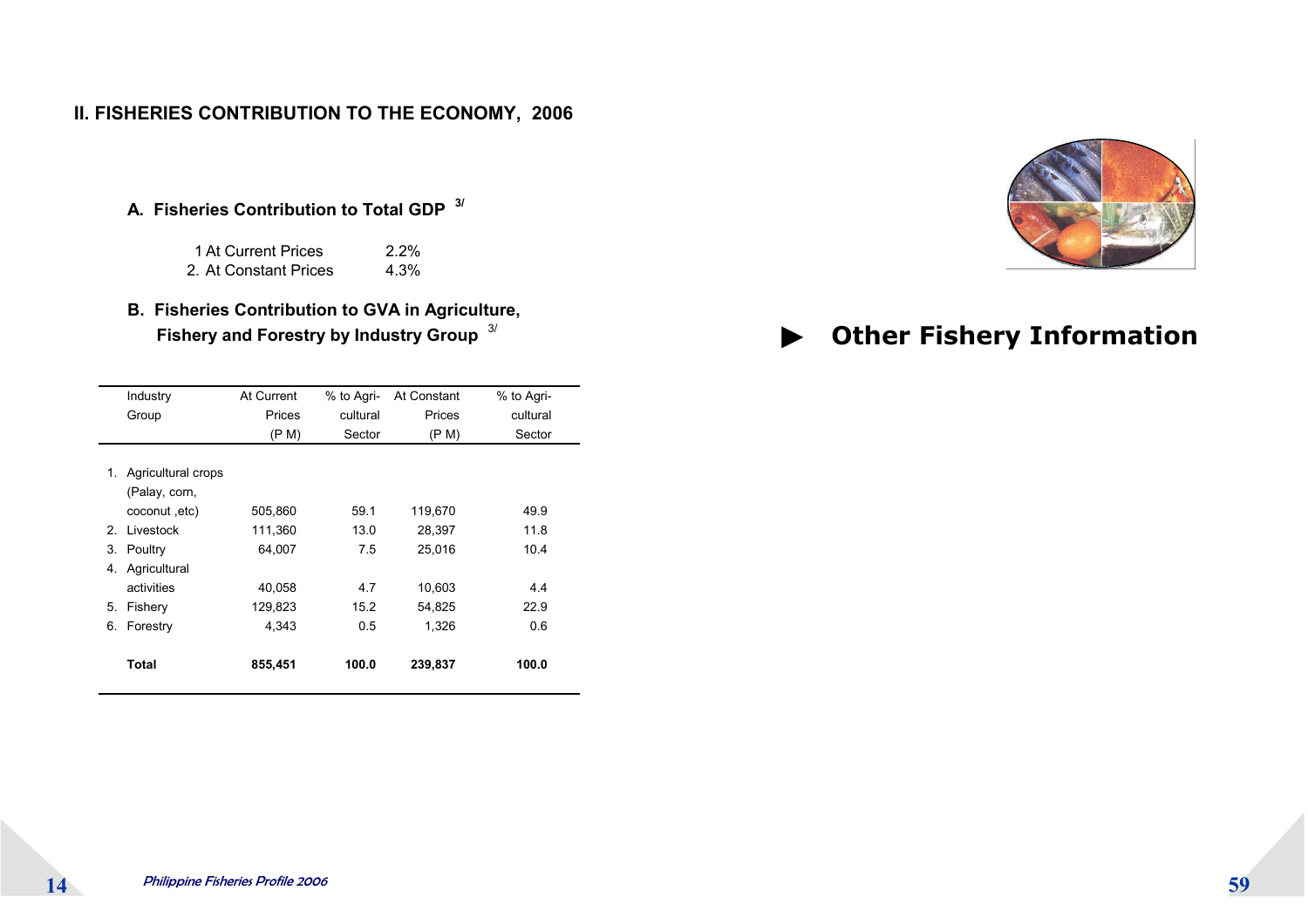#### **3. Fishery Imports, by Major Country of Origin in Terms of Value, 2006**

| <b>Major Countries</b>       | Quantity | FOB Value |                        |
|------------------------------|----------|-----------|------------------------|
|                              | (MT)     | (000 Php) | $(000 \text{ US }$ \$) |
|                              |          |           |                        |
| China, People's Rep. of      | 60,662   | 1,063,236 | 20,534                 |
| USA                          | 27,588   | 832,463   | 16,077                 |
| Indonesia                    | 22,731   | 734,917   | 14,193                 |
| Papua New Guinea             | 13,383   | 530,036   | 10,236                 |
| Thailand                     | 7,559    | 366,646   | 7,081                  |
| Taiwan (Rep. of China)       | 9,618    | 325,588   | 6,288                  |
| Japan (excludes Okinawa)     | 11,536   | 232,354   | 4,487                  |
| Singapore                    | 2,654    | 190,329   | 3,676                  |
| Peru                         | 6,615    | 182,409   | 3,523                  |
| Chile                        | 3,969    | 154,327   | 2,980                  |
|                              |          |           |                        |
| <b>Total Major Countries</b> | 166,315  | 4,612,305 | 89,075                 |
| <b>Other Countries</b>       | 43,300   | 1,529,512 | 29,539                 |
|                              |          |           |                        |
| <b>Grand Total</b>           | 209,615  | 6,141,817 | 118,614                |

# **C. Employment 4/**

**by Sector, 2002 \* Preliminary Data on the Number of Fishing Operators** 

| Total          |                     | 1,614,368 operators |  |
|----------------|---------------------|---------------------|--|
| 3. Commercial  |                     | 16,497 operators    |  |
| 2. Municipal   | 1,371,676 operators |                     |  |
| 1. Aguaculture |                     | 226,195 operators   |  |
|                |                     |                     |  |

*\* Based on 2002 Census of Fisheries*

#### **D. Balance of Trade 5/**

|                 |           | 2006             |      |           | 2005             |        |
|-----------------|-----------|------------------|------|-----------|------------------|--------|
|                 | Quantity  | <b>FOB Value</b> |      | Quantity  | <b>FOB Value</b> |        |
|                 | (MT)      | (P M)            | (SM) | (MT)      | (P M)            | (\$ M) |
| Fishery Exports | 189,851   | 25,701           | 505  | 180,774   | 23,664           | 457    |
| Fishery Imports | 209,615   | 6,142            | 119  | 231,715   | 6,968            | 132    |
| Trade Balance   | (19, 764) | 19,559           | 386  | (50, 941) | 16,696           | 325    |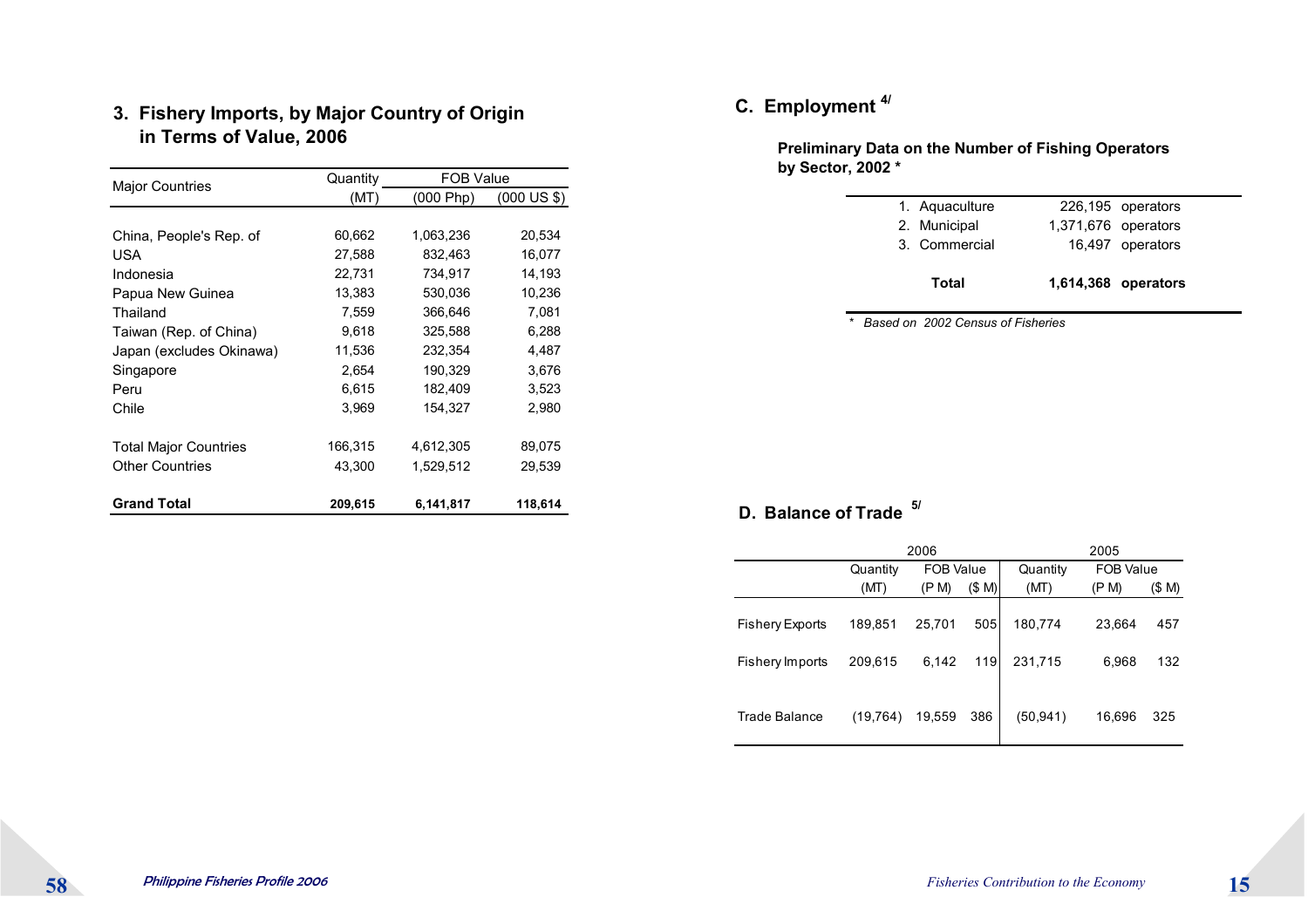|  |  |  | E. Total Fish Production, by Sector, 2006 |  |  |  |
|--|--|--|-------------------------------------------|--|--|--|
|--|--|--|-------------------------------------------|--|--|--|

| Sector                  | Quantity<br>(MT) | %     | Value<br>('000 P) | $\%$  |
|-------------------------|------------------|-------|-------------------|-------|
| 1. Aquaculture          | 2,092,275.8      | 47.5  | 55,671,892.81     | 34.1  |
| 2. Municipal Fisheries  | 1.235.528.8      | 28.0  | 59.146.569.72     | 36.2  |
| 3. Commercial Fisheries | 1.080.667.7      | 24.5  | 48,555,921.02     | 29.7  |
| Total                   | 4,408,472.3      | 100.0 | 163,374,383.55    | 100.0 |

| Commodity/Kind                     | Quantity | FOB Value |         |
|------------------------------------|----------|-----------|---------|
|                                    | (MT)     | (Php)     | (US \$) |
|                                    |          |           |         |
| 2. Prawn feeds                     | 28,556   | 1,036,366 | 20,015  |
| USA                                | 6,353    | 217,769   | 4,206   |
| Netherlands                        | 4,802    | 111,990   | 2,163   |
| Thailand                           | 2,264    | 110,956   | 2,143   |
| Singapore                          | 1,097    | 106,184   | 2,051   |
| Belgium                            | 1,125    | 71,045    | 1,372   |
| Spain                              | 1,589    | 68,676    | 1,326   |
| China, People's Rep                | 2,040    | 65,008    | 1,255   |
| France                             | 1,410    | 38,224    | 738     |
| Germany                            | 2,013    | 36,451    | 704     |
| Taiwan (Rep. of China)             | 689      | 35,723    | 690     |
| <b>Others</b>                      | 5,175    | 174,339   | 3,367   |
| 3. Flour, meals & pellets of fish, |          |           |         |
| crustaceans & molluscs unfit       |          |           |         |
| for human consumption              | 33,431   | 952,846   | 18,402  |
| USA                                | 16,656   | 378,564   | 7,311   |
| Thailand                           | 3,587    | 151,015   | 2,916   |
| Peru                               | 2,865    | 115,094   | 2,223   |
| Australia                          | 1,915    | 43,387    | 838     |
| South Africa, Rep of               | 855      | 33,816    | 653     |
| Singapore                          | 424      | 24,352    | 470     |
| Chile                              | 437      | 22,778    | 440     |
| Indonesia                          | 1,403    | 21,801    | 421     |
| Malaysia                           | 742      | 20,586    | 398     |
| China, People's Rep. of            | 571      | 20,352    | 393     |
| <b>Others</b>                      | 3,978    | 121,101   | 2,339   |
| <b>Total major imports</b>         | 165,312  | 4,320,158 | 83,433  |
| <b>Other Commodities</b>           | 44,303   | 1,821,659 | 35,181  |

**Grand Total 209,615 6,141,817 118,614**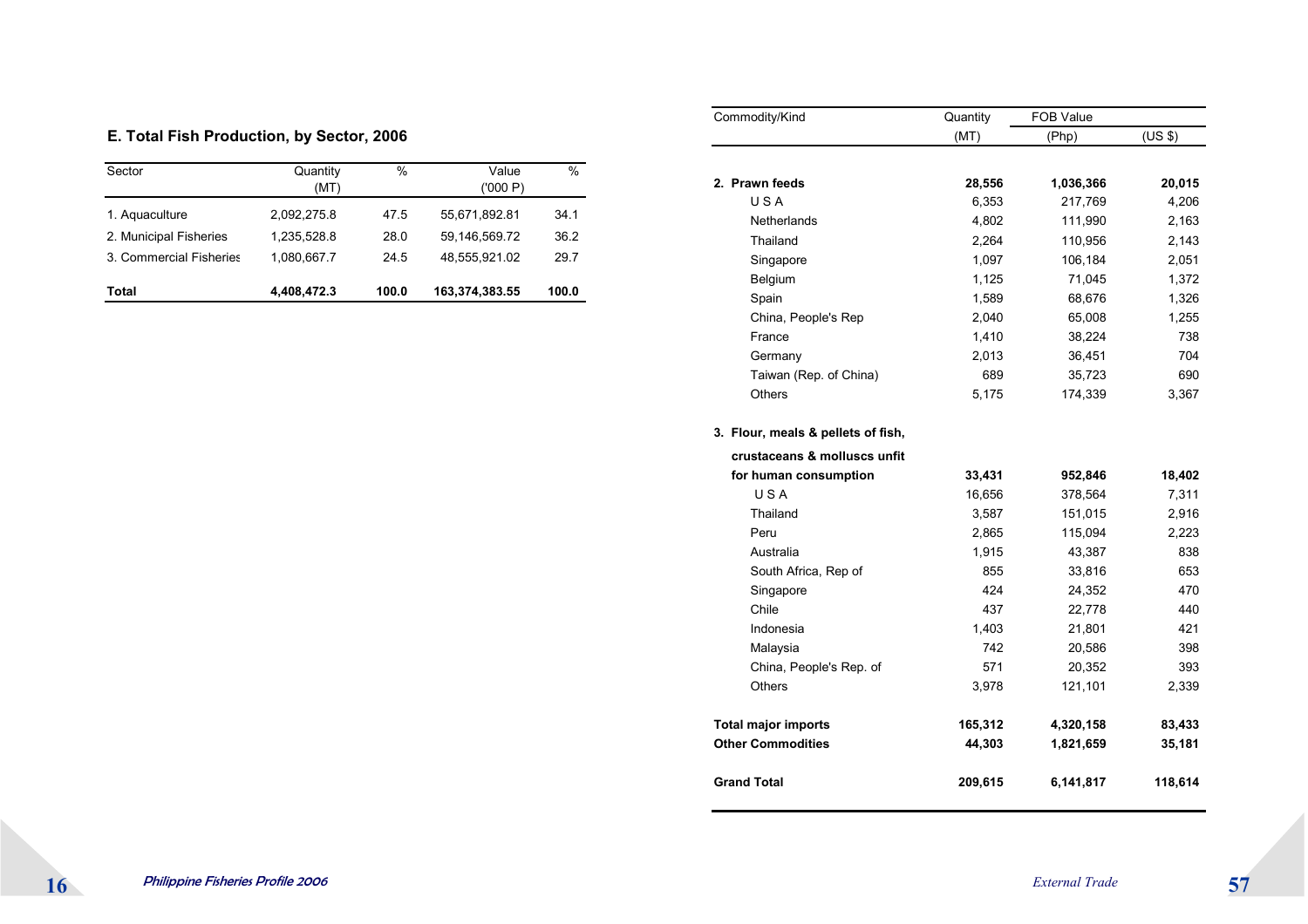#### **2. Major Fishery Imports in Terms of Value, 2006**

| Commodity/Kind            | Quantity | <b>FOB Value</b> |                       |  |
|---------------------------|----------|------------------|-----------------------|--|
|                           | (MT)     | (000 Php)        | $(000 \text{ US } $)$ |  |
| 1. Chilled Frozen Fish    | 103,325  | 2,330,946        | 45,016                |  |
| A. Tuna                   | 40,382   | 1,446,118        | 27,928                |  |
| Papua New Guinea          | 13,039   | 519,262          | 10,028                |  |
| Indonesia                 | 9,839    | 304,554          | 5,882                 |  |
| Taiwan (Rep. of China)    | 5,113    | 210,043          | 4,056                 |  |
| Micronesia                | 6,041    | 175,062          | 3,381                 |  |
| Japan (excludes Okinawa)  | 2,473    | 70,606           | 1,364                 |  |
| Marshall Islands, Rep of  | 1,000    | 67,679           | 1,307                 |  |
| Vanuatu (New Hebrides)    | 1,493    | 58,812           | 1,136                 |  |
| Singapore                 | 260      | 11,899           | 230                   |  |
| Solomon Islands (British) | 260      | 8,457            | 163                   |  |
| India                     | 128      | 6,276            | 121                   |  |
| China, People's Rep. of   | 331      | 5,035            | 97                    |  |
| Korea, Rep of (South)     | 103      | 2,404            | 46                    |  |
| <b>Others</b>             | 303      | 6,030            | 116                   |  |
| <b>B. Mackerel</b>        | 62,514   | 872,282          | 16,846                |  |
| China, People's Rep. of   | 49,196   | 668,521          | 12,911                |  |
| Japan                     | 8,640    | 133,672          | 2,582                 |  |
| Taiwan, Rep of China      | 2,962    | 42,157           | 814                   |  |
| Korea                     | 921      | 15,502.31        | 299                   |  |
| USA                       | 242      | 3,751.25         | 72                    |  |
| Others                    | 553      | 8,679            | 168                   |  |
|                           |          |                  |                       |  |
| C. Milkfish               | 428      | 12,546           | 242                   |  |
| Indonesia                 | 323      | 9,504            | 184                   |  |
| Taiwan, Rep of China      | 23       | 1,372            | 27                    |  |
| China, People's Rep. of   | 51       | 1,125            | 22                    |  |
| USA                       | 25       | 339              | 7                     |  |
| Pacific Trust Territory   | 5        | 166              | 3                     |  |
| Thailand                  | 2        | 29               | 1                     |  |
| Malaysia                  | 0.2      | 9                | 0.2                   |  |

#### **Total Fish Production, By Sector, 2006**



Figure 2

 $56<sup>°</sup>$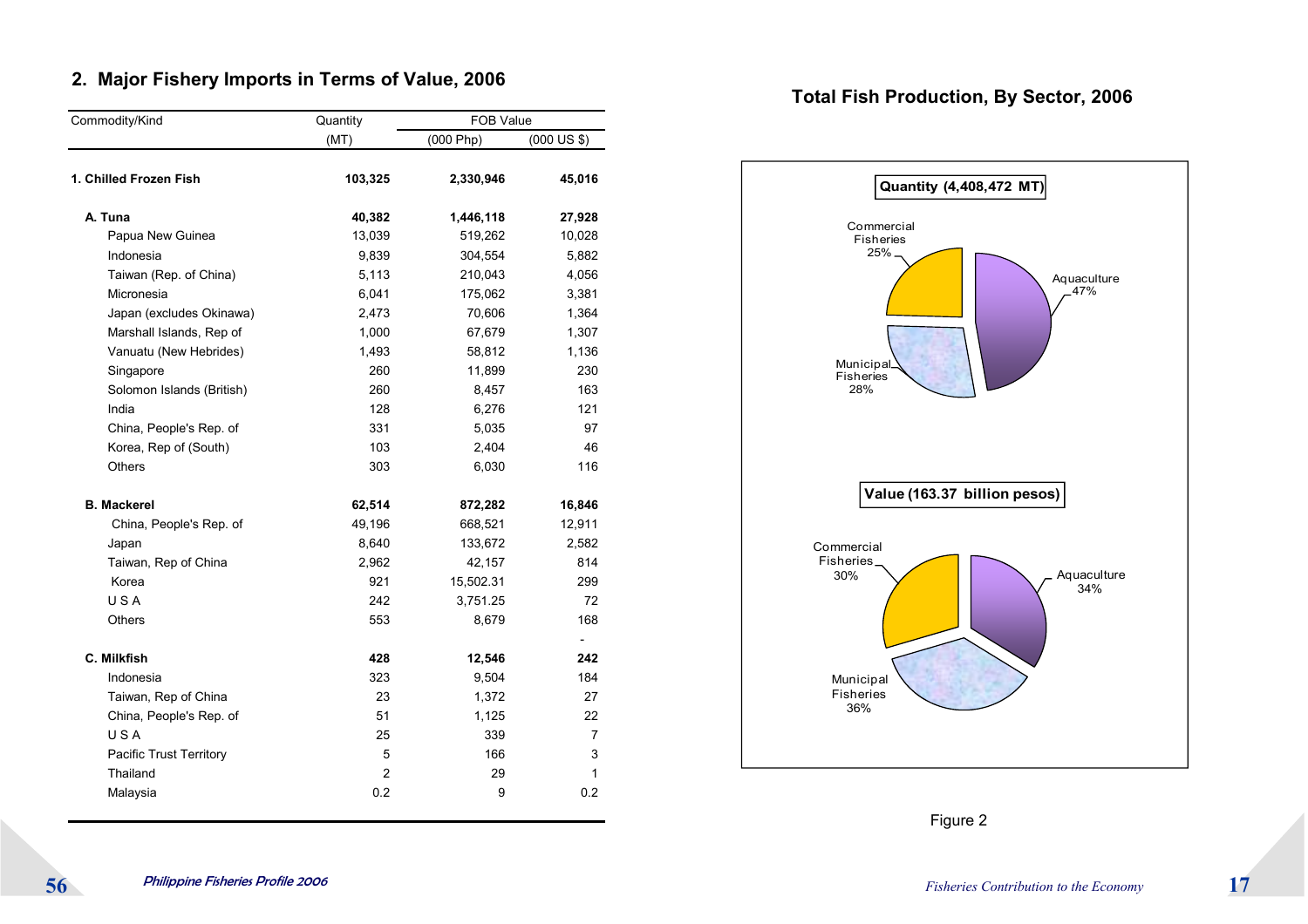#### **F. Fish Production, by Sector and Region, 2006 in (MT)**

| Region     | Commercial   | Municipal    | Aquaculture  | Total        | % share  |
|------------|--------------|--------------|--------------|--------------|----------|
|            |              |              |              |              | to total |
| <b>CAR</b> |              | 867.21       | 2,676.01     | 3,543.22     | 0.1      |
|            | 5,916.98     | 35,456.81    | 86,776.77    | 128,150.56   | 2.9      |
| Ш          | 18,983.62    | 23,797.97    | 11,626.67    | 54,408.26    | 1.2      |
| Ш          | 9,970.92     | 34,633.04    | 191,530.33   | 236,134.29   | 5.4      |
| <b>NCR</b> | 72,453.79    | 5,860.79     | 2,672.23     | 80,986.81    | 1.8      |
| IV-A       | 83709.81     | 119,939.48   | 148,525.81   | 352,175.10   | 8.0      |
| $IV-B$     | 52,628.41    | 255,388.19   | 406,145.98   | 714,162.58   | 16.2     |
| $\vee$     | 50,195.39    | 112,277.13   | 64,468.70    | 226,941.22   | 5.1      |
| VI         | 111,082.66   | 140,239.07   | 133,519.50   | 384,841.23   | 8.7      |
| VII        | 47,070.50    | 52,770.20    | 102,584.06   | 202,424.76   | 4.6      |
| VIII       | 66,722.64    | 76,824.68    | 30,428.50    | 173,975.82   | 3.9      |
| IX         | 230,324.14   | 109,859.48   | 231,032.22   | 571,215.84   | 13.0     |
| X          | 39,215.65    | 36,112.24    | 51,512.17    | 126,840.06   | 2.9      |
| XI         | 14,515.91    | 30,195.42    | 13,119.11    | 57,830.44    | 1.3      |
| XII        | 187,284.95   | 46,219.83    | 24,527.18    | 258,031.96   | 5.9      |
| ARMM       | 84.253.96    | 87.705.95    | 566.580.33   | 738.540.24   | 16.8     |
| CARAGA     | 6,338.37     | 67,381.28    | 24,550.23    | 98,269.88    | 2.2      |
| Total      | 1,080,667.70 | 1,235,528.77 | 2,092,275.80 | 4,408,472.27 | 100.0    |

*Note: For Aquaculture, Figures may not add up to the totals due to rounding off.*

## **B. IMPORTS 5/**

#### **1. Import of Fish and Fishery Products By Kind, Quantity and Value, 2006**

| Commodity/Kind                                                                           | Quantity | <b>FOB Value</b> |                     |  |
|------------------------------------------------------------------------------------------|----------|------------------|---------------------|--|
|                                                                                          | (MT)     | (000 P)          | $(000 \, \text{S})$ |  |
| Fish Crustaceans, Mollusks,<br>etc. and Preparation                                      | 131,872  | 3,105,996        | 59,985              |  |
| Fish fresh (live or dead)<br>a.<br>chilled or frozen<br>Fish, dried, salted or in<br>b.  | 115,094  | 2,641,807        | 51,020              |  |
| brine, smoked fish                                                                       | 238      | 9,094            | 176                 |  |
| Crustaceans, mollusks<br>C.<br>and aquatic invertebrates<br>Fish and other aquatic<br>d. | 15,371   | 353,148          | 6,820               |  |
| invertebrate, prepared/<br>preserved                                                     | 1,168    | 101,947          | 1,969               |  |
| Shells and By-Products                                                                   | 1,564    | 42,353           | 818                 |  |
| Miscellaneous and Other<br><b>Fishery Products</b>                                       | 76,179   | 2,993,468        | 57,811              |  |
| <b>Grand Total</b>                                                                       | 209,615  | 6,141,817        | 118,614             |  |

*Note: Figures may not add up due to rounding off*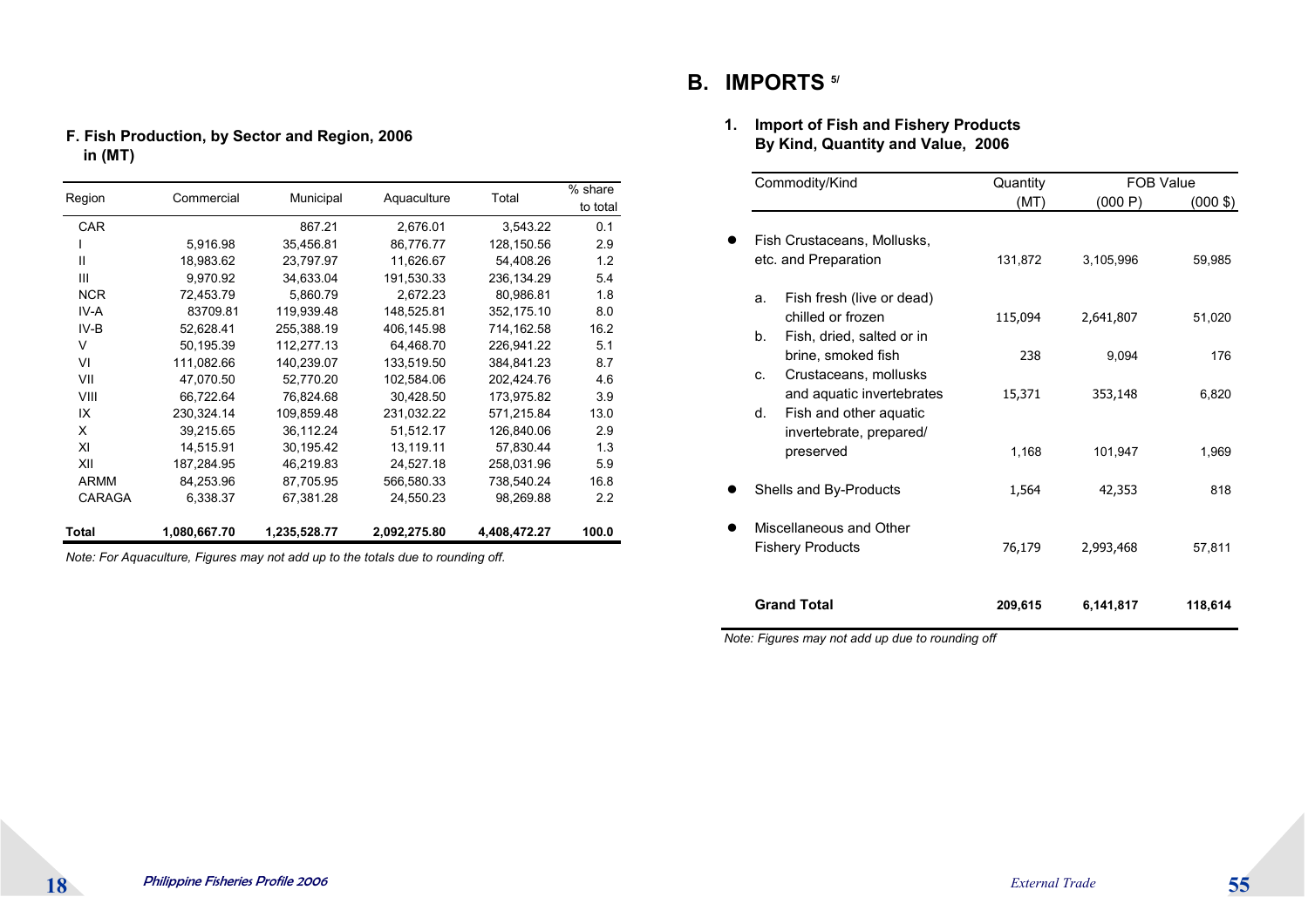

#### **Major Fisheries Export in Terms of Value, 2006**

**F.a. Value of Fish Production, by Sector and Region, 2006 (in '000 P)**

| Region        | Commercial    | Municipal     | Aquaculture   | Total           | % share  |
|---------------|---------------|---------------|---------------|-----------------|----------|
|               |               |               |               |                 | to total |
|               |               |               |               |                 |          |
| <b>CAR</b>    |               | 71,492.57     | 198,706.52    | 270,199.09      | 0.2      |
|               | 437,694.70    | 2,742,047.83  | 5,864,477.94  | 9,044,220.47    | 5.5      |
| Ш             | 1,143,760.91  | 1,495,557.45  | 797,881.34    | 3,437,199.70    | 2.1      |
| Ш             | 621,349.60    | 2,373,583.27  | 17,374,573.64 | 20,369,506.51   | 12.5     |
| <b>NCR</b>    | 3,732,219.33  | 344,277.56    | 125,414.00    | 4,201,910.89    | 2.6      |
| IV-A          | 5,258,915.13  | 3,563,021.83  | 6,504,964.52  | 15,326,901.48   | 9.4      |
| IV-B          | 1,793,134.77  | 10,412,616.85 | 2,309,467.00  | 14,515,218.62   | 8.9      |
| V             | 1,760,006.76  | 5,585,208.85  | 1,419,351.70  | 8,764,567.31    | 5.4      |
| VI            | 5,707,726.40  | 8,391,051.01  | 4,591,231.57  | 18,690,008.98   | 11.4     |
| VII           | 2,248,403.59  | 3,335,798.01  | 1,155,304.53  | 6,739,506.13    | 4.1      |
| VIII          | 3,432,802.22  | 4,459,603.17  | 1,233,660.22  | 9,126,065.61    | 5.6      |
| IX            | 6,949,415.96  | 4,008,260.17  | 3,942,361.42  | 14,900,037.55   | 9.1      |
| X             | 1,698,256.05  | 2,083,308.32  | 4,199,103.60  | 7,980,667.97    | 4.9      |
| XI            | 850,088.92    | 1,641,468.77  | 725,756.08    | 3,217,313.77    | 2.0      |
| XII           | 9,769,881.11  | 1,801,545.80  | 1,525,325.46  | 13,096,752.37   | 8.0      |
| <b>ARMM</b>   | 2,865,615.38  | 3,714,385.39  | 2,916,478.42  | 9,496,479.19    | 5.8      |
| <b>CARAGA</b> | 286,650.19    | 3,123,342.87  | 787,834.85    | 4, 197, 827. 91 | 2.6      |
| Total         | 48,555,921.02 | 59,146,569.72 | 55,671,892.81 | 163,374,383.55  | 100.0    |

Figure 5

54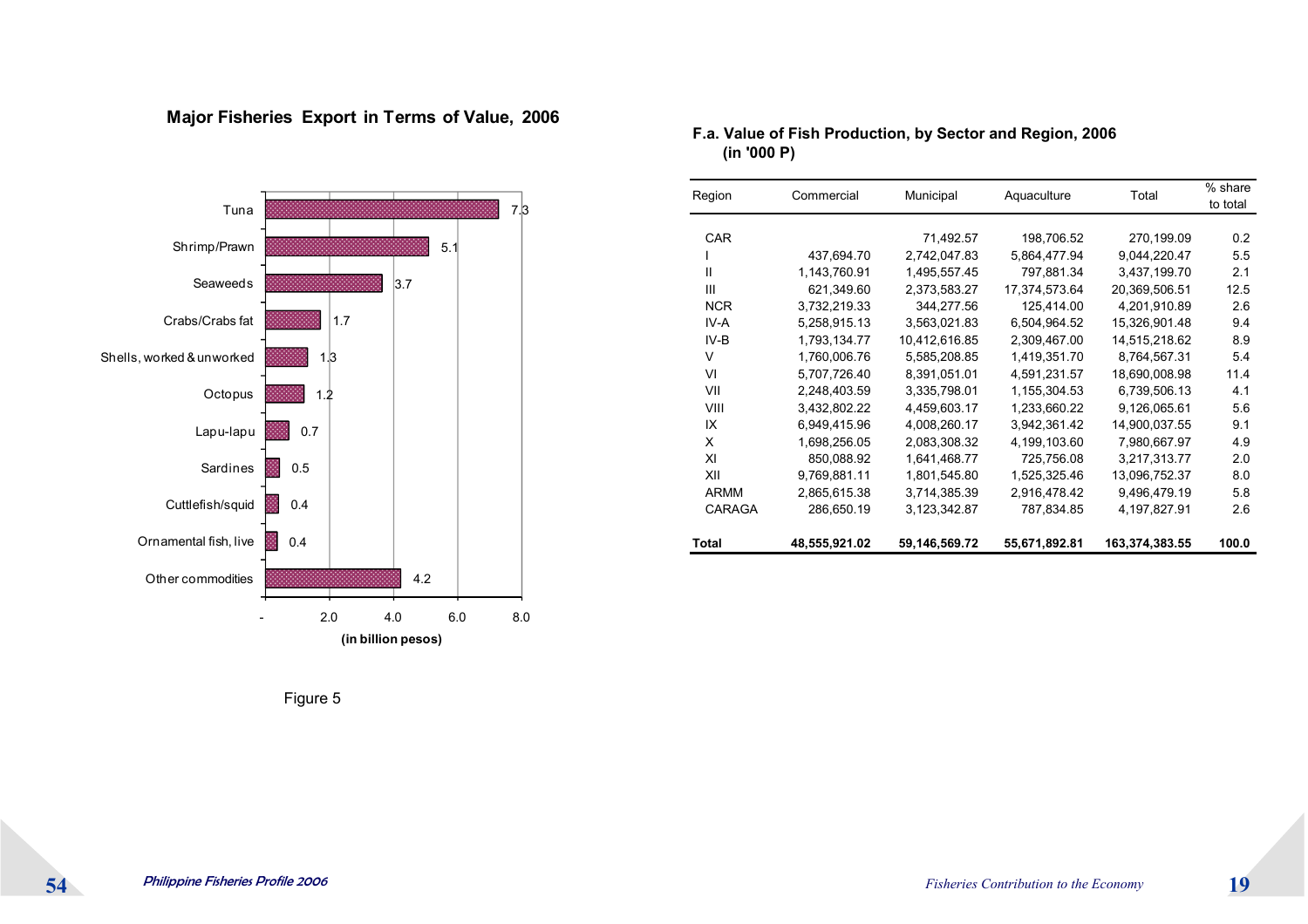#### **G. Fish Production, by Sector 1997-2006**

#### **1. Volume of Fish Production (in MT)**

| Year | Aquaculture | Municipal   | Commercial  | Total       |
|------|-------------|-------------|-------------|-------------|
| 2006 | 2,092,275.8 | 1,235,528.8 | 1,080,667.7 | 4,408,472.3 |
| 2005 | 1,895,847.3 | 1,132,046.3 | 1,133,976.2 | 4,161,869.8 |
| 2004 | 1,717,026.7 | 1,080,764.3 | 1,128,382.4 | 3,926,173.4 |
| 2003 | 1.454.503.4 | 1,055,143.0 | 1,109,636.0 | 3,619,282.4 |
| 2002 | 1,338,393.0 | 988,938.0   | 1,042,193.0 | 3,369,524.0 |
| 2001 | 1,220,456.0 | 969,535.0   | 976,539.0   | 3,166,530.0 |
| 2000 | 1,100,902.1 | 945,945.0   | 946,485.0   | 2,993,332.1 |
| 1999 | 1,048,679.0 | 926,339.0   | 948,754.0   | 2,923,772.0 |
| 1998 | 997,841.0   | 891,146.0   | 940,533.0   | 2,829,520.0 |
| 1997 | 984,439.0   | 924,466.0   | 884,651.0   | 2,793,556.0 |

#### **2. Value of Fish Production (in '000 P)**

| Year | Aquaculture  | Municipal    | Commercial   | Total         |
|------|--------------|--------------|--------------|---------------|
| 2006 | 55,671,892.8 | 59,146,569.7 | 48,555,921.0 | 163,374,383.5 |
| 2005 | 49,169,787.9 | 49,950,423.5 | 47,272,737.5 | 146,392,948.9 |
| 2004 | 44,822,257.0 | 45,674,851.6 | 48,349,268.7 | 138,846,377.3 |
| 2003 | 37,199,123.0 | 40,664,303.0 | 42,002,900.0 | 119,866,326.0 |
| 2002 | 35,418,183.0 | 38,158,871.0 | 39,681,164.0 | 113,258,218.0 |
| 2001 | 36,634,345.0 | 34,221,731.0 | 36,088,640.0 | 106,944,716.0 |
| 2000 | 32,183,390.0 | 32,595,564.0 | 33,878,677.0 | 98,657,631.0  |
| 1999 | 29,046,054.0 | 31,034,130.0 | 32,242,140.0 | 92,322,324.0  |
| 1998 | 26,429,525.0 | 28,966,456.0 | 29,737,074.0 | 85,133,055.0  |
| 1997 | 27,288,848.0 | 27,392,911.0 | 25,935,331.0 | 80,617,090.0  |
|      |              |              |              |               |

#### **4. Fishery Exports, by Major Country of Destination in Terms of Value, 2006**

| Country/Destination           | Quantity | <b>FOB Value</b> |                    |
|-------------------------------|----------|------------------|--------------------|
|                               | (MT)     | (000 P)          | $(000 \text{ } $)$ |
|                               |          |                  |                    |
| USA                           | 40,335   | 6,284,672        | 123,398            |
| Japan (excludes Okinawa)      | 20,977   | 4,229,901        | 83,053             |
| Hongkong                      | 15,485   | 2,167,780        | 42,564             |
| Germany                       | 16,688   | 1,811,251        | 35,564             |
| Korea, Rep of (South)         | 8,306    | 1,784,073        | 35,030             |
| Canada                        | 5,133    | 756,615          | 14,856             |
| Thailand                      | 11,759   | 726,420          | 14,263             |
| Taiwan (Rep. of China)        | 7,905    | 675,580          | 13,265             |
| Singapore                     | 4,724    | 666,749          | 13,091             |
| UK Great Britain and N. Irela | 4,590    | 656,379          | 12,888             |
|                               |          |                  |                    |
| <b>Total Major Countries</b>  | 135,904  | 19,759,421       | 387,972            |
| <b>Other Countries</b>        | 53,948   | 5,941,357        | 116,657            |
|                               |          |                  |                    |
| <b>Grand Total</b>            | 189,851  | 25,700,778       | 504,629            |

 $20<sub>1</sub>$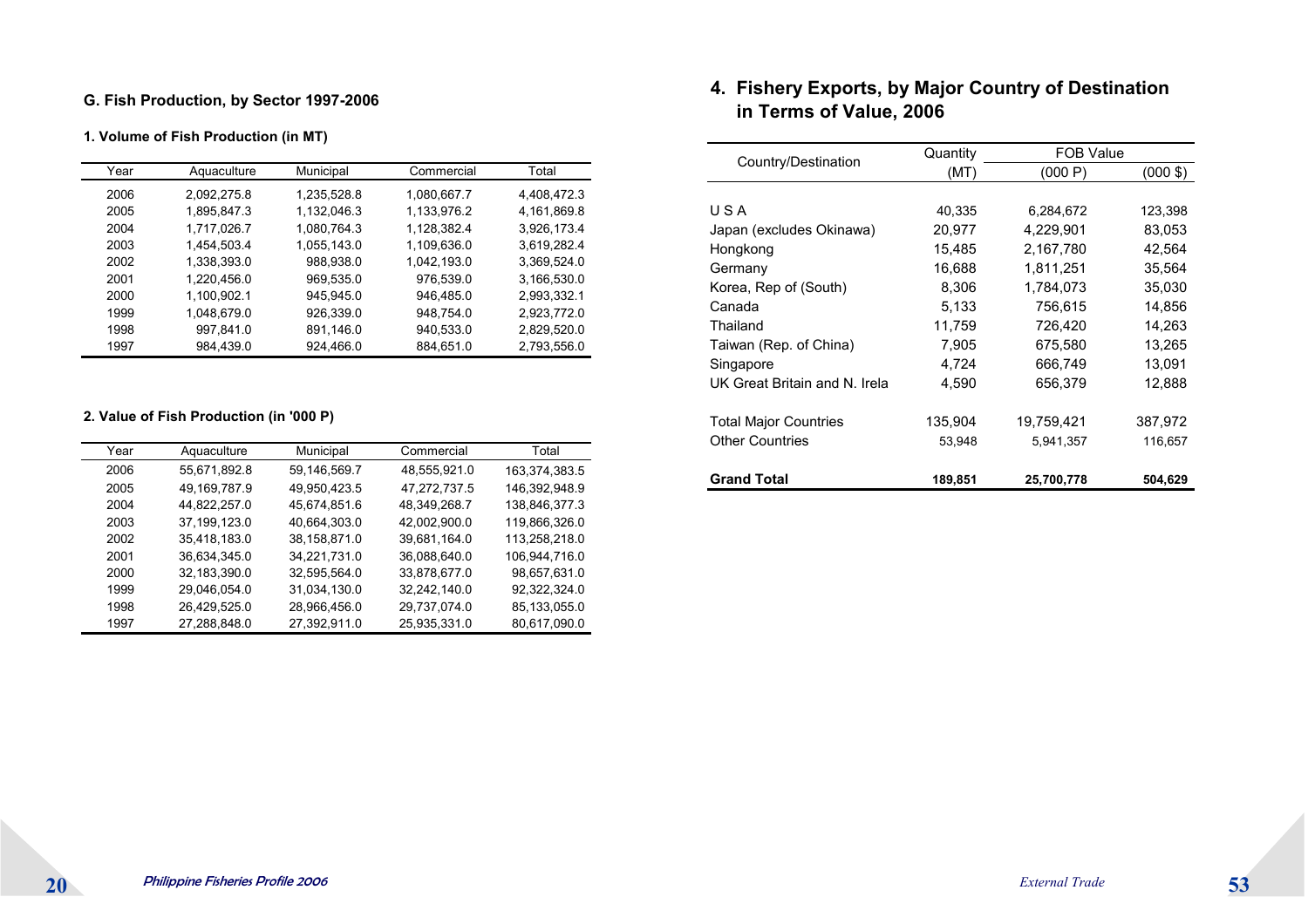|                                | Quantity | FOB Value  |                    |  |
|--------------------------------|----------|------------|--------------------|--|
| Commodity/Kind                 | (MT)     | (000 P)    | $(000 \text{ } $)$ |  |
|                                |          |            |                    |  |
| 3. Seaweeds                    | 30,215   | 3,648,312  | 71,634             |  |
| Seaweeds and other             |          |            |                    |  |
| algae, nes                     | 19,050   | 1,270,693  | 24,950             |  |
| China, Peoples Rep. of         | 4,792    | 121,267    | 2,381              |  |
| USA                            | 4,318    | 287,414    | 5,643              |  |
| France                         | 3,477    | 113,297    | 2,225              |  |
| Hongkong                       | 1,382    | 50,239     | 986                |  |
| Thailand                       | 867      | 180,771    | 3,549              |  |
| <b>Others</b>                  | 4,213    | 517,704    | 10,165             |  |
| Carrageenan                    | 10,732   | 2,356,296  | 46,265             |  |
| Canada                         | 1,376    | 258,148    | 5,069              |  |
| France                         | 1,208    | 231,509    | 4,546              |  |
| USA                            | 1,130    | 230,730    | 4,530              |  |
| Russian Federation (USSR)      | 863      | 258,132    | 5,068              |  |
| Belguim                        | 802      | 123,945    | 2,434              |  |
| <b>Others</b>                  | 5,354    | 1,253,832  | 24,619             |  |
| Seaweeds and algae             |          |            |                    |  |
| used for food                  | 282      | 19,191     | 377                |  |
| France                         | 100      | 3,769      | 74                 |  |
| Japan (excludes Okinawa)       | 68       | 10,439     | 205                |  |
| China, People's Rep. of        | 58       | 1,401      | 28                 |  |
| Okinawa                        | 21       | 2,861      | 56                 |  |
| Taiwan (Rep. of China)         | 18       | 176        | 3                  |  |
| Thailand                       | 15       | 439        | 9                  |  |
| Guam                           | 1        | 107        | $\overline{c}$     |  |
| Kelp powder                    | 151      | 2,132      | 42                 |  |
| Japan (excludes Okinawa)       | 151      | 2,132      | 42                 |  |
|                                |          |            |                    |  |
| Total (3) major commodities    | 121,539  | 16,061,017 | 315,355            |  |
| <b>Total other commodities</b> | 68,313   | 9,639,761  | 189,275            |  |
| <b>Grand Total</b>             | 189,851  | 25,700,778 | 504,629            |  |

#### **Volume of Fish Production , By Sector 1997-2006**



#### **Value of Fish Production, By Sector 1997-2006**



Figure 3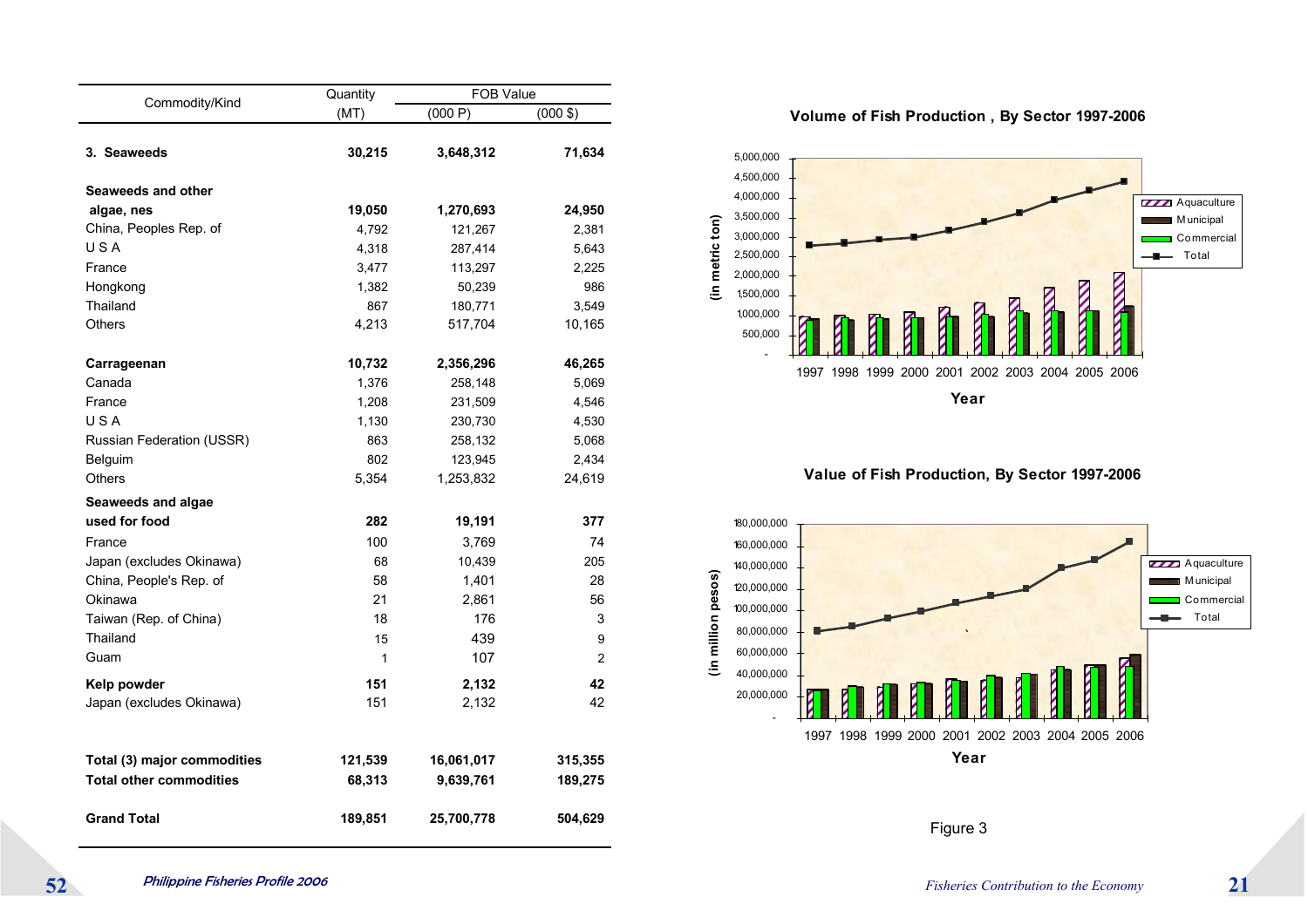#### **H. Five Year Fish Production, Trend 2002-2006**

| Year | Quantity<br>(MT) | % Increase/<br>(Decrease) | Value<br>('000 P) | % Increase/<br>(Decrease) |
|------|------------------|---------------------------|-------------------|---------------------------|
| 2006 | 4.408.472        | 5.9                       | 163.374.384       | 11.6                      |
| 2005 | 4,161,870        | 6.0                       | 146.392.949       | 5.4                       |
| 2004 | 3,926,173        | 8.5                       | 138.846.377       | 15.8                      |
| 2003 | 3.619.282        | 7.4                       | 119.866.326       | 5.8                       |
| 2002 | 3,369,524        | 6.4                       | 113,258,218       | 5.9                       |

|  |  |  | Five Year Fish Production, Trend 2002-2006 |  |  |
|--|--|--|--------------------------------------------|--|--|
|--|--|--|--------------------------------------------|--|--|



|                                | Quantity | <b>FOB Value</b> |                    |
|--------------------------------|----------|------------------|--------------------|
| Commodity/Kind                 | (MT)     | (000 P)          | $(000 \text{ } $)$ |
|                                |          |                  |                    |
| 2. Shrimp/Prawn                | 19,679   | 5,112,492        | 100,383            |
| Fresh/chilled/frozen           | 18,582   | 4,962,925        | 97,446             |
| Japan                          | 9.044    | 2,342,253        | 45,990             |
| Korea                          | 5,196    | 1,400,469        | 27,498             |
| USA                            | 2,428    | 648,352          | 12,730             |
| Canada                         | 375      | 144,663          | 2,840              |
| Guam                           | 372      | 108,727          | 2,135              |
| <b>Others</b>                  | 1,167    | 318,461          | 6,253              |
| Other than fresh/chilled       | 160      | 54,585           | 1,072              |
| or frozen                      |          |                  |                    |
| Japan                          | 131      | 49,422           | 970                |
| Vietnam                        | 15       | 2,088            | 41                 |
| <b>Pacific Trust Territory</b> | 7        | 1,583            | 31                 |
| Hongkong                       | 4        | 891              | 18                 |
| <b>Others</b>                  | 3        | 601              | 12                 |
|                                |          |                  |                    |
| <b>Prepared/Preserved</b>      | 938      | 94,982           | 1,865              |
| USA                            | 393      | 40,513           | 795                |
| Canada                         | 84       | 7,169            | 141                |
| United Arab Emirates, N.E.S.   | 58       | 5,225            | 103                |
| <b>Others</b>                  | 403      | 42,075           | 826                |
|                                |          |                  |                    |

Figure 4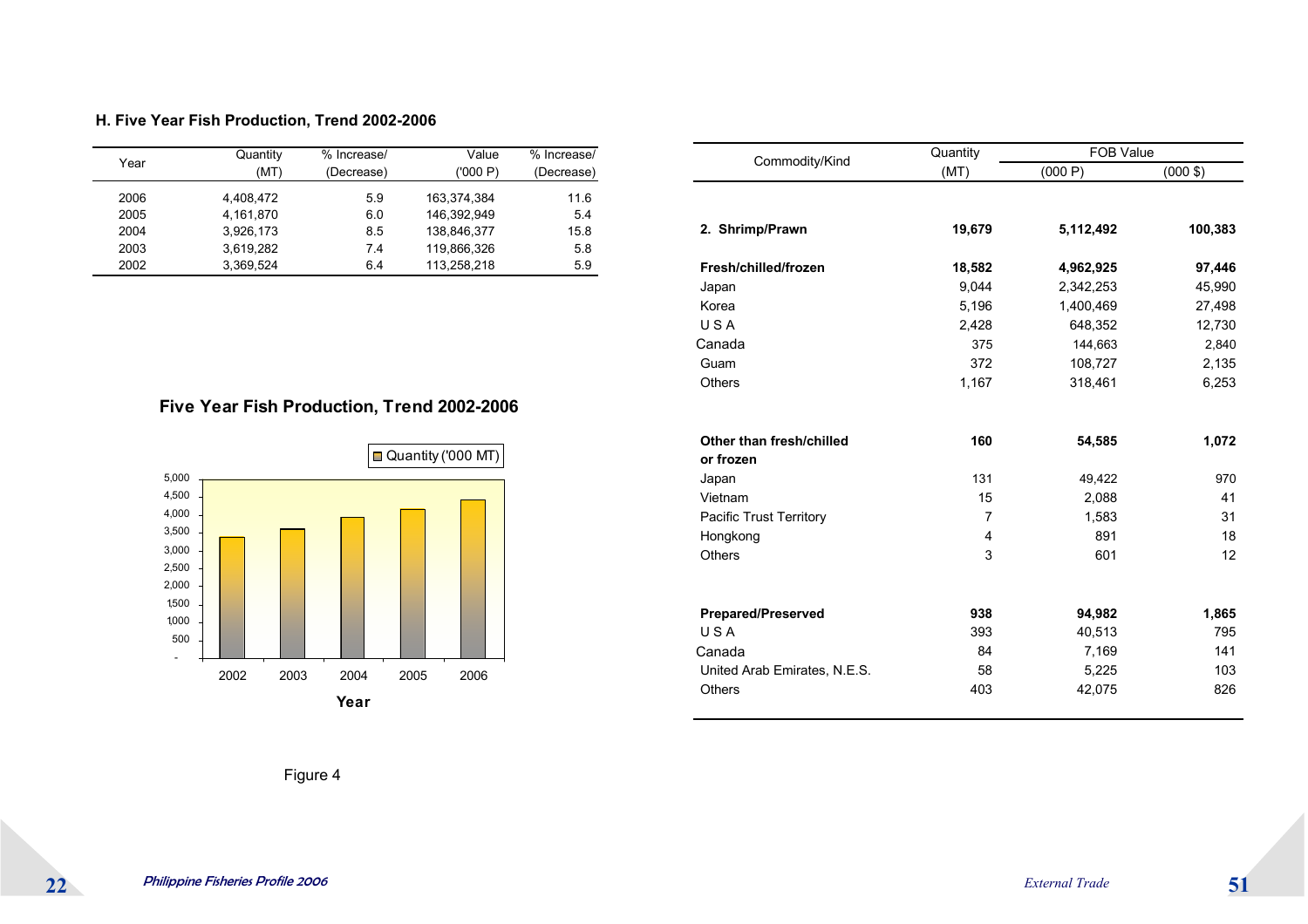#### **3. Major Destination of Top Three Fishery Exports by Kind, Quantity and Value, 2006**

|                            | Quantity | <b>FOB Value</b> |                    |
|----------------------------|----------|------------------|--------------------|
| Commodity/Kind             | (MT)     | (000 P)          | $(000 \text{ } $)$ |
| 1. Tuna                    | 71,645   | 7,300,212        | 143,338            |
| Fresh/chilled/frozen       | 25,992   | 2,749,849        | 53,993             |
| Japan                      | 4.670    | 845,364          | 16,599             |
| USA                        | 3,653    | 818,612          | 16,073             |
| Thailand                   | 10,331   | 457,730          | 8,987              |
| Singapore                  | 785      | 109,080          | 2,142              |
| Taiw an (Rep. of China)    | 856      | 102,387          | 2,010              |
| <b>Others</b>              | 5,696    | 416,676          | 8,181              |
| Smoked/Dried               | 42       | 18,282           | 359                |
| Australia                  | 40       | 17,997           | 353                |
| USA                        | 2        | 277              | 5                  |
| Pacific Trust Territory    | 0        | 8                | $\mathbf{0}$       |
| Canned                     | 45,611   | 4,532,081        | 88,986             |
| USA                        | 8,982    | 902,930          | 17,729             |
| Germany                    | 15,061   | 1,462,778        | 28,721             |
| Canada                     | 1,271    | 114,626          | 2,251              |
| UK Great Britain & Ireland | 3,047    | 299,628          | 5,883              |
| Singapore                  | 2,326    | 229,060          | 4,498              |
| <b>Others</b>              | 14,924   | 1,523,058        | 29,905             |



# ▶ Aquaculture Production, 2006

This includes production from the following:

- Brackishwater fishpond
- Freshwater fishpond
- Fish pen and fish cage in fresh and marine waters
- Mariculture of oyster, mussel and seaweeds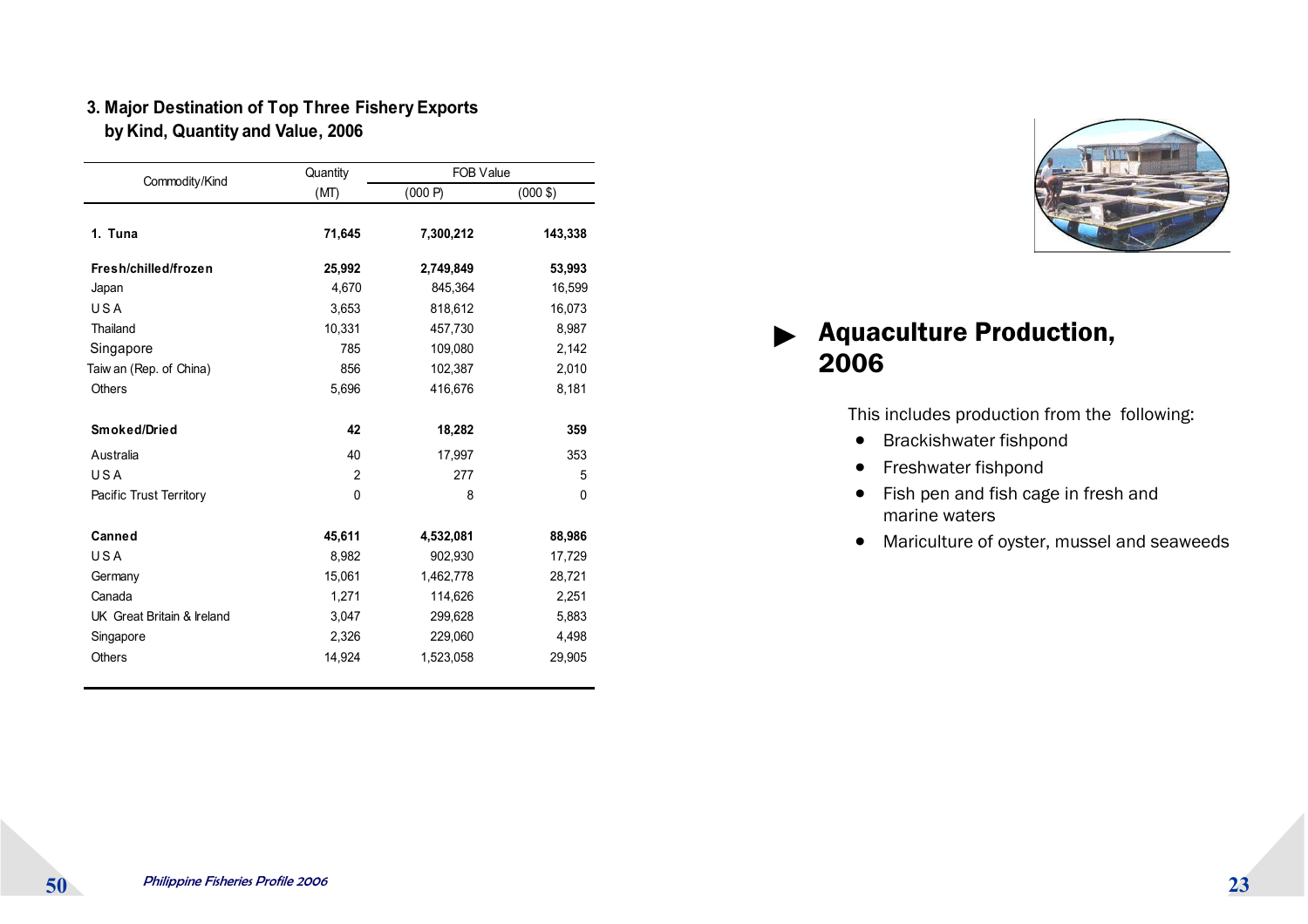|                   |                                                                 |          | <b>Brackishwater</b> |           |         |                  | Freshwater                  |        |                |                    | Marine Waters               |                     | Oyster                    |    |
|-------------------|-----------------------------------------------------------------|----------|----------------------|-----------|---------|------------------|-----------------------------|--------|----------------|--------------------|-----------------------------|---------------------|---------------------------|----|
| Region            | Total Aquaculture                                               | Fishpond | cage<br>Fish         | Fish pen  | Total   |                  | Fishpond Fish cage Fish pen |        | Total          | Fish cage Fish pen |                             | Total               | Mussel and SFR<br>Seaweed |    |
| NСR               | 2,672                                                           | 489      |                      |           | 489     |                  | 388                         | 1,795  | 2,183          |                    |                             |                     |                           |    |
| <b>CAR</b>        | 2,676                                                           |          |                      |           |         | 1,166            | 1,510                       |        | 2,676          |                    |                             |                     |                           |    |
|                   | 86,777                                                          | 25,229   | 2,682                | 4,717     | 32,628  | 5,702            | 86                          |        | 5,739          | 34,695             | 10,100                      | 44,795              |                           | ದ  |
|                   | 11,627                                                          | 3,545    | 489                  |           | 3,743   | 4,923            | 1,185                       |        | 6,107          |                    |                             |                     |                           | 88 |
| Ξ                 | 191,530                                                         | 83,097   | g                    |           | 83,146  | 99,341           |                             |        | 99,341         | ,985               | 121                         | $\frac{2,112}{449}$ |                           |    |
| $N-A$             | 148,526                                                         | 15,350   |                      |           | 15,350  | 1,617            | 58,747                      | 37,037 | 97,401         |                    | 433                         |                     |                           |    |
| N-B               | 406,146                                                         | 4,700    |                      | ಠ         | 4,720   |                  |                             |        | 534            |                    |                             |                     |                           |    |
| <                 | 64,469                                                          | 4,279    |                      |           | 4,279   | $534$<br>$1,112$ | 7,713                       |        | 8,824          | $\sim$             |                             |                     |                           |    |
| $\leq$            | 133,519                                                         | 68,959   |                      | ಹ         | 68,980  | 467              |                             |        | 467            |                    | 311                         |                     |                           |    |
| $\leq$            | 102,584                                                         | 7,778    |                      |           | 7,778   | $\frac{84}{4}$   |                             |        |                | $\frac{27}{703}$   | ನ                           |                     |                           |    |
| $\leqq$           | 30,429                                                          | 3,758    |                      |           | 3,758   | 165              | 48                          | 5h     | 89<br>270      | 5,738              |                             |                     |                           |    |
| $\bar{\times}$    | 231,032                                                         | 19,294   |                      |           | 19,294  | 611              |                             |        | 611            | $\overline{a}$     | $\frac{1}{4}$ $\frac{5}{4}$ |                     |                           |    |
|                   | 51,512                                                          | 16,809   |                      |           | 16,809  | 988              |                             |        | 287            | $\vec{3}$          |                             |                     |                           |    |
| $\times$ $\times$ | 13,119                                                          | 5,452    | 28                   |           | 5,480   | 823              |                             |        | 830            | 2,404              | 1,715                       |                     |                           |    |
| ≚                 | 24,527                                                          | 7,779    |                      |           | 7,779   | 355              | 1,486                       | 13,161 | 15,682         | 1,030              |                             |                     |                           |    |
| ARMM              | 566,580                                                         | 2,440    |                      |           | 2,440   | 191              | 1,078                       | 2,215  | 3,454          |                    |                             |                     |                           |    |
| <b>CARAGA</b>     | 24,550                                                          | 3,206    | 1,420                | $\vec{8}$ | 4,644   | 135              | 84                          |        | 219            | 138                | g                           |                     |                           |    |
| <b>TOTAL</b>      | 2,092,276                                                       | 272,163  | 4,383                | 4,770     | 281,316 | 118,269          | 72,283                      |        | 54,270 244,822 | 46,828             | 13,794                      |                     | 60,622 1,505,435          | ≌  |
|                   | Note: Figures may not add up to the totals due to rounding off. |          |                      |           |         |                  |                             |        |                |                    |                             |                     |                           |    |

A. SUMMARY OF AQUACULTURE PRODUCTION BY CULTURE ENVIRONMENT AND REGION, 2006<br>(In Metric Tons) **(In Metric Tons) A. SUMMARY OF AQUACULTURE PRODUCTION BY CULTURE ENVIRONMENT AND REGION, 2006** 

#### **2. Major Fishery Exports in Terms of Value, 2006**

| Commodity/Kind                    | Quantity | <b>FOB Value</b> |            |
|-----------------------------------|----------|------------------|------------|
|                                   | (MT)     | (000 P)          | $(000$ \$) |
| 1. Tuna                           | 71,645   | 7,300,212        | 143,338    |
| Fresh/chilled/frozen              | 25,992   | 2,749,849        | 53,993     |
| Smoked                            | 42       | 18,282           | 359        |
| Canned                            | 45,611   | 4,532,081        | 88,986     |
| 2. Shrimp/Prawn                   | 19,679   | 5,112,492        | 100,383    |
| Fresh/chilled/frozen              | 18,582   | 4,962,925        | 97,446     |
| Other than fresh/chilled/frozen   | 160      | 54,585           | 1,072      |
| Prepared and preserved            | 938      | 94,982           | 1,865      |
| 3. Seaweeds                       | 30,215   | 3,648,312        | 71,634     |
| Seaweeds and other Algae, nes.    | 19,050   | 1,270,693        | 24,950     |
| Seaweeds for human consumption    | 282      | 19,191           | 377        |
| Carrageenan                       | 10,732   | 2,356,296        | 46,265     |
| Kelp Powder                       | 151      | 2,132            | 42         |
| 4. Crabs/Crabs fat                | 4,590    | 1,729,416        | 33,957     |
| Frozen                            | 67       | 20,985           | 412        |
| Other than frozen                 | 2,501    | 488,800          | 9,597      |
| Prepared/preserved                | 2,022    | 1,219,631        | 23,947     |
| 5. Shells,                        | 7,086    | 1,310,770        | 25,737     |
| Tortise-shell, worked             | 1,235    | 413,740          | 8,124      |
| Unworked                          | 2,615    | 99,150           | 1,947      |
| Other manufactures of shells      | 3,236    | 797,879          | 15,666     |
| 6. Octopus                        | 8,793    | 1,205,963        | 23,679     |
| Live, fresh or chilled            | 236      | 30,313           | 595        |
| Frozen, dried, salted or in brine | 8,557    | 1,175,650        | 23,084     |
| 7. Lapu-lapu                      | 6,760    | 740,067          | 14,531     |
| Lapu-lapu, live other than fry    | 6.727    | 735,624          | 14.444     |
| Lapu-lapu fry                     | 33       | 4,444            | 87         |
| 8. Sardines                       | 6,953    | 451,852          | 8,872      |
| Fresh/chilled/frozen              | 360      | 19,785           | 388        |
| Smoked                            | 2        | 169              | 3          |
| Prepared/preserved                | 6,591    | 431,899          | 8,480      |
| 9. Cuttlefish/squid               | 2,354    | 423,046          | 8,306      |
| Fresh/chilled/frozen/dried        | 2,222    | 408,312          | 8,017      |
| Prepared/preserved                | 132      | 14,734           | 289        |
| 10. Ornamental fish, live         | 6,660    | 371,136          | 7,287      |
| Total major commodities           | 164,734  | 22,293,267       | 437,724    |
| Total of other commodities        | 25,117   | 3,407,510        | 66,905     |
| <b>Grand Total</b>                | 189,851  | 25,700,778       | 504,629    |

**Philippine Fisheries Profile 2006** 

 $24$ 

 $External Trade$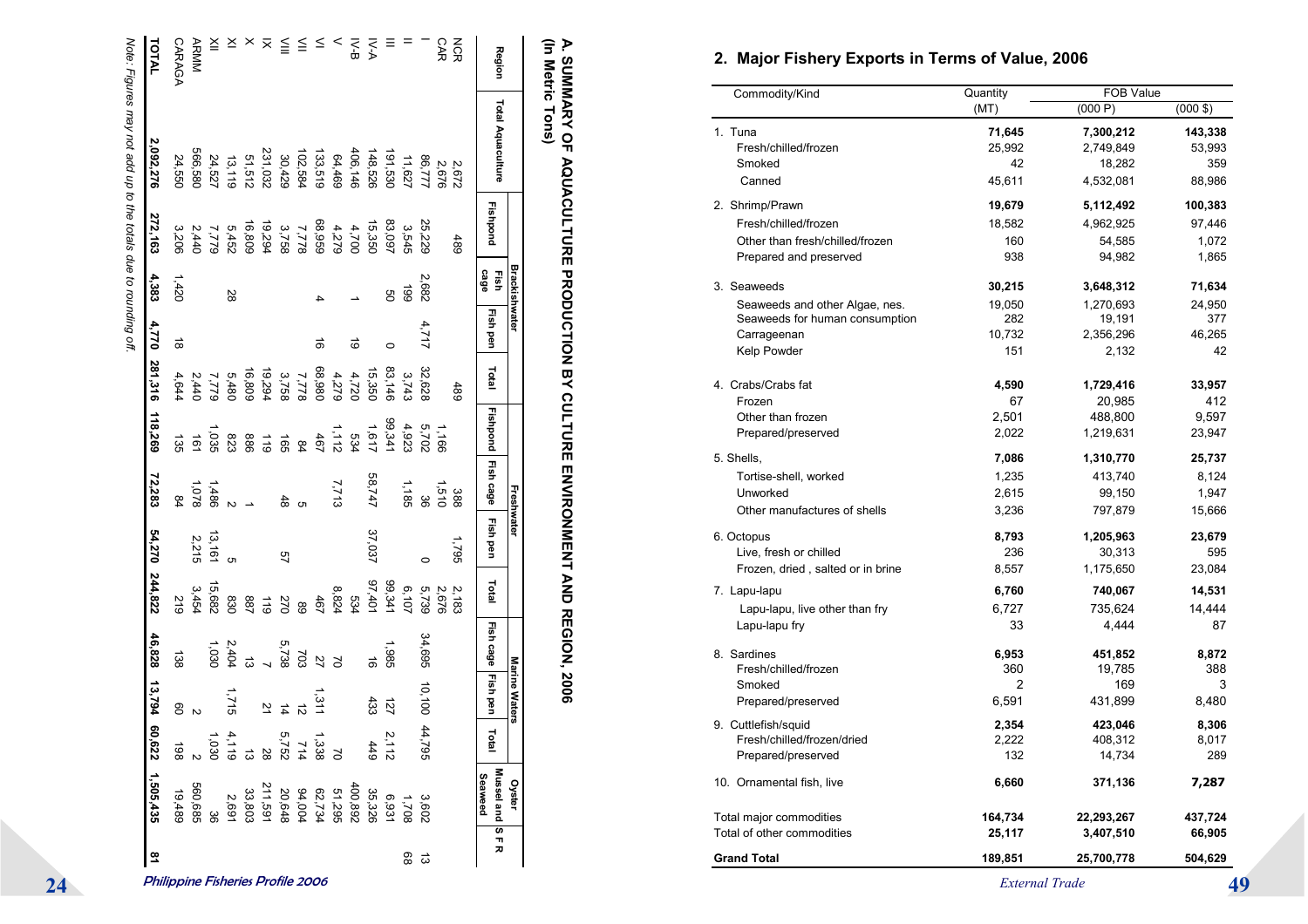## **A. EXPORTS 5/**

#### **1. Export of Fish and Fishery Products by Kind, Quantity and Value, 2006**

|                                                         | Quantity | <b>FOB Value</b> |                    |
|---------------------------------------------------------|----------|------------------|--------------------|
| Commodity/Kind                                          | (MT)     | (000 P)          | $(000 \text{ } $)$ |
| A. Fish, Crustaceans, Molluscs, etc.<br>and Preparation | 146,787  | 19,733,443       | 387,462            |
|                                                         |          |                  |                    |
| A.1 Fish, fresh (live/dead),                            |          |                  |                    |
| Chilled/Frozen                                          | 47,817   | 4,875,704        | 95,733             |
| A.2 Fish, dried, salted/in brine.                       |          |                  |                    |
| smoked fish                                             | 1,238    | 176,369          | 3,463              |
| A.3 Crustaceans, molluscs and                           |          |                  |                    |
| aquatic invertebrates                                   | 38,026   | 8,107,470        | 159,188            |
| A.4 Fish and other aquatic                              |          |                  |                    |
| invertebrate, prepared/                                 |          |                  |                    |
| preserved                                               | 59,707   | 6,573,901        | 129,077            |
| B. Shells and By-Products                               | 7,793    | 2,070,406        | 40,652             |
| C. Miscellaneous and other                              |          |                  |                    |
| fishery products                                        | 35,271   | 3,896,929        | 76,515             |
|                                                         |          |                  |                    |
| <b>Grand Total</b>                                      | 189,851  | 25,700,778       | 504,629            |

#### **B. AQUACULTURE PRODUCTION BY CULTURE ENVIRONMENT, REGION AND SPECIES, 2006**

#### **1. Production from Brackishwater (in MT) a) Fishpond**

| Region       | Total      | Milkfish   | Tiger     | W. Shrimp & | Tilapia   | Others   |
|--------------|------------|------------|-----------|-------------|-----------|----------|
|              |            |            | Prawn     | Endeavor    |           |          |
|              |            |            |           | Prawn       |           |          |
| <b>NCR</b>   | 488.80     | 420.70     | 4.00      |             | 64.10     |          |
| L            | 25,229.40  | 23,573.70  | 417.80    | 151.60      | 1,025.30  | 61.00    |
| Ш            | 3,544.80   | 533.20     | 136.10    | 113.60      | 2,646.90  | 115.00   |
| Ш            | 83,096.50  | 57,786.20  | 17,567.80 | 323.00      | 4,289.70  | 3,129.80 |
| IV-A         | 15,349.60  | 13,698.40  | 1,176.10  | 252.00      | 150.40    | 72.70    |
| IV-B         | 4,700.00   | 3,985.70   | 706.60    | 0.40        | 4.70      | 2.60     |
| V            | 4,279.00   | 1,861.80   | 478.70    | 228.50      | 82.90     | 1,627.10 |
| VI           | 68,959.40  | 67,327.70  | 791.40    | 116.20      | 442.60    | 281.50   |
| VII          | 7,777.70   | 5,878.00   | 1,763.30  | 13.00       | 118.80    | 4.60     |
| VIII         | 3,758.11   | 3,205.10   | 360.00    |             | 2.10      | 190.91   |
| IX           | 19,294.10  | 10,073.30  | 6,403.40  | 911.60      | 1,785.50  | 120.30   |
| X            | 16,808.70  | 8,025.40   | 6,162.00  | 88.80       | 277.50    | 2,255.00 |
| XI           | 5,451.80   | 5,053.50   | 130.30    | 17.50       | 233.80    | 16.70    |
| XII          | 7,779.10   | 6,841.40   | 541.00    |             | 384.10    | 12.60    |
| CAR          |            |            |           |             |           |          |
| CARAGA       | 3,206.10   | 1,596.80   | 1,348.80  | 123.30      | 16.20     | 121.00   |
| <b>ARMM</b>  | 2,440.30   | 1,980.00   | 221.80    | 105.50      | 120.80    | 12.20    |
| <b>TOTAL</b> | 272,163.41 | 211,840.90 | 38,209.10 | 2,445.00    | 11,645.40 | 8,023.01 |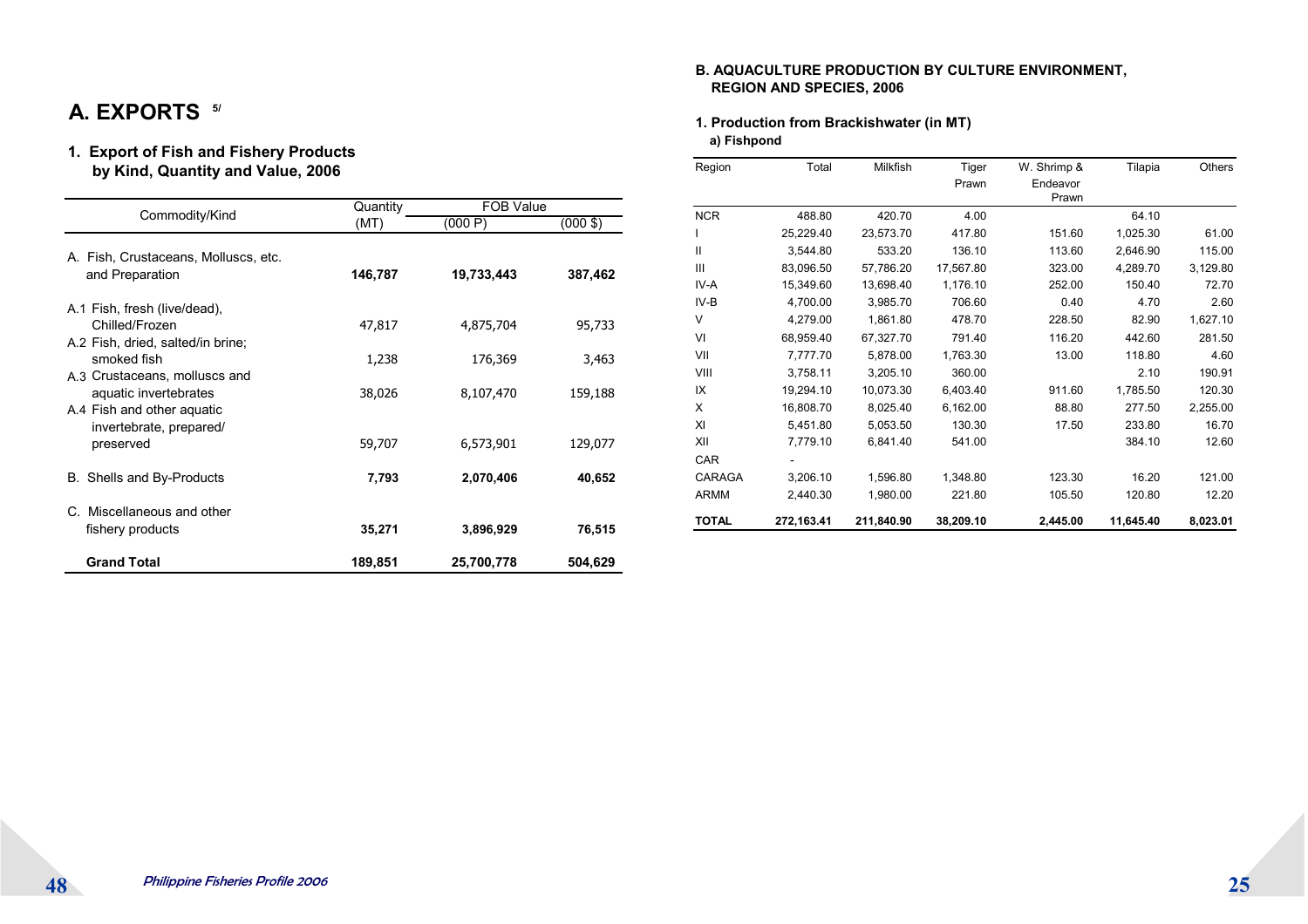#### **b) Fish cage**

| Region       | Total    | Milkfish | Tilapia | Others |
|--------------|----------|----------|---------|--------|
| <b>NCR</b>   |          |          |         |        |
| T            | 2,681.93 | 2,611.80 | 27.80   | 42.33  |
| $\mathbf{I}$ | 198.50   | 57.50    | 134.30  | 6.70   |
| Ш            | 49.50    | 45.50    | 3.50    | 0.50   |
| IV-A         |          |          |         |        |
| $IV-B$       | 0.50     |          |         | 0.50   |
| V            |          |          |         |        |
| VI           | 4.43     |          |         | 4.43   |
| VII          |          |          |         |        |
| VIII         |          |          |         |        |
| IX           |          |          |         |        |
| X            |          |          |         |        |
| XI           | 28.08    | 27.80    |         | 0.28   |
| XII          |          |          |         |        |
| CAR          |          |          |         |        |
| CARAGA       | 1,420.43 | 1,417.90 | 2.23    | 0.30   |
| <b>ARMM</b>  |          |          |         |        |
| <b>TOTAL</b> | 4,383.37 | 4,160.50 | 167.83  | 55.04  |



► **External Trade**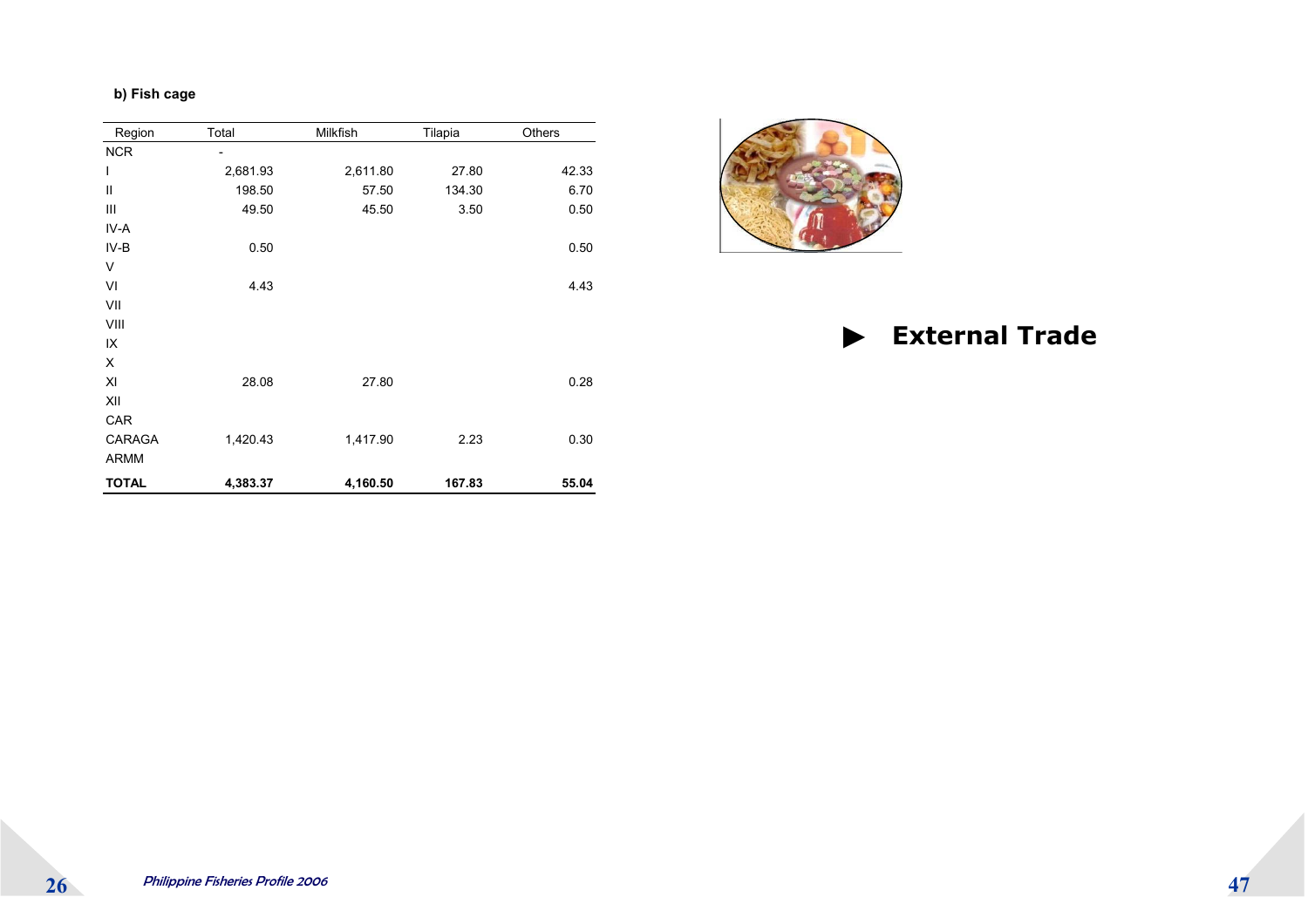#### **C. NUMBER OF COMMERCIAL FISHING VESSEL BY REGION, 1999** 9/ **(Catcher and Accessory Boat)**

| Region       | Number         | Gross Tonnage |
|--------------|----------------|---------------|
|              |                |               |
| <b>NCR</b>   | 1,351          | 158,509.59    |
| ı            | 113            | 1,832.99      |
| $\mathbf{I}$ | 64             | 717.94        |
| Ш            | 40             | 1,080.67      |
| IV           | 221            | 3,857.38      |
| V            | 160            | 4,385.85      |
| VI           | 404            | 25,674.39     |
| VII          | 94             | 2,053.81      |
| VIII         | 124            | 1,740.27      |
| IX           | 392            | 22,758.66     |
| X            | 43             | 1,215.10      |
| XI           | 555            | 45,893.86     |
| XII          | $\overline{7}$ | 85.09         |
| XIII         | 26             | 293.86        |
| <b>ARMM</b>  | $\overline{7}$ | 181.94        |
| Total        | 3,601          | 270,281.40    |

 **c) Fish pen**

| Region        | Total    | Milkfish | Tilapia | Others |
|---------------|----------|----------|---------|--------|
| <b>NCR</b>    |          |          |         |        |
| ı             | 4,716.54 | 4,560.90 | 155.30  | 0.34   |
| $\mathsf{II}$ |          |          |         |        |
| Ш             | 0.10     |          |         | 0.10   |
| IV-A          |          |          |         |        |
| IV-B          | 19.30    | 19.30    |         |        |
| V             |          |          |         |        |
| VI            | 15.90    | 15.90    |         |        |
| VII           |          |          |         |        |
| VIII          |          |          |         |        |
| IX            |          |          |         |        |
| X             |          |          |         |        |
| XI            |          |          |         |        |
| XII           |          |          |         |        |
| CAR           |          |          |         |        |
| CARAGA        | 17.80    | 4.60     | 3.60    | 9.60   |
| <b>ARMM</b>   |          |          |         |        |
| <b>TOTAL</b>  | 4,769.64 | 4,600.70 | 158.90  | 10.04  |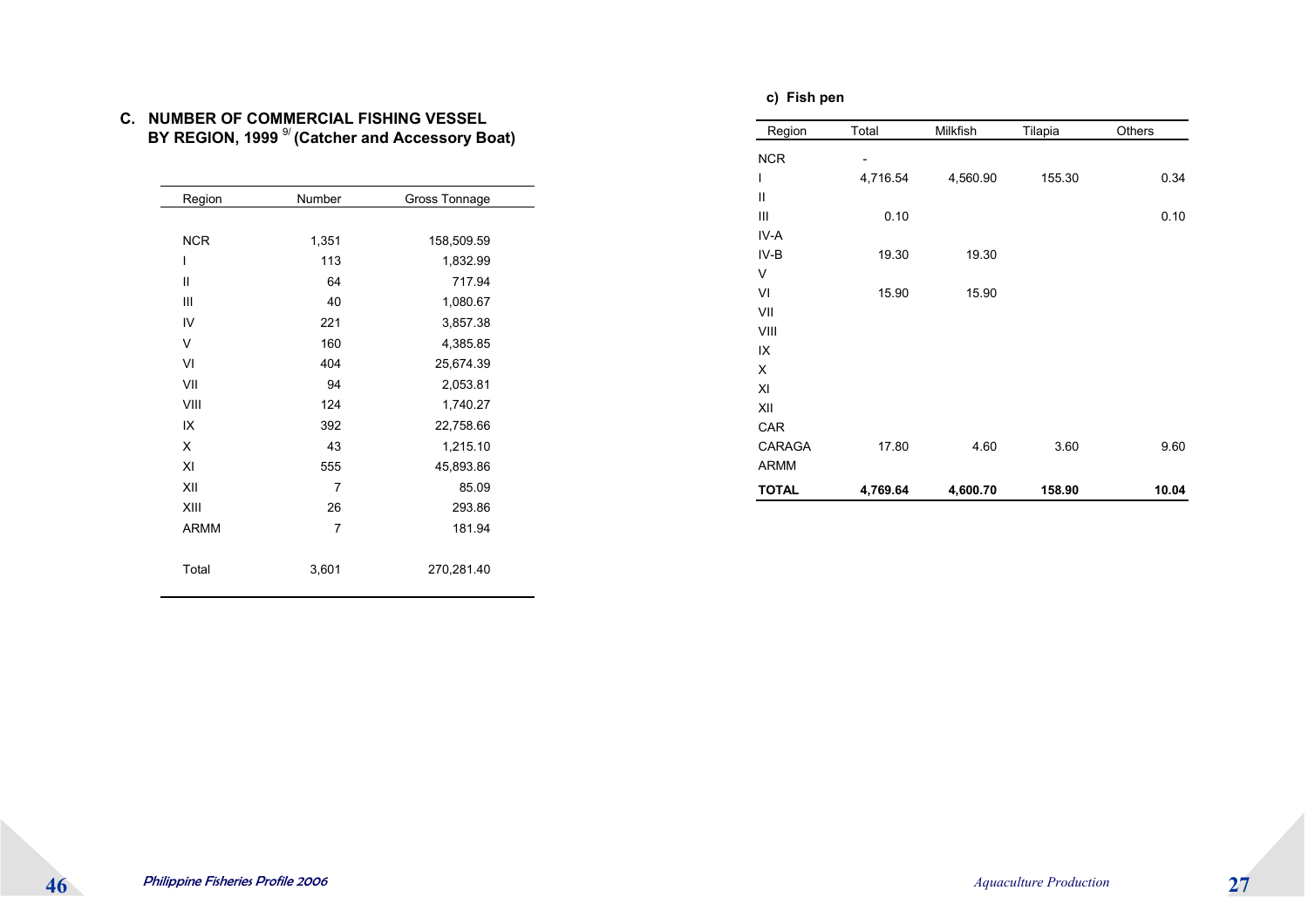#### **2. Production from Freshwater (in MT)**

#### **a) Fishpond**

| Region       | Total      | Tilapia    | Catfish  | Mudfish  | Carp   | Milkfish | <b>Others</b> |
|--------------|------------|------------|----------|----------|--------|----------|---------------|
| <b>NCR</b>   |            |            |          |          |        |          |               |
| L            | 5,702.33   | 5,598.46   | 21.32    | 43.34    | 18.60  |          | 20.61         |
| Ш            | 4,922.52   | 4,784.51   | 91.61    | 27.25    | 15.82  |          | 3.34          |
| Ш            | 99,340.97  | 96,940.54  | 1,281.85 | 987.83   | 80.47  |          | 50.28         |
| IV-A         | 1,617.28   | 1,291.83   | 113.43   | 0.10     | 211.92 |          |               |
| $IV-B$       | 534.00     | 531.94     |          | 0.60     |        |          | 1.46          |
| $\vee$       | 1,111.51   | 999.18     | 112.33   |          |        |          |               |
| VI           | 466.95     | 217.60     | 247.75   | 0.08     |        |          | 1.52          |
| VII          | 83.66      | 83.46      |          |          |        |          | 0.20          |
| VIII         | 164.72     | 158.88     |          |          | 1.44   | 4.40     |               |
| IX           | 119.00     | 90.00      |          | 29.00    |        |          |               |
| X            | 886.45     | 612.01     | 24.41    | 64.10    | 185.87 |          | 0.06          |
| XI           | 822.68     | 613.50     | 176.26   | 19.46    | 9.78   |          | 3.68          |
| XII          | 1,034.80   | 777.11     | 221.39   | 36.30    |        |          |               |
| CAR          | 1,166.18   | 1,163.31   | 2.48     |          | 0.30   |          | 0.09          |
| CARAGA       | 135.28     | 116.71     | 0.29     | 2.61     | 15.67  |          |               |
| <b>ARMM</b>  | 160.91     | 66.31      | 77.60    | 17.00    |        |          |               |
| <b>TOTAL</b> | 118,269.24 | 114,045.35 | 2,370.72 | 1,227.66 | 539.87 | 4.40     | 81.24         |

#### **B. COMMERCIAL FISHERIES PRODUCTION, BY MAJOR FISH SPECIES, 2006**

| <b>Major Species</b>                 | Total (MT)   | % to Total |
|--------------------------------------|--------------|------------|
| 1. Roundscad (Galunggong)            | 186,450.02   | 17.3       |
| 2. Indian Sardines (Tamban)          | 142.651.67   | 13.2       |
| 3. Frigate Tuna (Tulingan)           | 111.674.84   | 10.3       |
| 4. Skipjack (Gulyasan)               | 130.930.00   | 12.1       |
| 5. Yellowfin tuna (Tambakol/Bariles) | 66,334.03    | 6.1        |
| 6. Big-eyed Scad (Matang-baka)       | 33.661.35    | 3.1        |
| 7. Fimbriated Sardines (Tunsoy)      | 47.907.08    | 4.4        |
| 8. Slipmouth (Sapsap)                | 32.662.14    | 3.0        |
| 9. Eastern little tuna (Bonito)      | 52,440.06    | 4.9        |
| 10. Indian Mackerel (Alumahan)       | 36.799.57    | 3.4        |
| 11. Other Species                    | 239.156.94   | 22.1       |
| Total                                | 1,080,667.70 | 100.0      |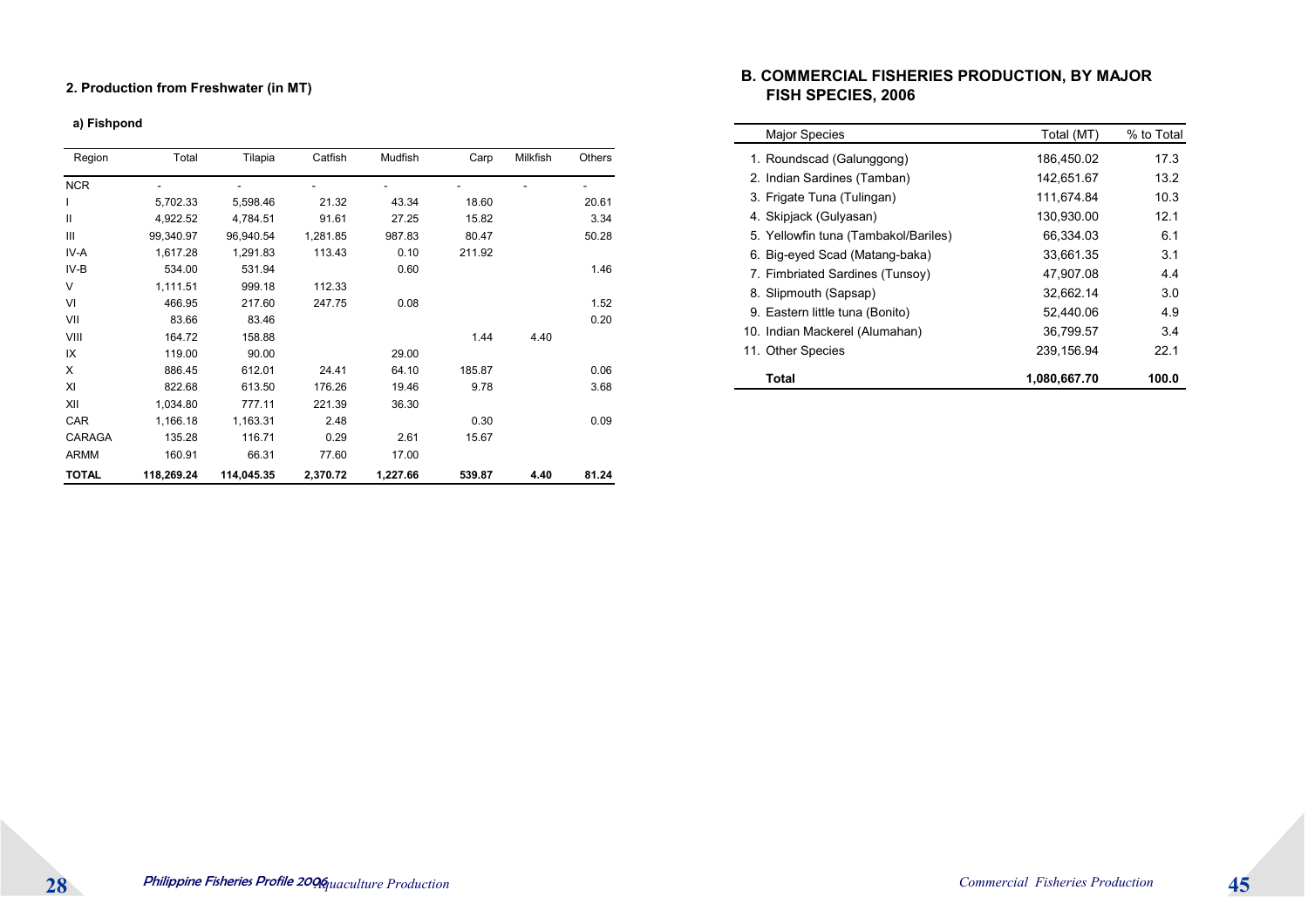#### **A. COMMERCIAL FISH PRODUCTION, BY REGION AND BY TYPE OF LANDING CENTERS, 2006**

| <b>NCR</b><br>Ш | 72,453.79<br>5,916.98<br>18,983.62<br>9,970.92 |            | 69,365.16<br>561.59 | 404.71    | 3,088.63<br>4,950.68 |
|-----------------|------------------------------------------------|------------|---------------------|-----------|----------------------|
|                 |                                                |            |                     |           |                      |
|                 |                                                |            |                     |           |                      |
|                 |                                                |            |                     |           | 18,983.62            |
| Ш               |                                                | 5,480.15   |                     | 51.86     | 4,438.91             |
| IV-A            | 83,709.81                                      |            | 11,208.42           | 1,958.02  | 70,543.37            |
| $IV-B$          | 52,628.41                                      |            |                     |           | 52,628.41            |
| V               | 50,195.39                                      | 9,005.00   |                     | 12,870.30 | 28,320.09            |
| VI              | 111,082.66                                     | 5,473.88   | 3,516.39            | 24,233.16 | 77,859.23            |
| VII             | 47,070.50                                      |            |                     |           | 47,070.50            |
| VIII            | 66,722.64                                      | 510.00     |                     | 408.06    | 65,804.58            |
| IX              | 230,324.14                                     | 115,574.67 | 17,474.05           | 8,454.65  | 88,820.77            |
| X               | 39,215.65                                      |            |                     | 4,502.94  | 34,712.71            |
| XI              | 14,515.91                                      | 493.08     | 5,456.77            |           | 8,566.06             |
| XII             | 187,284.95                                     | 80,492.69  | 101,459.36          |           | 5,332.90             |
| ARMM            | 84,253.96                                      |            |                     |           | 84,253.96            |
| CARAGA          | 6,338.37                                       |            |                     |           | 6,338.37             |
| <b>TOTAL</b>    | 1,080,667.70                                   | 217,029.47 | 209,041.74          | 52,883.70 | 601,712.79           |

#### **b) Fish cage**

| Region       | Total     | Tilapia   | Carp     | Milkfish  | Others |
|--------------|-----------|-----------|----------|-----------|--------|
| <b>NCR</b>   | 388.21    | 324.59    | 63.62    |           |        |
| ı            | 35.72     | 35.72     |          |           |        |
| $\mathbf{I}$ | 1,184.82  | 1,184.82  |          |           |        |
| Ш            |           |           |          |           |        |
| IV-A         | 58,747.37 | 47,147.83 | 1,156.07 | 10,439.50 | 3.97   |
| IV-B         |           |           |          |           |        |
| V            | 7,712.97  | 7,701.70  | 11.27    |           |        |
| VI           |           |           |          |           |        |
| VII          | 4.87      | 4.87      |          |           |        |
| VIII         | 48.15     | 48.15     |          |           |        |
| IX           |           |           |          |           |        |
| X            | 0.64      | 0.64      |          |           |        |
| XI           | 1.99      | 1.99      |          |           |        |
| XII          | 1,486.39  | 1,486.39  |          |           |        |
| CAR          | 1,509.83  | 1,509.83  |          |           |        |
| CARAGA       | 83.72     | 83.72     |          |           |        |
| <b>ARMM</b>  | 1,078.00  | 772.00    |          | 306.00    |        |
| <b>TOTAL</b> | 72,282.68 | 60,302.25 | 1,230.96 | 10,745.50 | 3.97   |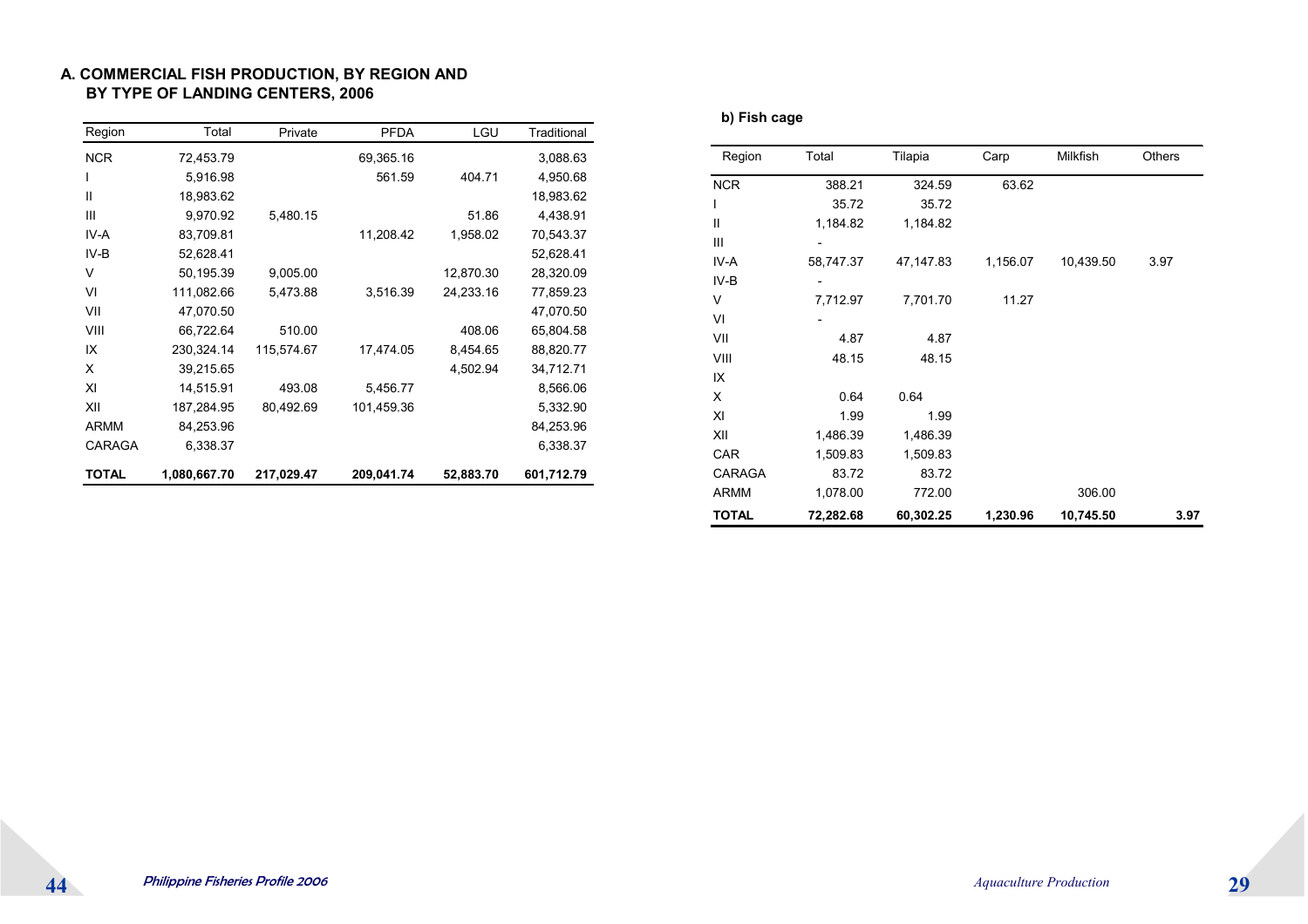#### **c) Fish pen**

| Region       | Total     | Tilapia   | Milkfish  | Carp      | Others |
|--------------|-----------|-----------|-----------|-----------|--------|
| <b>NCR</b>   | 1,795.22  |           | 1,795.22  |           |        |
| L            | 0.46      | 0.46      |           |           |        |
| Ш            |           |           |           |           |        |
| Ш            |           |           |           |           |        |
| IV-A         | 37,036.61 | 7,003.73  | 15,201.43 | 14,830.15 | 1.30   |
| IV-B         |           |           |           |           |        |
| V            |           |           |           |           |        |
| VI           |           |           |           |           |        |
| VII          |           |           |           |           |        |
| VIII         | 57.13     | 57.13     |           |           |        |
| IX           |           |           |           |           |        |
| X            |           |           |           |           |        |
| XI           | 5.38      | 5.23      |           |           | 0.15   |
| XII          | 13,160.84 | 6,741.90  | 6,418.94  |           |        |
| CAR          |           |           |           |           |        |
| CARAGA       |           |           |           |           |        |
| <b>ARMM</b>  | 2,214.80  | 1,811.30  | 400.00    | 3.50      |        |
| <b>TOTAL</b> | 54,270.44 | 15,619.75 | 23,815.59 | 14,833.65 | 1.45   |

#### **d) Small-farm Reservoir**

| Region       | Total | Tilapia | Mudfish | Carp | Others |
|--------------|-------|---------|---------|------|--------|
|              | 12.99 | 12.99   |         |      |        |
| Ш            | 67.61 | 62.68   | 2.10    | 1.12 | 1.71   |
| <b>TOTAL</b> | 80.60 | 75.67   | 2.10    | 1.12 | 1.71   |



#### **Commercial Fisheries Production, 2006**  ►

 Fishing with the use of fishing vessels more than 3 gross tons.

 $30<sub>1</sub>$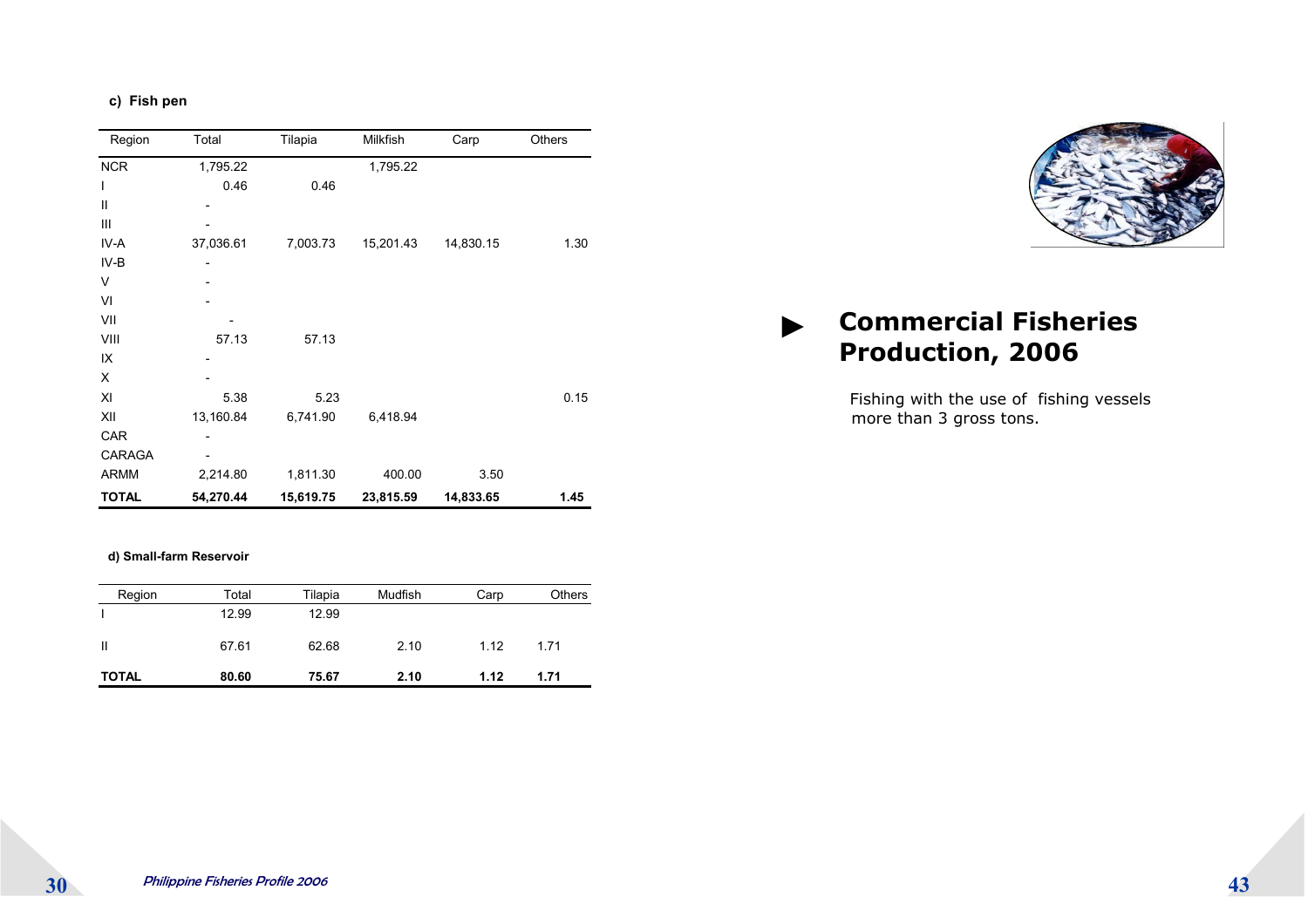|                           | <b>C. NUMBER OF MUNICIPAL FISHING BANCAS,</b> |
|---------------------------|-----------------------------------------------|
| <b>BY REGION, 2000 8/</b> |                                               |

| Region      | Total   | Motorized | Non-Motorized |
|-------------|---------|-----------|---------------|
|             |         |           |               |
| <b>CAR</b>  | 660     | 49        | 611           |
| ı           | 17,678  | 11,641    | 6,037         |
| Ш           | 3,304   | 1,502     | 1,802         |
| Ш           | 27,038  | 18,375    | 8,663         |
| IV          | 69,927  | 26,569    | 43,358        |
| v           | 54,715  | 19,453    | 35,262        |
| VI          | 41,808  | 16,234    | 25,574        |
| VII         | 56,142  | 19,100    | 37,042        |
| VIII        | 58,068  | 16,255    | 41,813        |
| IX          | 45,650  | 13,280    | 32,370        |
| X           | 9,041   | 2,472     | 6,569         |
| XI          | 24,099  | 11,382    | 12,717        |
| XII         | 10,759  | 2,671     | 8,088         |
| XIII        | 31,283  | 11,202    | 20,081        |
| <b>ARMM</b> | 19,635  | 7,442     | 12,193        |
| Total       | 469,807 | 177,627   | 292,180       |
| Percent     |         |           |               |
| %           | 100     | 38        | 62            |

# 3. Production from Marine Waters (in MT) **3. Production from Marine Waters (in MT)**

# a) Fish cage  **a) Fish cage**

| ה<br>:<br>ה :                      |           |           |         |         |         |         |             |                  |         |               |                  |
|------------------------------------|-----------|-----------|---------|---------|---------|---------|-------------|------------------|---------|---------------|------------------|
| Region                             | Total     | Milkfish  | Grouper | Siganid | Snapper | Cavalla | Mud<br>crab | Spiny<br>lobster | Tilapia | urchin<br>Sea | species<br>Other |
| <b>NCR</b>                         |           |           |         |         |         |         |             |                  |         |               |                  |
|                                    | 34,695.07 | 34,675.19 | 4.53    | 4.50    | 0.31    |         |             |                  |         | 10.54         |                  |
|                                    |           |           |         |         |         |         |             |                  |         |               |                  |
|                                    | 1,985.31  | 1,967.50  |         |         |         |         |             |                  |         |               | 17.81            |
| $\forall$ -V                       | 16.46     | 1.05      | 2.00    | 1.00    |         |         |             |                  |         |               | 12.41            |
| $N-B$                              |           |           |         |         |         |         |             |                  |         |               |                  |
| $\geq$                             | 70.42     | 63.35     | 3.10    |         |         | 3.97    |             |                  |         |               |                  |
| $\overline{z}$                     | 27.24     | 1.69      | 23.41   |         | 1.20    | 0.74    |             |                  |         |               | 0.20             |
| $\equiv$                           | 702.58    | 699.82    | 1.26    |         |         |         |             |                  |         |               | 1.50             |
| $\bar{z}$                          | 5,738.18  | 5,574.38  | 123.50  |         |         |         | 14.90       |                  | 25.40   |               |                  |
| $\leq$                             | 7.40      |           | 4.40    | 3.00    |         |         |             |                  |         |               |                  |
| $\times$                           | 13.32     | 12.64     |         | 0.68    |         |         |             |                  |         |               |                  |
| $\overline{\times}$                | 2,403.65  | 2,383.75  | 2.87    | 8.37    | 0.04    | 2.12    |             |                  |         |               | 6.50             |
| $\overline{\overline{\mathsf{x}}}$ | 1,029.62  | 745.75    | 2.01    | 0.24    |         | 45.11   |             |                  |         |               | 236.51           |
| CAR                                |           |           |         |         |         |         |             |                  |         |               |                  |
| CARAGA<br>ARMM                     | 138.30    | 86.22     | 20.03   | 17.63   |         |         |             | 13.38            |         |               | 1.04             |
| <b>TOTAL</b>                       | 46,827.55 | 46,211.34 | 187.11  | 35.42   | 1.55    | 51.94   | 14.90       | 13.38            | 25.40   | 10.54         | 275.97           |
|                                    |           |           |         |         |         |         |             |                  |         |               |                  |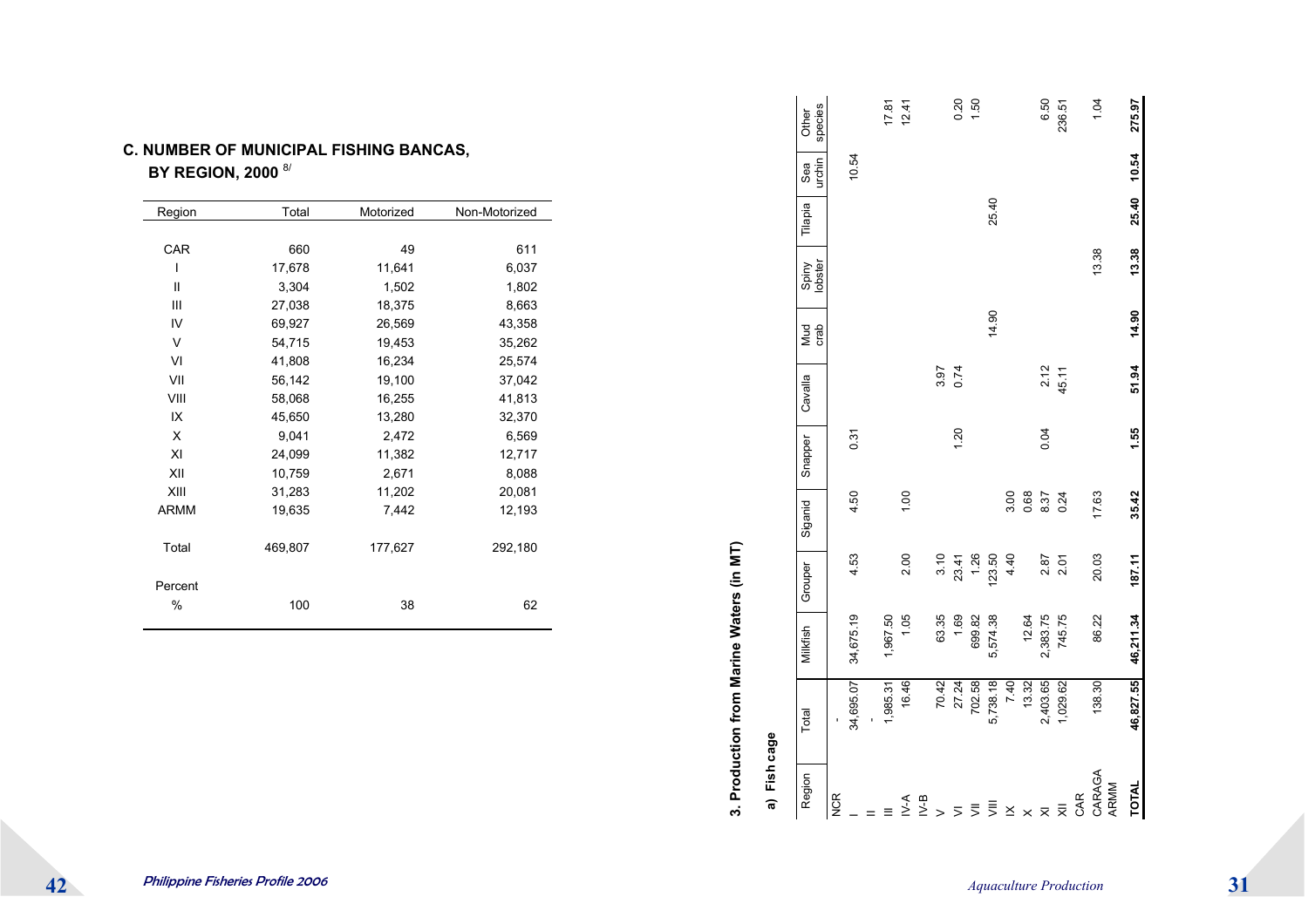#### **b) Fish pen**

| Region         | Total     | Milkfish  | Grouper | Siganid | Cavalla | Spiny   | Others |
|----------------|-----------|-----------|---------|---------|---------|---------|--------|
|                |           |           |         |         |         | lobster |        |
| <b>NCR</b>     |           |           |         |         |         |         |        |
| $\mathsf{I}$   | 10,100.35 | 10,095.00 | 5.35    |         |         |         |        |
| $\mathbf{  }$  |           |           |         |         |         |         |        |
| $\mathbf{III}$ | 126.91    | 126.91    |         |         |         |         |        |
| IV-A           | 432.73    | 432.73    |         |         |         |         |        |
| IV-B           |           |           |         |         |         |         |        |
| V              |           |           |         |         |         |         |        |
| VI             | 1,311.13  | 1,311.13  |         |         |         |         |        |
| VII            | 11.71     | 9.23      | 2.10    | 0.38    |         |         |        |
| VIII           | 14.00     |           |         | 14.00   |         |         |        |
| IX             | 20.95     |           | 20.68   | 0.27    |         |         |        |
| X              |           |           |         |         |         |         |        |
| XI             | 1,714.85  | 1,714.85  |         |         |         |         |        |
| XII            |           |           |         |         |         |         |        |
| CAR            |           |           |         |         |         |         |        |
| CARAGA         | 60.01     | 6.10      | 24.54   | 16.03   |         | 9.18    | 4.16   |
| <b>ARMM</b>    | 1.57      |           | 0.29    |         | 1.13    | 0.15    |        |
| <b>TOTAL</b>   | 13,794.21 | 13,695.95 | 52.96   | 30.68   | 1.13    | 9.33    | 4.16   |

#### **B. MARINE MUNICIPAL FISH CATCH, BY MAJOR FISH SPECIES, 2006**

| <b>Major Species</b>         | Total        | % to Total |
|------------------------------|--------------|------------|
| Frigate Tuna (Tulingan)      | 63.673.12    | 5.9        |
| Big-eyed Scad (Matang-baka)  | 60.259.87    | 5.6        |
| Roundscad (Galunggong)       | 73.607.55    | 6.9        |
| Indian Sardines (Tamban)     | 66.992.96    | 6.2        |
| Indian Mackerel (Alumahan)   | 52.290.20    | 4.9        |
| Anchovies (Dilis)            | 45.864.26    | 4.3        |
| Yellowfin tuna               | 47.062.74    | 44         |
| Squid (Pusit)                | 43.915.32    | 41         |
| Fimbriated Sardines (Tunsoy) | 41,257.85    | 3.8        |
| Slipmouth (Sapsap)           | 34,911.01    | 3.3        |
| Others                       | 544,299.49   | 50.7       |
| Total                        | 1,074,134.37 | 100.0      |

 $32<sup>2</sup>$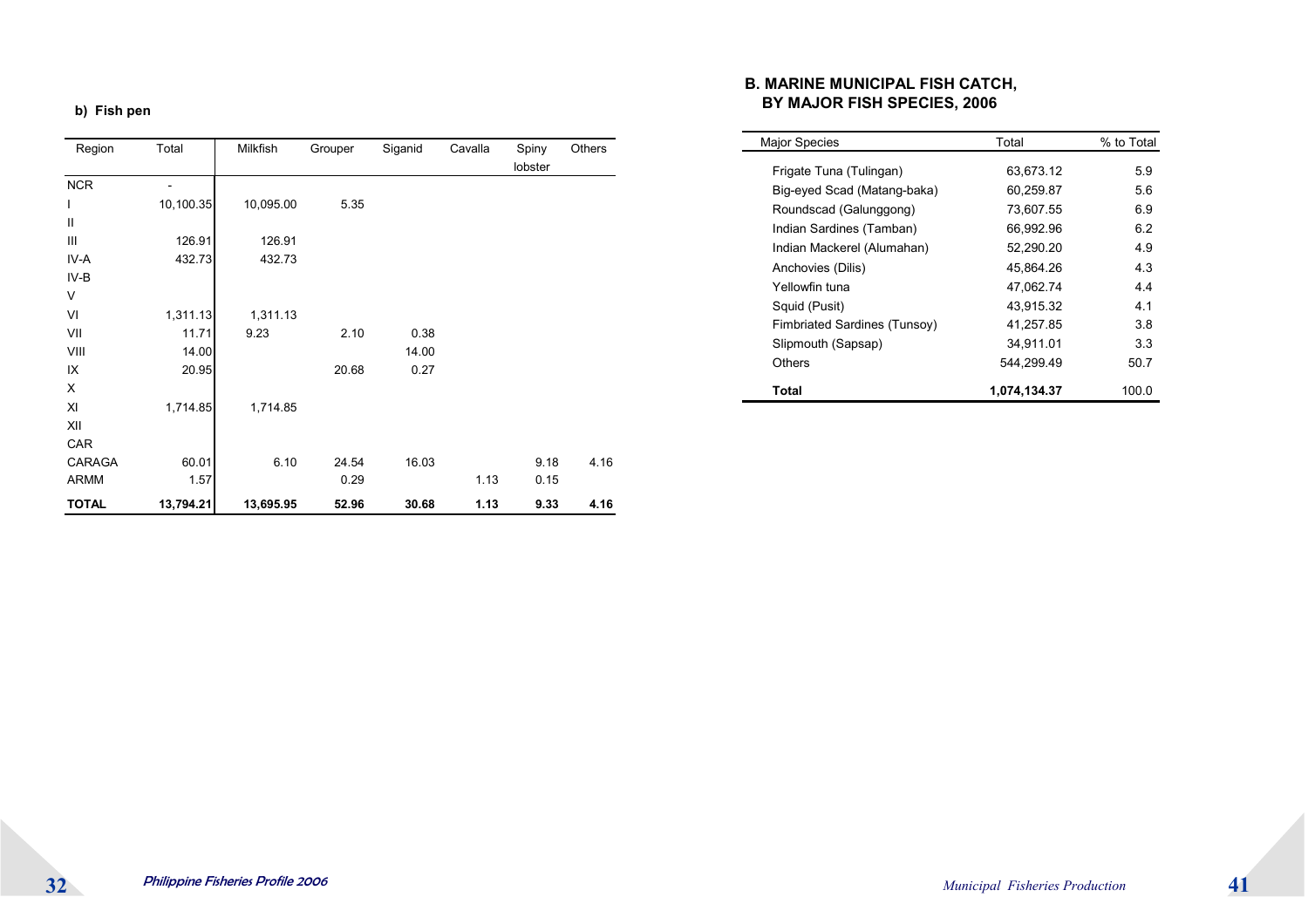**A. MUNICIPAL FISHERIES PRODUCTION, BY REGION, 2006 (in MT)**

| Region      | Marine       | Inland     | Total        |
|-------------|--------------|------------|--------------|
| <b>NCR</b>  | 5,860.79     |            | 5,860.79     |
| CAR         |              | 867.21     | 867.21       |
| I           | 32,549.88    | 2,906.93   | 35,456.81    |
| Ш           | 16,471.61    | 7,326.36   | 23,797.97    |
| Ш           | 24,449.56    | 10,183.48  | 34,633.04    |
| IV-A        | 36,041.83    | 83,897.65  | 119,939.48   |
| IV-B        | 254,679.35   | 708.84     | 255,388.19   |
| V           | 109,246.32   | 3,030.81   | 112,277.13   |
| VI          | 134,387.44   | 5,851.63   | 140,239.07   |
| VII         | 52,597.48    | 172.72     | 52,770.20    |
| VIII        | 73,938.01    | 2,886.67   | 76,824.68    |
| IX          | 109,200.97   | 658.51     | 109,859.48   |
| X           | 34,127.37    | 1,984.87   | 36,112.24    |
| XI          | 30,038.33    | 157.09     | 30,195.42    |
| XII         | 27,876.47    | 18,343.36  | 46,219.83    |
| <b>ARMM</b> | 69,648.36    | 18,057.59  | 87,705.95    |
| CARAGA      | 63,020.60    | 4,360.68   | 67,381.28    |
| TOTAL       | 1,074,134.37 | 161,394.40 | 1,235,528.77 |

#### **4. Production from Mariculture (in MT)**

| Region       | Total        | Oyster    | <b>Mussels</b> | Seaweeds     |
|--------------|--------------|-----------|----------------|--------------|
| <b>NCR</b>   |              |           |                |              |
| <b>CAR</b>   |              |           |                |              |
| I            | 3,601.97     | 2,822.84  | 699.00         | 80.13        |
| Ш            | 1,708.42     | 590.02    |                | 1,118.40     |
| Ш            | 6,931.04     | 4,742.99  | 2,068.50       | 119.55       |
| IV-A         | 35,325.76    | 795.99    | 6,824.02       | 27,705.75    |
| IV-B         | 400,892.17   |           |                | 400,892.17   |
| $\vee$       | 51,294.80    | 42.81     | 816.41         | 50,435.58    |
| VI           | 62,734.44    | 6,724.09  | 6,460.22       | 49,550.13    |
| VII          | 94,003.54    | 268.13    | 0.04           | 93,735.37    |
| VIII         | 20,648.21    | 2.00      | 2,820.30       | 17,825.91    |
| IX           | 211,590.77   | 360.48    | 1.80           | 211,228.49   |
| X            | 33,803.07    |           |                | 33,803.07    |
| XI           | 2,690.69     | 489.00    |                | 2,201.69     |
| XII          | 36.43        |           |                | 36.43        |
| <b>ARMM</b>  | 560,684.74   |           |                | 560,684.74   |
| CARAGA       | 19,488.60    |           |                | 19,488.60    |
| <b>TOTAL</b> | 1,505,434.65 | 16,838.35 | 19,690.29      | 1,468,906.01 |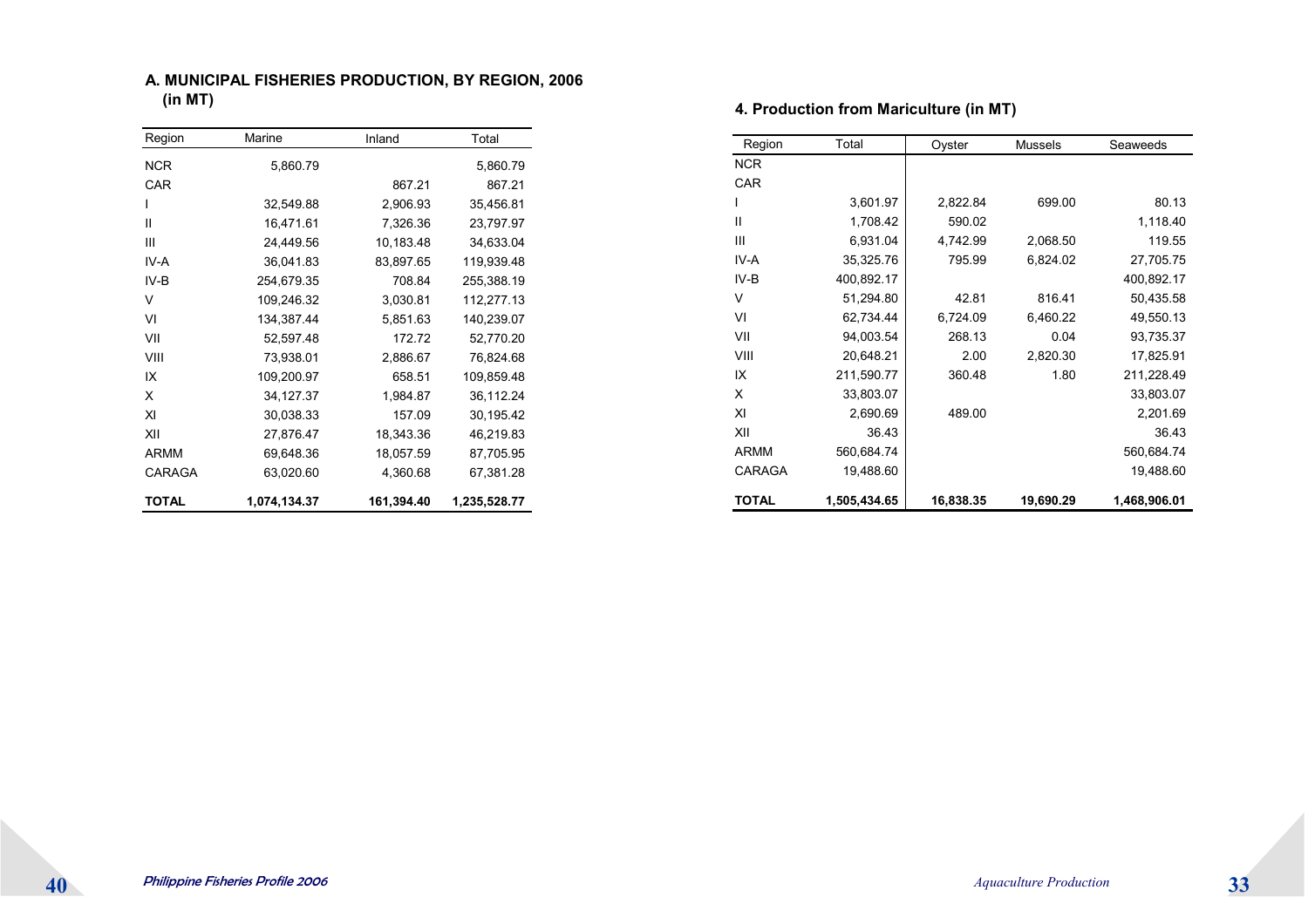# C. AQUACULTURE PRODUCTION OF MAJOR COMMODITIES BY CULTURE ENVIRONMENT AND BY REGION, 2006<br>(In Metric Tons) **C. AQUACULTURE PRODUCTION OF MAJOR COMMODITIES BY CULTURE ENVIRONMENT AND BY REGION, 2006 (In Metric Tons)**

| 34                                |                                                                     |                                                                       |                                                                            |               |          |          |            |           |           |           |
|-----------------------------------|---------------------------------------------------------------------|-----------------------------------------------------------------------|----------------------------------------------------------------------------|---------------|----------|----------|------------|-----------|-----------|-----------|
|                                   | C. AQUACULTURE<br>(In Metric Tons)                                  |                                                                       | PRODUCTION OF MAJOR COMMODITIES BY CULTURE ENVIRONMENT AND BY REGION, 2006 |               |          |          |            |           |           |           |
| Philippine Fisheries Profile 2006 | Milkfish                                                            |                                                                       |                                                                            |               |          |          |            |           |           |           |
|                                   | Region                                                              | Total                                                                 |                                                                            | Brackishwater |          |          | Freshwater |           | Marine    | Marine    |
|                                   |                                                                     |                                                                       | Fishpond                                                                   | Fish cage     | Fish pen | Fishpond | Fish cage  | Fish pen  | Fish cage | Fish pen  |
|                                   | NCR                                                                 | ,215.92<br>$\mathbf{N}$                                               | 420.70                                                                     |               |          |          |            | 1,795.22  |           |           |
|                                   |                                                                     | ,516.59<br>kö.                                                        | 23,573.70                                                                  | 2,611.80      | 4,560.90 |          |            |           | 34,675.19 | 10,095.00 |
|                                   |                                                                     | 590.70                                                                | 533.20                                                                     | 57.50         |          |          |            |           |           |           |
|                                   |                                                                     |                                                                       | 57,786.20                                                                  | 45.50         |          |          |            |           | 1,967.50  | 126.91    |
|                                   |                                                                     | 59,926.11<br>39,773.11                                                | 13,698.40                                                                  |               |          |          | 10,439.50  | 15,201.43 | 1.05      | 432.73    |
|                                   | ۹-y                                                                 |                                                                       | 3,985.70                                                                   |               | 19.30    |          |            |           |           |           |
|                                   |                                                                     | 4,005.00<br>1,925.15<br>68,656.42                                     | 1,861.80                                                                   |               |          |          |            |           | 63.35     |           |
|                                   |                                                                     |                                                                       | 67,327.70                                                                  |               | 15.90    |          |            |           | 1.69      | 1,311.13  |
|                                   |                                                                     |                                                                       | 5,878.00                                                                   |               |          |          |            |           | 699.82    | 9.23      |
|                                   |                                                                     |                                                                       | 3,205.10                                                                   |               |          | 4.40     |            |           | 5,574.38  |           |
|                                   | $\overline{5}$ $\overline{5}$ $\times$ $\times$ $\overline{\times}$ | 6,587.05<br>8,783.88<br>0,073.30<br>8,038.04<br>8,006.09<br>14,006.09 | 10,073.30                                                                  |               |          |          |            |           |           |           |
|                                   |                                                                     |                                                                       | 8,025.40                                                                   |               |          |          |            |           | 12.64     |           |
|                                   |                                                                     |                                                                       | 5,053.50                                                                   | 27.80         |          |          |            |           | 2,383.75  | 1,714.85  |
|                                   |                                                                     |                                                                       | 6,841.40                                                                   |               |          |          |            | 6,418.94  | 745.75    |           |
|                                   | CAR                                                                 |                                                                       |                                                                            |               |          |          |            |           |           |           |
|                                   | CARAGA                                                              | 3,111.62<br>2,686.00                                                  | 1,596.80                                                                   | 1,417.90      | 4.60     |          |            |           | 86.22     | 6.10      |
|                                   | ARMM                                                                |                                                                       | 1,980.00                                                                   |               |          |          | 306.00     | 400.00    |           |           |
|                                   | TOTAL                                                               | 315,074.88                                                            | 211,840.90                                                                 | 4,160.50      | 4,600.70 | 4.40     | 10,745.50  | 23,815.59 | 46,211.34 | 13,695.95 |
|                                   |                                                                     |                                                                       |                                                                            |               |          |          |            |           |           |           |



**Municipal Fisheries Production, 2006 IV.** 

> This includes fishing done in coastal and inland waters with or without the use of boats of 3 gross tons or less.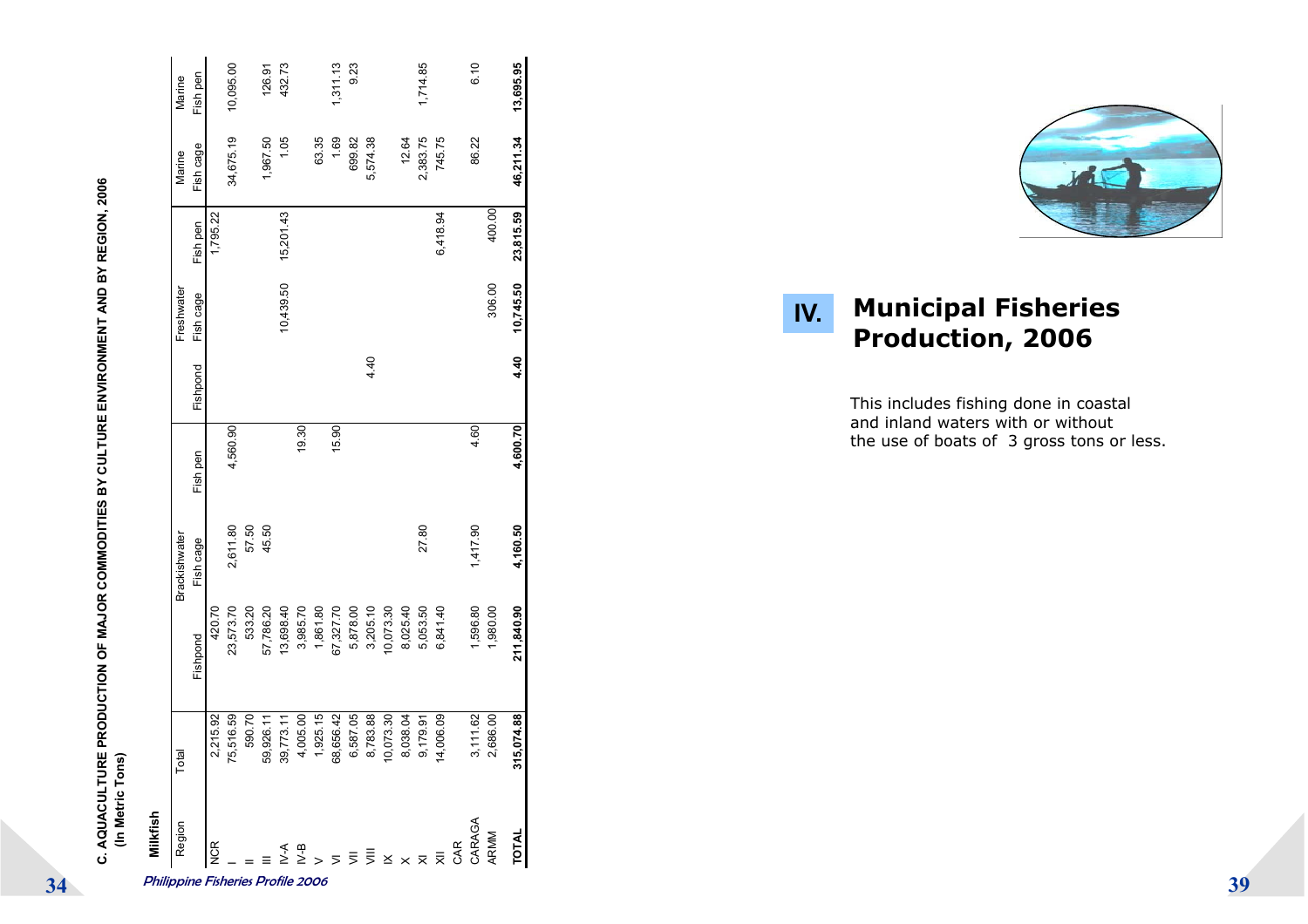#### **E. TEN MAJOR LAKES OF THE PHILIPPINES** 7/

|                | Name of Lakes | Location           | Area (ha) |
|----------------|---------------|--------------------|-----------|
|                |               |                    |           |
| 1.             | Laguna de Bay | Laguna and Rizal   | 90,000    |
| 2              | Lake Lanao    | Lanao del Sur      | 34,700    |
| 3              | Taal Lake     | Batangas           | 23,400    |
| 4              | Lake Mainit   | Surigao del Norte- |           |
|                |               | Agusan del Norte   | 14,000    |
| 5.             | Naujan Lake   | Oriental Mindoro   | 10,900    |
| 6.             | Lake Buluan   | Maguindanao        |           |
|                |               | Sultan Kudarat     | 6,500     |
| $\overline{7}$ | Lake Bato     | Camarines Sur      | 3,800     |
| 8              | Lake Buhi     | Camarines Sur      | 1,800     |
| 9.             | Lake Dapao    | Lanao del Sur      | 1,000     |
| 10.            | Lake Sebu     | South Cotabato     | 964       |
|                |               |                    |           |
|                | Total         |                    | 187,064   |

| and the state of the state of the state of the state of the state of the state of the state of the state of th |
|----------------------------------------------------------------------------------------------------------------|

| <b>Tlapia</b> |                                          |           |               |          |            |            |           |                      |           |
|---------------|------------------------------------------|-----------|---------------|----------|------------|------------|-----------|----------------------|-----------|
| Region        | Total                                    |           | Brackishwater |          |            | Freshwater |           |                      | Marine    |
|               |                                          | Fishpond  | Fish cage     | Fish pen | Fishpond   | Fish cage  | Fish pen  | Small-farm Reservoir | Fish cage |
| NCR           | 388.69                                   | 64.10     |               |          |            | 324.59     |           |                      |           |
|               | 6,856.03                                 | ,025.30   | 27.80         | 155.30   | 5,598.46   | 35.72      | 0.46      | 12.99                |           |
|               | 8,813.21                                 | 2,646.90  | 134.30        |          | 4,784.51   | 1,184.82   |           | 62.68                |           |
|               | 101,233.74                               | 4,289.70  | 3.50          |          | 96,940.54  |            |           |                      |           |
|               | 55,593.79                                | 150.40    |               |          | 1,291.83   | 47, 147.83 | 7,003.73  |                      |           |
|               | 536.64                                   | 4.70      |               |          | 531.94     |            |           |                      |           |
|               | 8,783.78                                 | 82.90     |               |          | 999.18     | 7,701.70   |           |                      |           |
|               |                                          | 442.60    |               |          | 217.60     |            |           |                      |           |
|               | 660.20<br>207.13<br>291.66               | 118.80    |               |          | 83.46      | 4.87       |           |                      |           |
|               |                                          | 2.10      |               |          | 158.88     | 48.15      | 57.13     |                      | 25.40     |
|               | 1,875.50                                 | 1,785.50  |               |          | 90.00      |            |           |                      |           |
|               |                                          | 277.50    |               |          | 612.01     | 0.64       |           |                      |           |
|               | 890.15<br>854.52<br>9.389.50<br>2.673.14 | 233.80    |               |          | 613.50     | 1.99       | 5.23      |                      |           |
|               |                                          | 384.10    |               |          | 777.11     | ,486.39    | 6,741.90  |                      |           |
|               |                                          |           |               |          | ,163.31    | ,509.83    |           |                      |           |
|               | 222.46                                   | 16.20     | 2.23          | 3.60     | 116.71     | 83.72      |           |                      |           |
| ARMM          | 2,770.41                                 | 120.80    |               |          | 66.31      | 772.00     | 1,811.30  |                      |           |
| <b>TOTAL</b>  | 202,040.55                               | 11,645.40 | 167.83        | 158.90   | 114,045.35 | 60,302.25  | 15,619.75 | 75.67                | 25.40     |
|               |                                          |           |               |          |            |            |           |                      |           |